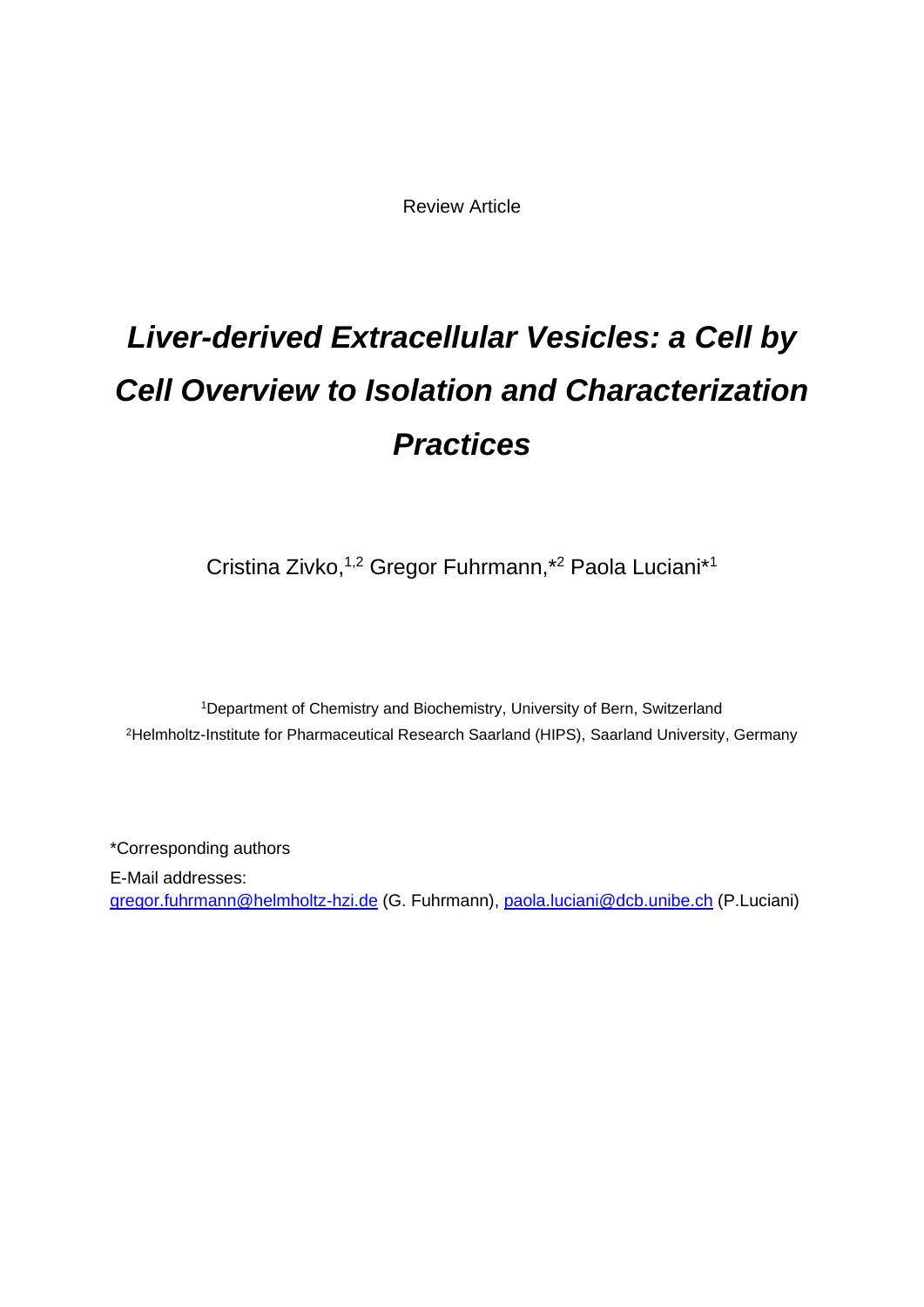# **Abstract**

BACKGROUND: Extracellular vesicles (EVs) are a diverse group of membrane-bound nanovesicles potentially released by every cell. With the liver's unique ensemble of cells and its fundamental physiological tasks, elucidating the role of EV-mediated hepatic cellular crosstalk and their role in different pathologies has been gaining the attention of many scientists.

SCOPE OF REVIEW: The present review shifts the perspective into practice: we aim to critically discuss the methods used to purify and to biochemically analyse EVs from specific liver resident cells, including hepatocytes, hepatic stellate cells, cholangiocytes, liver sinusoidal endothelial cells, Kupffer cells, liver stem cells. The review offers a reference guide to current approaches.

MAJOR CONCLUSIONS: Strategies for EV isolation and characterization are as varied as the research groups performing them. We present main advantages and disadvantages for the methods, highlighting common causes for concern, such as FBS handling, reporting of cell viability, EV yield and storage, differences in differential centrifugations, suboptimal method descriptions, and method transferability. We both looked at how adaptable the research between human and rodent cells *in vitro* is, and also assessed how well either of them translates to *ex vivo* settings.

GENERAL SIGNIFICANCE: We reviewed methodological practices for the isolation and analysis of liver-derived EVs, making a cell type specific user guide that shows where to start, what has worked so far and to what extent. We critically discussed room for improvement, placing a particular focus on working towards a potential standardization of methods.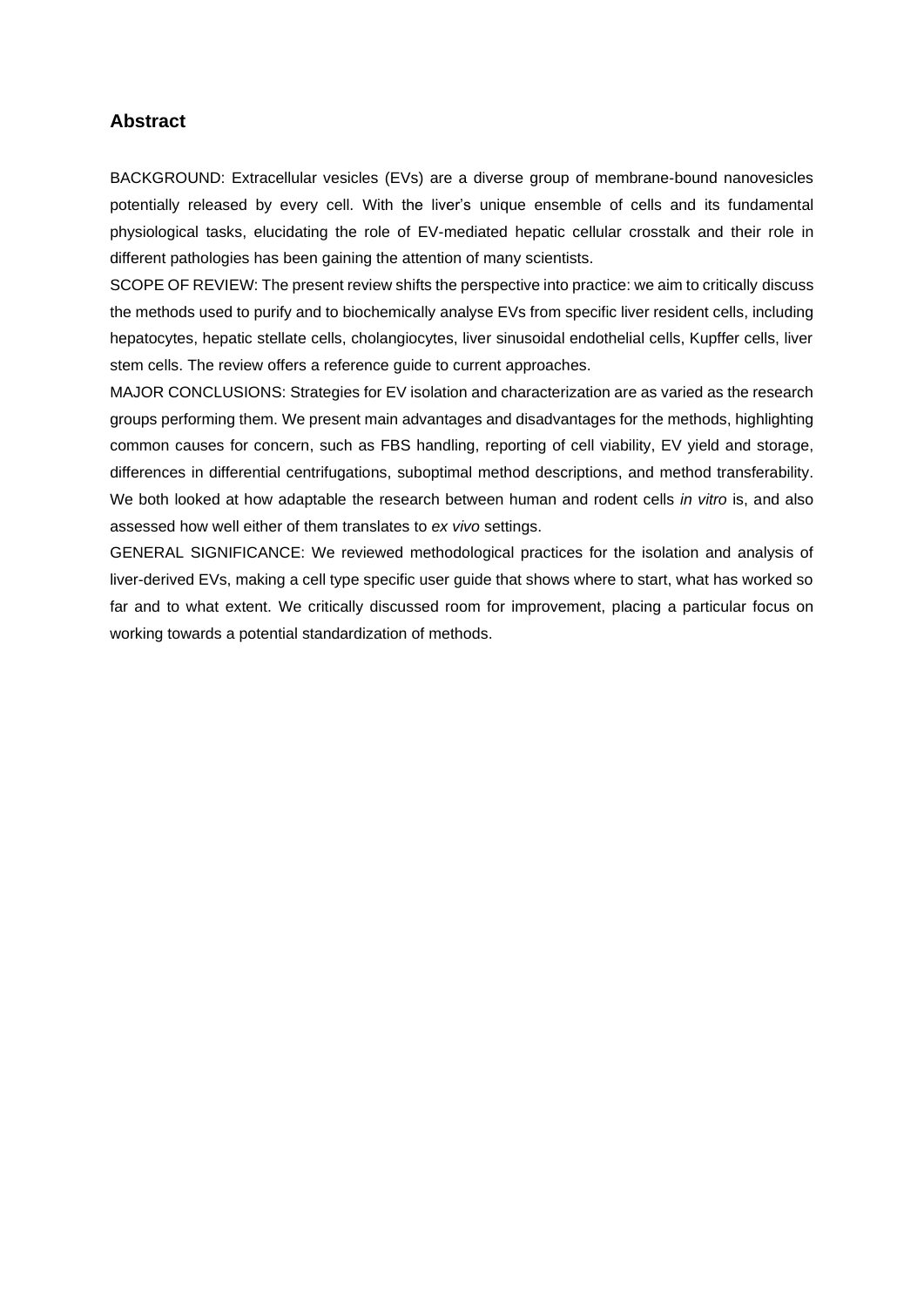# **1. Introduction**

Extracellular vesicles (EVs) is a collective term referring to a diverse group of small membrane vesicles virtually released by all cell types, and which are generally being categorized according to their biogenesis:[1,2] apoptotic bodies are blebs of the dying cell membrane and have the broadest size range; microvesicles, sometimes referred to as microparticles or ectosomes, stem from the outward budding of the cellular membrane. Exosomes, which tend to be the smallest subpopulation, are released into the extracellular space after multivesicular bodies (MVB) fuse with the cell membrane [\(Figure 1\)](#page-2-0). It is still not really possible to isolate one subpopulation from the others, and while it is believed that they may display biomolecules that are enriched to different extents, their overlapping composition, density and size, as well as the absence of subtype-specific markers still make for a considerable challenge.[3,4] The recent discovery of their role in intercellular communication captivated the attention of a growing number of scientists anticipating the enormous potential of EVs in the fields of diagnostics and drug delivery.[5,6] For some pathological dispositions EVs can be applied as liquid biopsies, and that has sparked a lot of interest from a diagnostic perspective. EVs are enriched in selected biomolecules, they are intrinsically equipped to protect their cargo from degradation, and while their complexity offers many characterization opportunities (see [Figure 1\)](#page-2-0), they are still simpler to analyse than total blood or serum samples. The interest in EVs as drug delivery systems stems from their potential advantages over synthetic carriers: they are bioavailable, biocompatible, resistant to RNAases and proteases (high physicochemical stability), capable of long-distance communication and they are intrinsically able to interact with cells even across species.[7–9]



<span id="page-2-0"></span>**Figure 1: EV nomenclature according to biogenesis; zoomed insert shows a schematic representation of a single EV with characterization opportunities.**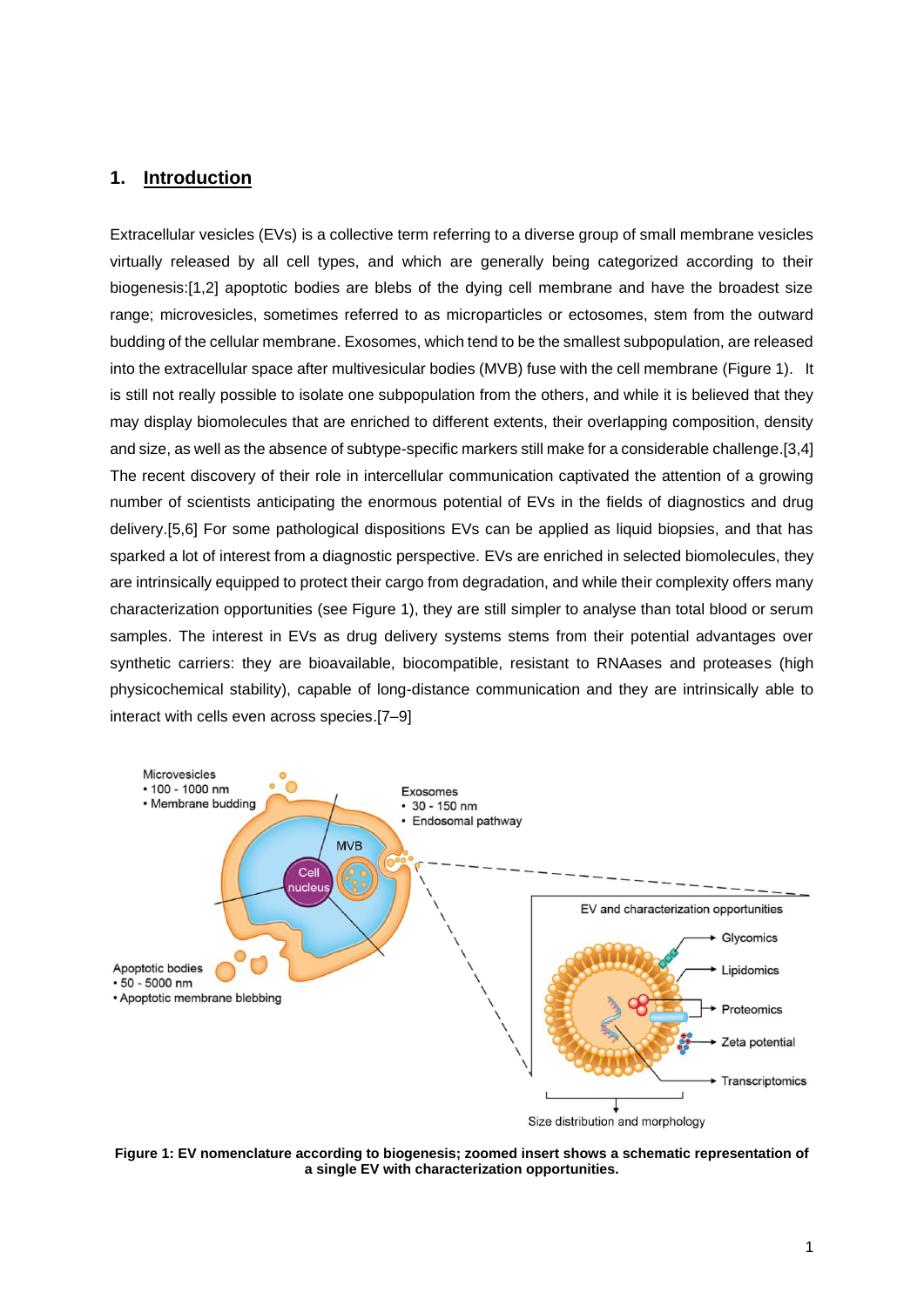The increasing scientific interest in EVs[10] has led to the establishment of dedicated, open access databases such as Vesiclepedia,[11] EVpedia[12] and EV-TRACK,[13] which are being regularly updated. The majority of the information is concerning proteins, whereas EV-TRACK sets itself apart by focusing on method transparency.

As reviewed elsewhere,[14,15] there are significant challenges (small yields, co-purification of contaminants, etc.) in finding the most efficient protocols for the isolation and sufficient characterization of EVs. We will discuss them in an effort to encourage sharing the current knowledge of the more practical scientific trends in those areas, starting with the present review on liver-derived EVs.

The liver is a large and complex organ responsible for a variety of essential physiological tasks including protein synthesis, lipid storage regulation, xenobiotic detoxification, and offering support to both immunological activity and food digestion.[16] It is difficult to understate its importance. When organ function is compromised, hepatic diseases are directly responsible for as many as 2 million deaths per year: liver cirrhosis alone kills 1.16 million people every year, and hepatocellular carcinoma accounts for the death of 788'000 more, meaning that combined they cause 3.5% of all yearly deaths in the world.[17,18] The global health burden of liver associated conditions is not sufficiently addressed as of yet.[19] With its unique ensemble of diverse cells (se[e Figure 2\)](#page-4-0), the liver offers the opportunity to study intra- and inter-cellular communication. Elucidating the role of EV-mediated hepatic cellular crosstalk has gained the attention of many researchers, who have been able to review its critical role in both health and disease, pointing to differences in the set of EVs that are released, especially in the case of tumors.[20–25]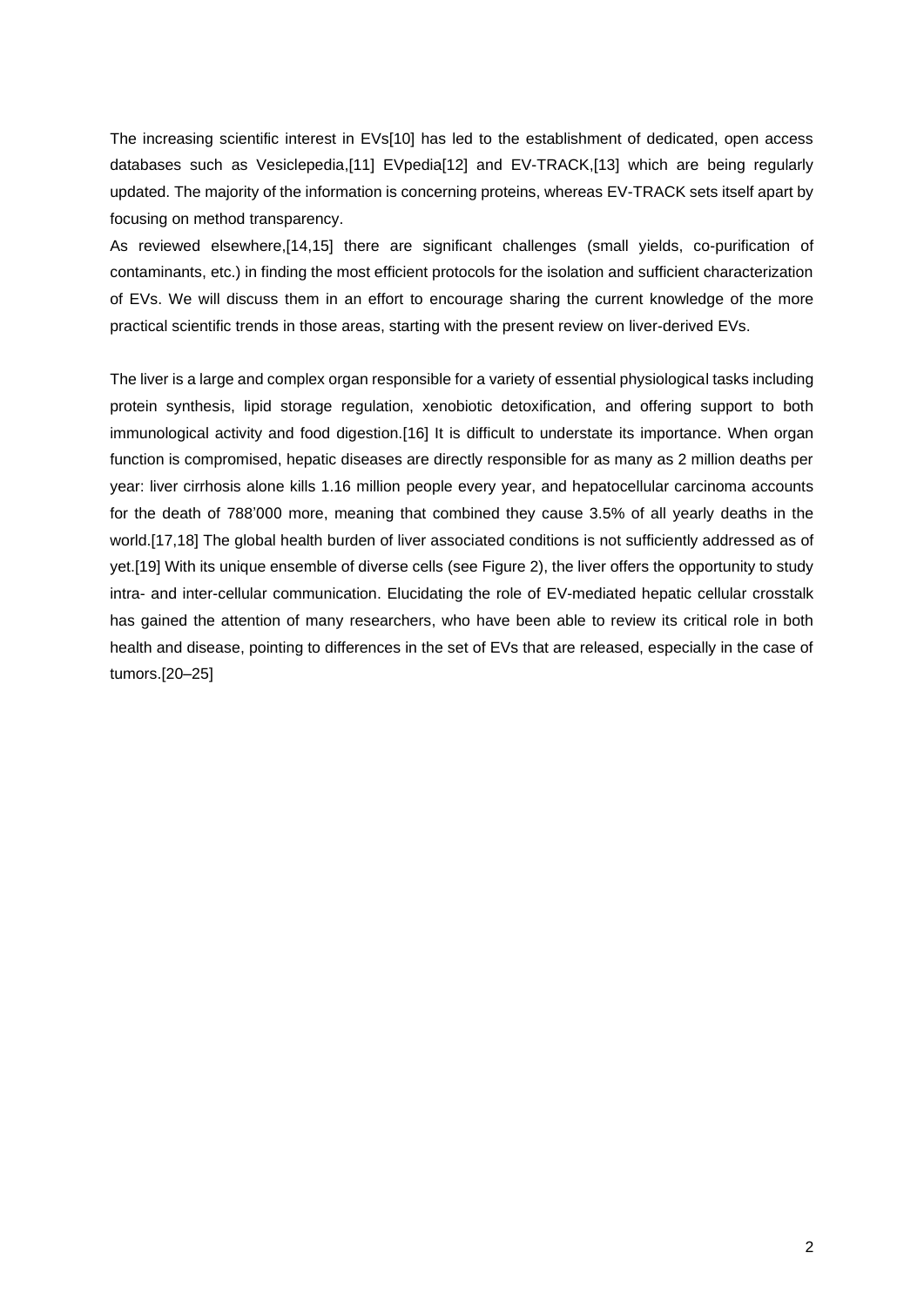

**Figure 2: Liver location, structure of hepatic lobules (adapted with permission**[26]**) and their anatomy at the cellular level: hepatocytes (the most abundant cells in the liver and responsible for the most tasks, see chapter 2), hepatic stellate cells (vitamin A storing cells, chapter 3), cholangiocytes (modifying the bile along the bile ducts, chapter 4), liver sinusoidal endothelial cells (lining the fenestrated layer of blood vessels, chapter 5), Kupffer cells (liver resident macrophages, chapter 6), liver stem cells (potentially playing a role in liver regeneration, chapter 7).**

<span id="page-4-0"></span>The present review shifts the perspective into practice: we aim to critically consider the methods used to purify and to biochemically analyse EVs from specific cells, offering a user/reference guide to current practices (see Table 1). The most common and (when applicable) the most original/promising protocols will be examined in order to provide a discussion frame. Diving into the different methodological approaches, we will also highlight limitations and possible inconsistencies. Finally, the (interspecies) method transferability and the translational applicability of these practices will be examined. We will look within the individual cell specific chapters if the same or similar methods could be transferred to different *in vitro* systems (rodent cells, co-cultures), but we will also explore the practical strategies for EVisolation and characterization that were applied *ex vivo* and in the clinic from patients with liver-related conditions (chapter 8). It is worth noting, that we are only covering method employment and it is not our role to comment on the quality of the results gained from them. As to the nomenclature, we strived to keep it as it was applied in the referenced manuscripts, only changing it to "EVs" if we needed to paraphrase, since it is the preferred generic term.[1,2]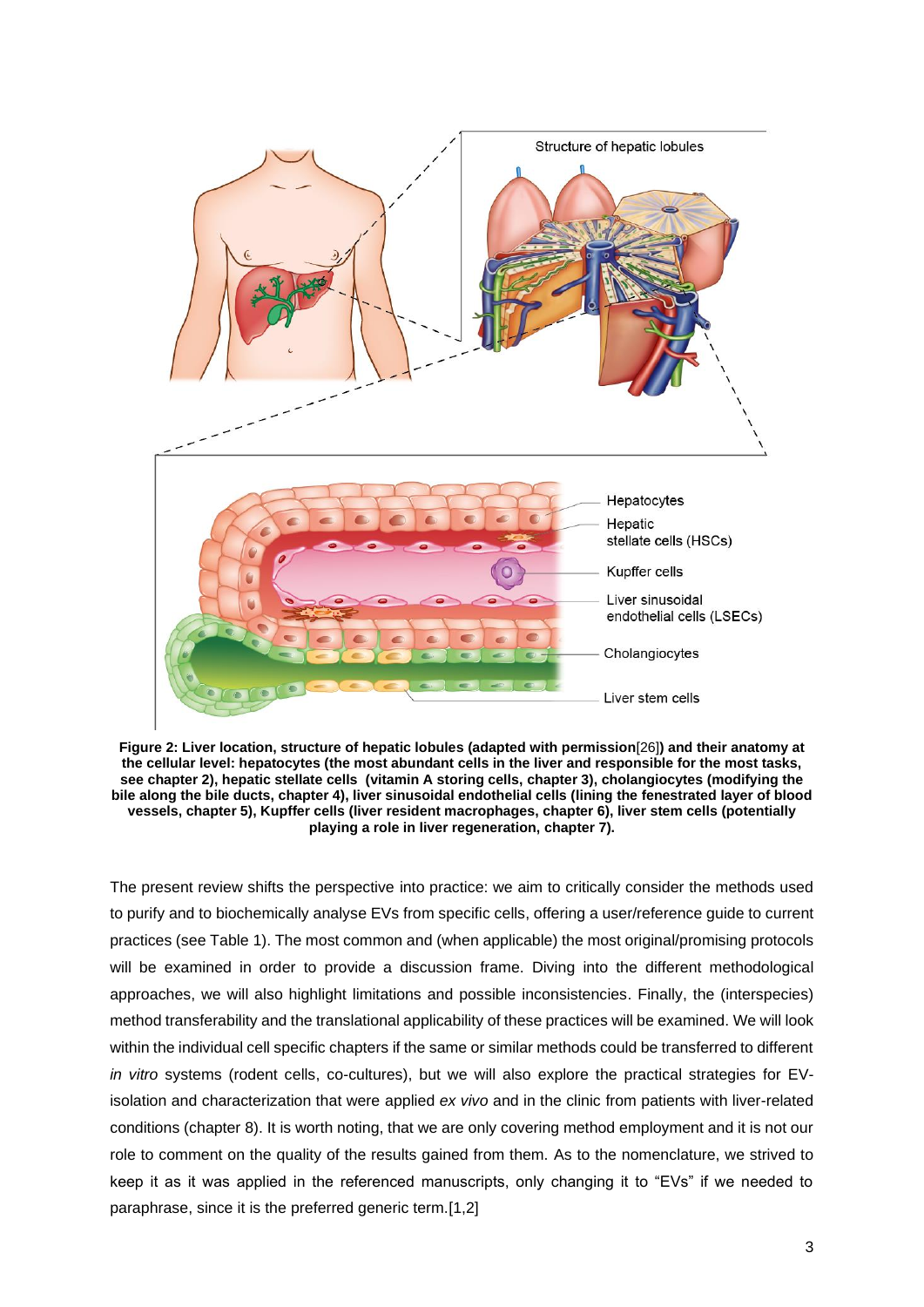| <b>Related Chapter</b> |                         | EV origin                                                                                                                                                                                                                                                                                                                 | <b>FBS handling</b>                                                           | <b>Isolation techniques</b><br>Yield                                                                                                                                                       |                                                                                                                                                                    | <b>Storage</b>                                                                                                            | Analysis/<br>Characterization                                                                                                                                                                                                                                                                                                                     |  |
|------------------------|-------------------------|---------------------------------------------------------------------------------------------------------------------------------------------------------------------------------------------------------------------------------------------------------------------------------------------------------------------------|-------------------------------------------------------------------------------|--------------------------------------------------------------------------------------------------------------------------------------------------------------------------------------------|--------------------------------------------------------------------------------------------------------------------------------------------------------------------|---------------------------------------------------------------------------------------------------------------------------|---------------------------------------------------------------------------------------------------------------------------------------------------------------------------------------------------------------------------------------------------------------------------------------------------------------------------------------------------|--|
|                        | [In vitro/Cell culture] |                                                                                                                                                                                                                                                                                                                           |                                                                               |                                                                                                                                                                                            |                                                                                                                                                                    |                                                                                                                           |                                                                                                                                                                                                                                                                                                                                                   |  |
| $\mathbf{2}$           | h-Hepatocytes           | Hep3B, [27-35]<br>HepG2,[27-33,36-50]<br>PLC/PRF/5,[28,29,40,51]<br>97H,[35,52]<br>LM3, [35, 38, 52, 53]<br>Huh6,[27]<br>Huh7, $a$ )<br>Huh-7.5,[54,55]<br>Bel-7402,[50]<br>Q64-7703,[37]<br>MH CC92-H,[37]<br>LO2, [37, 52]<br>LSQT-2,[38]<br>MHCC97L,[38]<br>SMMO7721,[38]<br><b>HKCI-C3,[56]</b><br><b>HKCI-B</b> [56] | $UC$ -dep, $^{b)}$<br>ExoFree-<br>FBS, [36, 57]<br>SSt (12, 24, 72<br>$h)$ c) | dUc, d<br>filtration, <sup>e)</sup><br>ExoQuick™. <sup>f)</sup><br><b>Total Exosome</b><br>Isolation <sup>™</sup> (TEI),[43,53]<br>density gradient UC, g)<br>sucrose cushion<br>UC[30,58] | protein<br>content, [28, 43, 59, 60]<br>relative particle<br>number, <sup>h)</sup><br>particle number per<br>number of cells,[35,56]<br>molar<br>concentration[27] | at 4 °C for no longer<br>than 48 h,[30]<br>at -70 °C,[39]<br>at -80 °C, <sup>i)</sup><br>dried EV-pellet at -80<br>°C[27] | TEM, <sup>j)</sup><br>immunogold TEM, <sup>k)</sup><br>flow cytometry, <sup>1)</sup><br>western blot. $m$ )<br>NTA <sub>n</sub><br>AFM,[27]<br>DLS <sub>0</sub><br>$BCA$ assay, $P$ )<br><b>Bradford</b><br>assay, [33, 43, 56-58]<br>RNA, q)<br>proteomics,[32,35]<br>custom colorimetric<br>nanoplasmonic assay<br>(molar<br>concentration)[27] |  |
|                        | r-Hepatocytes           | primary rat<br>hepatocytes, [32, 41, 61]<br>primary mouse<br>hepatocytes, [62-66]<br>Hca-F,[67]<br>Hca-P,[67]<br>H22, [68]<br>IMH[69]                                                                                                                                                                                     | n/f                                                                           | dUc.<br>density gradient UC<br>filtration                                                                                                                                                  | protein content.<br>relative particle<br>number,<br>particle number per<br>number of cells                                                                         | n/f                                                                                                                       | TEM,<br>DLS.<br>zeta potential,<br>western blot,<br>fluorescence<br>microscopy, qRT-<br>PCR,<br>proteomics.<br>flow cytometry<br><b>NTA</b>                                                                                                                                                                                                       |  |
| $\mathbf 3$            | h-HSCs                  | LX-2[70-73]                                                                                                                                                                                                                                                                                                               | SSt (16, 48<br>$h$ ), [71-73]<br>ExoFree-<br><b>FBS[70]</b>                   | dUc, [72, 73]<br>ExoQuick™[70]                                                                                                                                                             | relative particle<br>number[73]                                                                                                                                    | n/f                                                                                                                       | <b>NTA,[73]</b><br><b>DLS,[72]</b><br>zeta potential, [72]<br>RNA, [70]<br>TEM, [71-73]<br>western blot[72,73]                                                                                                                                                                                                                                    |  |
|                        | r-HSCs                  | primary rat HSCs,[74]<br>primary mouse<br>HSCs, [72, 75-77]                                                                                                                                                                                                                                                               | UC-dep,[76]<br>SSt (16, 48<br>h)[74]                                          | $dUc^{r}$<br>density gradient<br>UC,[20,74]<br><b>TEI[77]</b>                                                                                                                              | relative particle<br>number[75,76]                                                                                                                                 | at 4 °C and used<br>within 72 h[74]                                                                                       | TEM, [20, 72, 74-76]<br>DLS, [20, 72]<br>zeta potential,[72]                                                                                                                                                                                                                                                                                      |  |

#### **Table 1: Overview of the methods for liver-derived EVs.**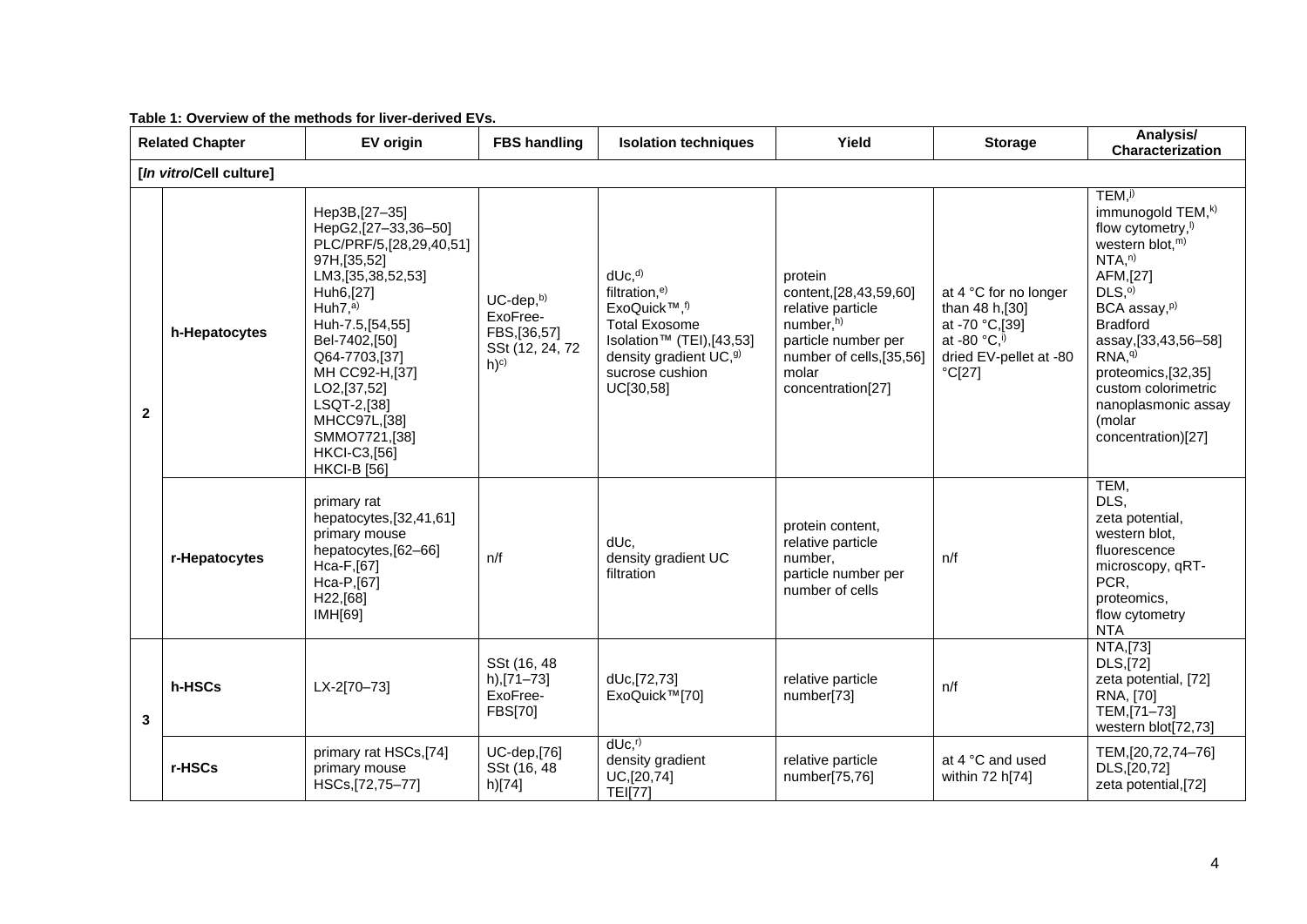|   |                    | rat HSC-derived<br><b>PMF[20]</b>                          |                                                                   |                                                                                                            |                                                          |                                                 | western<br>blot, [20, 72, 75, 77]<br>fluorescence<br>microscopy[76]<br>qRT-PCR, [77]<br>proteomics, [20, 74, 78]<br>flow cytometry,[20]<br><b>RNA[74]</b> |
|---|--------------------|------------------------------------------------------------|-------------------------------------------------------------------|------------------------------------------------------------------------------------------------------------|----------------------------------------------------------|-------------------------------------------------|-----------------------------------------------------------------------------------------------------------------------------------------------------------|
| 4 | h-Cholangiocytes   | EGI1,[79]<br>TFK-1,[79]<br>H69[80]                         | UC-dep, [80]<br>SSt (48 h)[79]                                    | dUc, [79][80]<br>filtration[79]                                                                            | relative particle<br>number[79][80]                      | at -80°C[79]                                    | NTA, [79] [80]<br>TEM, [79] [80]<br>proteomics, [79]<br>western blot[79]                                                                                  |
|   | r-Cholangiocytes   | 603B, [74]<br>primary mice<br>cholangiocytes[81]           | UC-dep, [81]<br>SSt (16 h)[74]                                    | dUc[74]<br>density gradient UC[74]                                                                         | n/f                                                      | n/f                                             | TEM, [74][81]<br><b>RNA[74]</b><br>Protein analysis[74]<br>DLS,[81]<br><b>RNA[81]</b>                                                                     |
| 5 | h-LSECs            | TMNK-1[82]                                                 | n/f                                                               | ExoQuick, [82]<br>dUc[83]                                                                                  | protein content<br>n/f<br>[82],[83]                      |                                                 | flow cytometry, [82]<br>TEM, [83]<br>immunoblot, [83]<br>Bradford assay, [83]<br>BCA assay, [82]<br><b>RNA[83]</b>                                        |
|   | r-LSECs            | TSEC[84]                                                   | UC-dep then<br><b>20% FBS</b><br>medium sterile<br>filtration[84] | n/f                                                                                                        | relative particle<br>number, [84]<br>protein content[84] | n/f                                             | NTA, [84]<br>western blot, [84]<br>TEM, [84]<br>Bradford assay[84]                                                                                        |
| 6 | h-Kupffer Cells    | THP-1, [83, 85, 86]<br>monocyte-derived<br>macrophages[87] | ExoFree-<br><b>FBS[87]</b>                                        | dUc, [84,85]<br>filtration,[85]<br>ExoQuick,<br><b>TEI[87]</b>                                             | relative particle<br>number,[85]<br>protein content[84]  | n/f                                             | NTA, [85]<br>EM, [84, [87]<br>western blot, [84,[87]<br>Bradford assay,[84]<br><b>RNA[84]</b>                                                             |
|   | r-Kupffer Cells    | mice hepatic<br>macrophages[36,65,66]                      | $UC$ -dep $[35]$                                                  | dUc, [35,64,65]<br>sucrose gradient[64,65]                                                                 | relative particle<br>number[64,65]                       | n/f                                             | NTA[64,65]<br>flow cytometry,[35]<br>DLS,[35]<br>TEM,[35]<br><b>RNA[35]</b>                                                                               |
| 7 | h-Liver Stem Cells | HLSCs[88-97] <sup>3</sup>                                  | SSt (24 h)[163-<br>173]                                           | dUc,[163-173]<br>custom charge-based<br>precipitation method, [98]<br>size exclusion<br>chromatography[97] | relative particle<br>number[163-173]                     | at -80 $\degree$ C with 5% (v/v)<br>DMSO[88-97] | NTA, [88-97]<br>TEM, [88-97]<br>western blot, [88-97]<br>RNA, [88-97]<br>Raman<br>spectroscopy,[97]                                                       |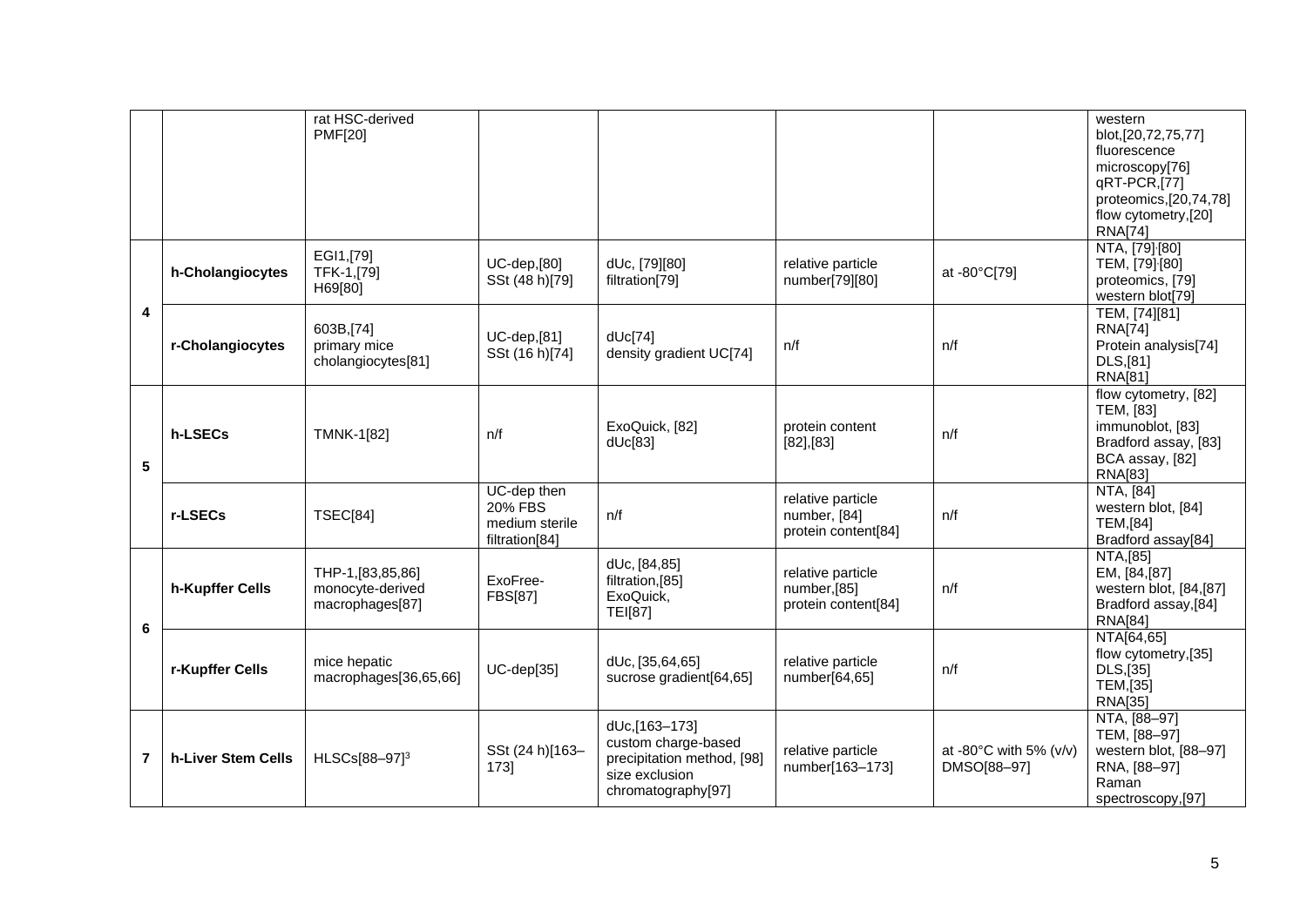|                                                                                                                                                                                                                                                                                                                                                                                                                                                                                                                                                                                                                                                                                                                                                                                                                       |                    |                                                                                                     |     |                                                                                                                                                                                                                                                                                                                                                                                                                                                                                                             |  |                                                 |                    | flow cytometry[88-97]                                 |
|-----------------------------------------------------------------------------------------------------------------------------------------------------------------------------------------------------------------------------------------------------------------------------------------------------------------------------------------------------------------------------------------------------------------------------------------------------------------------------------------------------------------------------------------------------------------------------------------------------------------------------------------------------------------------------------------------------------------------------------------------------------------------------------------------------------------------|--------------------|-----------------------------------------------------------------------------------------------------|-----|-------------------------------------------------------------------------------------------------------------------------------------------------------------------------------------------------------------------------------------------------------------------------------------------------------------------------------------------------------------------------------------------------------------------------------------------------------------------------------------------------------------|--|-------------------------------------------------|--------------------|-------------------------------------------------------|
|                                                                                                                                                                                                                                                                                                                                                                                                                                                                                                                                                                                                                                                                                                                                                                                                                       | r-Liver Stem Cells | Thp1+ cells[99]                                                                                     | n/f | dUc[99]                                                                                                                                                                                                                                                                                                                                                                                                                                                                                                     |  | Spectrophotometry[99]                           | n/f                | Spectrophotometry[99]                                 |
|                                                                                                                                                                                                                                                                                                                                                                                                                                                                                                                                                                                                                                                                                                                                                                                                                       | [ex vivo/Clinic]   |                                                                                                     |     |                                                                                                                                                                                                                                                                                                                                                                                                                                                                                                             |  |                                                 |                    |                                                       |
| 8                                                                                                                                                                                                                                                                                                                                                                                                                                                                                                                                                                                                                                                                                                                                                                                                                     | human              | blood (circulation), [100-<br>159]<br>blood (liver), [160]<br>bile $[161]$<br>intraoperatively[162] | n/f | $dUc^{s}$<br>ExoQuick or TEI <sup>t)</sup>                                                                                                                                                                                                                                                                                                                                                                                                                                                                  |  | protein content,<br>relative particle<br>number | at $-80^{\circ}$ C | NTA.<br>TEM,<br>MS.<br>western blot                   |
|                                                                                                                                                                                                                                                                                                                                                                                                                                                                                                                                                                                                                                                                                                                                                                                                                       | rodent             | blood (circulation) [215-<br>251]                                                                   | n/f | ExoQuick                                                                                                                                                                                                                                                                                                                                                                                                                                                                                                    |  | relative particle<br>number                     | at $-80^{\circ}$ C | TEM,<br><b>RNA</b><br>Protein analysis,<br><b>DLS</b> |
| <b>Footnotes</b><br>a) [27,34,47,53,57,63,69,180,188,205-207]<br>b) [27-29,32,37,38,40,52,53,56,57,63,69,206,208]<br>c) [45,48,49,51,64,205,209,210]<br>d) [27-33,35-38,40-42,45,46,48,51,56-58,63,64,69,167,188,205,206,211]<br>e) [30-33,51,54,56,167]<br>f) [39,44,45,50,54,55,209,210,212]<br>g) $[41, 42, 45, 56, 188]$<br>h) [38,45,46,63,64,69]<br>i) [28,29,31,37,40,50,51,53,63,69,206,213]<br>i) $[28,29,33,35,37-40,47-50,53,60,69,188,208]$<br>k) [30,31,41,46,52,56,58,180,214]<br>I) [28,40,41,47-49,54,213,215]<br>m) [27,33,39,40,45,46,53,56-59,69,216,217]<br>n) [32,35,37,38,45,46,51,60,63,64,69,167,179,207,218]<br>o) $[36, 41, 43, 48, 53, 57]$<br>p) [27,30,31,39-41,48,50,53,54,59,60]<br>q) [28,34,36,51,57,179,207,212,216,218]<br>r) [20,72,74,76,78,219]<br>s) $[32,36-38,62,63,83,220]$ |                    |                                                                                                     |     | <b>Abbreviations</b><br>h: human<br>r: rodent (either mouse or rat)<br>dUc: differential centrifugation including UC<br>SSt: serum starvation<br>UC-dep: depleted of EVs by UC<br>n/f: not found (either non-applicable or not disclosed)<br>AFM: atomic force microscopy<br>BCA: bicinchoninic acid<br>DLS: dynamic light scattering<br>MS: mass spectrometry<br>NTA: nanoparticle tracking analysis<br>TEM: transmission electron microscopy<br>qRT-PCR: quantitative real-time polymerase chain reaction |  |                                                 |                    |                                                       |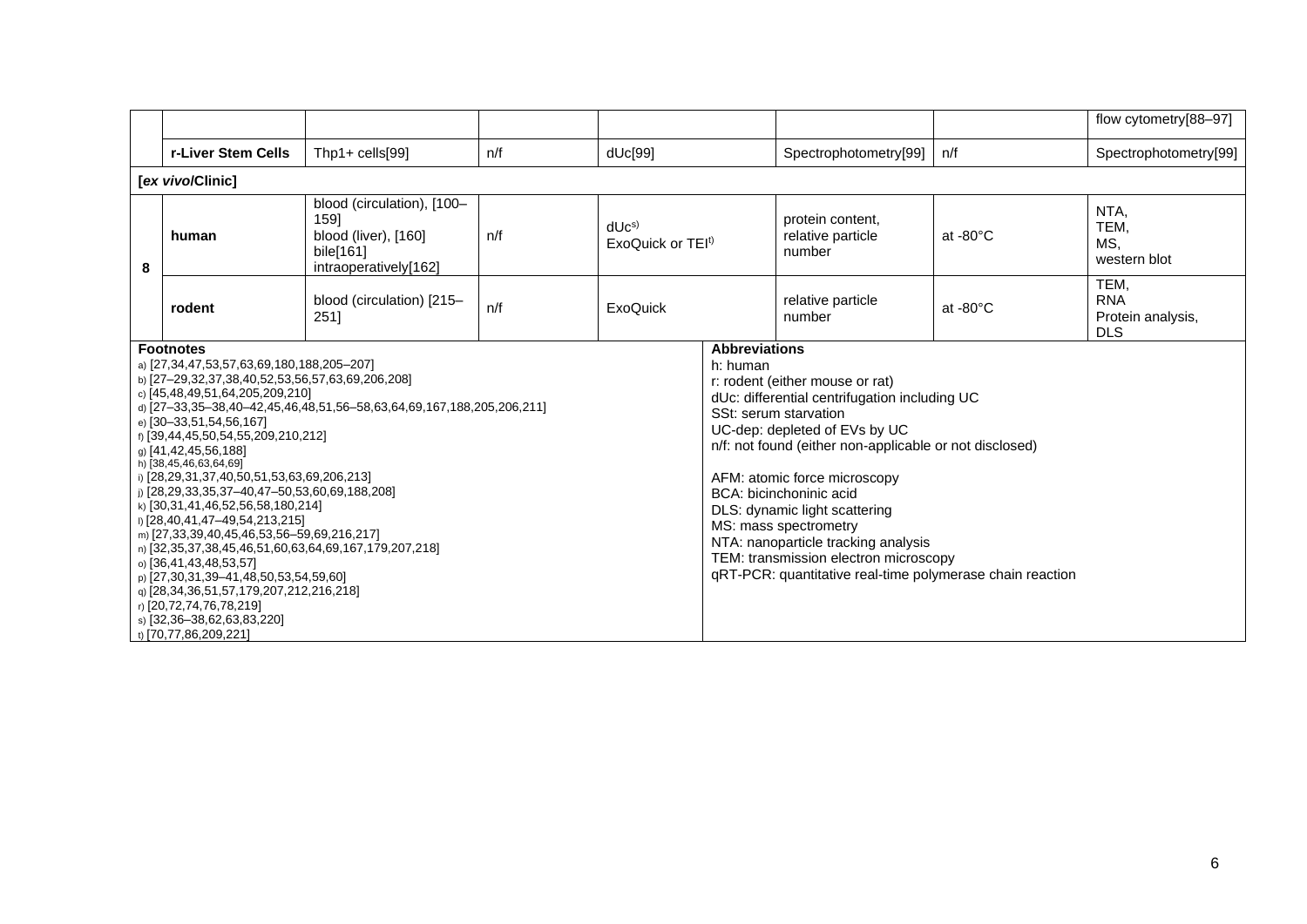# **2. EVs from Hepatocytes**

Hepatocytes are the most abundant cells in the liver, comprising about 70-80% of its mass, they are dedicated to protein synthesis (serum albumin, transferrin and other glycoproteins), while also being the main site for glycolysis and only site for bile salts production in the body.[222–224] Another essential task relying on hepatocytes is detoxification: they metabolize both exogenous (e.g., drugs, toxins) and endogenous (e.g., steroids) compounds.[225,226] More notable still is their ability to regenerate the injured liver.[227] Given their prominent presence, their multifaceted roles, and their direct association to many liver diseases (fatty liver, chronic hepatitis, non-alcoholic fatty liver disease, non-alcoholic steatohepatitis, liver fibrosis, hepatocellular carcinoma),[228] it is not surprising that they have been the most frequent focus of research involving liver-derived EVs so far.

#### 2.1 Isolation strategies

EVs have been isolated from both cryopreserved primary hepatocytes[54,60,179,212] as well as from cell lines (see Table 1).

Berardocco et al. 2017[27] isolated EVs from Hep3B, HepG2, Huh7 and HuH6 human hepatocarcinoma (HCC) cell lines by differential centrifugation: first cells were removed (300 x g, 10 min), then apoptotic bodies (2'000 x g, 30 min), and finally cell organelles (16'000 x g, 20 min). EVs were then pelleted by ultracentrifugation (UC; 120'000 x g for 70 min) and the EV-enriched pellet was resuspended in PBS and purified by repeating the UC step. Everything was performed at 4 °C, and the final EV-pellet was drained, rapidly frozen in liquid nitrogen and stored at -80 °C before analysis. Cells were grown in cell culture medium supplied with 10% FBS, but EVs were isolated after having it exchanged with medium containing 1% FBS and 0.25% human serum albumin (hBSA), both of which had been previously depleted of EVs by UC (120'000 x g for 5 h). We appreciated the care that was taken to depleting FBS and hBSA of EVs prior to use; experimental corroboration on the chosen protocol was missing, yet it has been previously reported that even 18 h long UC is not necessarily effective to remove all FBS-EVs.[229]

As to the isolation of the hepatocyte derived EVs themselves, other groups worked similarly, but preferred different centrifugation times and forces (e.g. Cannito et al. 2017:[48] 3'000 x g for 15 min, then UC at 100'000 x g for 90 minutes at 10 °C). Why some numbers were chosen over others is rarely explicitly justified: sometimes it is disclosed that previously reported methods have been adopted (e.g. Fang T. et al. 2018[38] citing Lässer et al. 2012[230]), and oftentimes published practices were adapted without explaining what prompted the tweak. A direct experimental validation could not always be found, which is a major weakness of these protocols.

He et al. 2015[56] added a filtration step (0.22 μm) that followed their differential centrifugation (500 x g for 10 min, then 16'500 x g for 30 min) and preceded the UC (110'000 x g, 70 min). After this, the EVpellet was washed and purified in PBS by performing a UC step on a 40% (w/v) sucrose cushion, which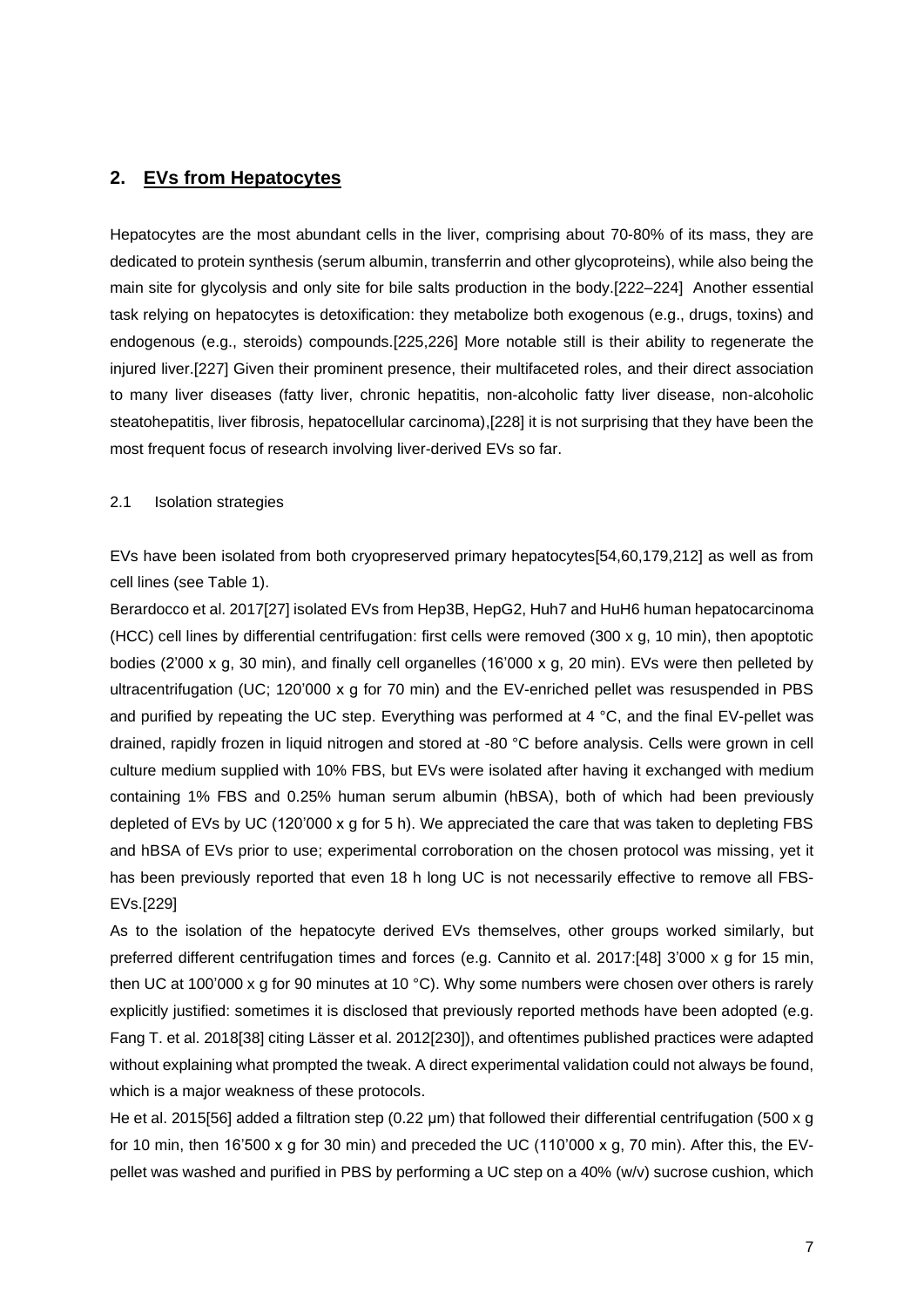was followed by yet another UC wash in PBS. The protocol seemed to address the concern that UC can lead to co-isolation of other impurities (protein aggregates, lipoproteins) more carefully.

Others avoided UC by favoring commercially available precipitation kits such as ExoQuick™[50,54,216] and Total Exosome Isolation™ (TEI).[43,58] These kits have been suggested to be more easily translated into clinical settings because not every hospital has an ultracentrifuge, the required accessories, and the specifically trained personnel, and they occasionally yield more and even more pure EVs,[231] although there are still conflicting reports about it.[232,233]However, they come with their own set of perplexities: different precipitation kits are commercially available, but their composition being proprietary information makes it hard to evaluate their efficacy in excluding contaminants and in their ability to work with EVs from any cell type.

Yet another approach was to opt for membrane affinity spin columns such as ExoEasy Maxi™, opted by Cao et al. 2019.[167]

It is worth pointing out that the storage strategy is not always disclosed, let alone the validation thereof. Similar to Berardocco et al. 2017, EV pellets were stored at -80 °C by other groups too,[28,29,31,37,40,50,51,53,63,69,206,213] mostly after re-suspending them in PBS (when the final volume is shared, it tends to be between 50 and 500 μL), or at -70 °C.[39] We particularly appreciated the caution of Xiao et al. 2010,[30] who stored EVs at 4 °C for no longer than 48 h before use.

#### 2.2 Characterization

When evaluating the quality of the isolation methods, we would like to point to the approach of Thacker et al. 2018,[45] who tested different protocols, directly comparing them to UC: ExoQuick™ was shown to lead to the highest co-purification of extravesicular contaminants, while OptiPrep™ yields were deemed too low. They describe culturing HepG2 in T75 flasks, 2.1 million cells/mL in 10 mL at seeding, and harvesting EVs after 2-3 days, starting from 4 mL of cell culture medium and calculating back the number of particles/mL for yield comparisons (10<sup>11</sup> p/mL by ExoQuick™, 10<sup>10</sup> p/mL by UC). It would have been beneficial to report the number of cells and their viability at the time of medium collection to use the method performances for future comparisons of protocol efficiency, not only efficacy. This would allow to find whether EVs can be isolated by a certain approach, but also to evaluate how many EVs can be retrieved from a specific number of cells, and how viable the cells were at the time of EV collection to minimize concerns about isolation of apoptotic bodies. Tentative quantification by other groups, when reported, was sometimes shown as relative release after measuring concentration by nanoparticle tracking analysis (NTA),[46,63,234] better still by normalizing it to cell number.[56,210] Others favoured protein quantification[31,37,43] (even normalizing it to a number of cells[60]), or counting EVs as seen by EM.[52] Little attention was given to explicitly stating the cell viability; exceptions include Eguchi et al. 2017,[36] reporting on 90.5 - 94.5% cell viability, and Xiao et al. 2010[30] documenting 95%.

The intrinsic uncertainty associated with isolation and purification techniques makes the characterization steps all the more important. We found Berardocco et al. 2017,[27] again to be thorough in their approach using gel electrophoresis for protein profiling, atomic force microscopy (AFM) for morphology and size, and a previously developed colorimetric nanoplasmonic assays (see Maiolo et al. 2015[235]) to evaluate EV-purity and concentration. Protein content determination was performed by bicinchoninic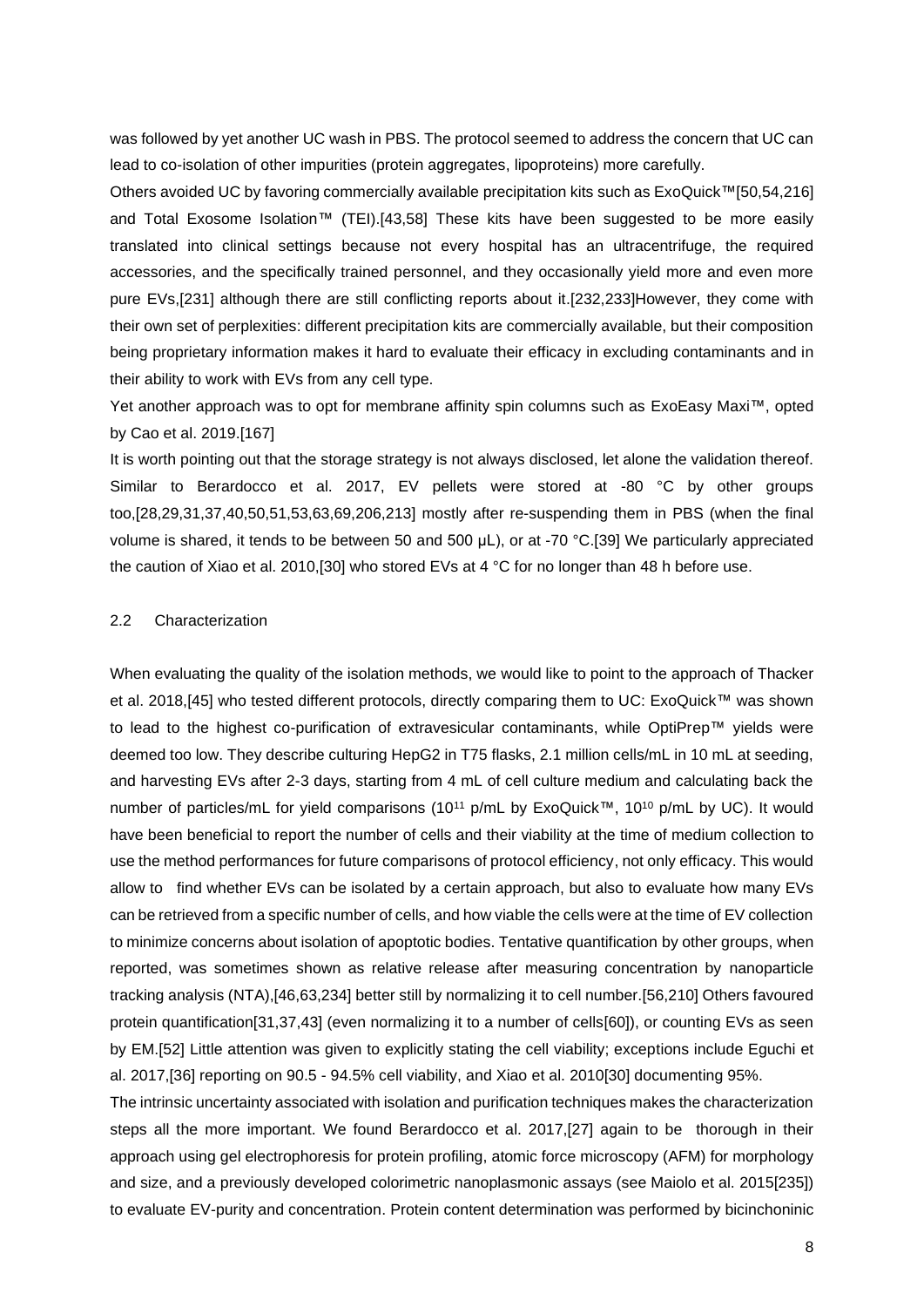acid (BCA) assay and western blot analysis was done for EV and non-EV markers (GM130, calnexin, Hsp70, CD63, CD9, TGM2, EpCAM, E-cadherin, LGR5 and β-actin). Total RNA from EVs was purified using the Fatty Tissue RNA Purification kit, SOLiD Library preparation, sequencing and bioinformatic analysis was done by GENOMNIA.

Other groups have favoured dynamic light scattering (DLS) for EV-size determination,[36,48,57] tuneable resistive pulse sensing (TRPS, i.e. qNano™),[56] nanoparticle tracking analysis (NTA; for size and concentration),[37,38,49] transmission electron microscopy (TEM)[28,29,33,35,37–40,47– 50,53,60,69,188,208] (sometimes combined to immunogold staining of EV markers),[30,31,41,46,52,56,58,180,214] or cryo-TEM (for size and morphology)[187,193,194,236] and even scanning EM (SEM).[43] Quantification and marker expression analysis of EVs by flow cytometry was also done[28,40,41,47–49,54,213,215] (e.g. Cobb et al. 2018,[54] using a kit for exosome immunocapture and colorimetric quantification). Proteomic analysis on hepatocyte-derived EVs was performed to various degrees by several groups, we will only mention a few;[35,61,174] the same applies to total and specific RNA evaluations.[36,51,52,216] Lipidomics characterization was found in the study by Kakazu et al. 2016,[69] who looked at ceramides and non-esterified Fas (cell surface death receptor) by mass spectrometry (MS). Finally, Wu et al. 2018[60] reported an EV zeta potential between -20 and -30 mV.

#### 2.3 Interspecies method transferability

Different groups have retrieved hepatocyte-EVs originating from mice and rats and we would like to highlight those providing comparison to human cells.

Povero et al. 2013[41] compared HepG2 to rat-derived hepatocyte-EV, isolating them by differential centrifugation (including UC) and, for selected experiment, further purified them by 10 to 70% sucrose gradient UC (150'000 x g, 18 h, 10 °C). Eguchi et al. 2017[36] had isolated by UC EVs from HepG2 and from primary mice hepatocytes, as well as blood-EVs from mice plasma. A few researchers used the Huh7 cell line, again looking at EVs released from mice hepatocytes after isolating them by UC.[63,69,180] When looking at increasing the complexity of the analyzed system without going *in vivo*  still, we would like to single out Dioufa et al. 2017,[237] for using their own *ex vivo* human liver microphysiological system (MPS), developed with primary hepatocytes and non-parenchymal cells (NPCs) from the liver. EVs from the liver MPS were isolated by polymeric precipitation with the TEI kit, and they were then analyzed by TEM and for total RNA, as well as for cDNA and miRNA; exosomes markers were evaluated by western blot using the Exo-Check™ exosome antibody array). More interesting still, some managed to compare human hepatocytes cell lines to primary rodents cells as well as samples obtained from human donors within the same study (see chapter 8).[32,62,63]

## **3. EVs from Hepatic Stellate Cells**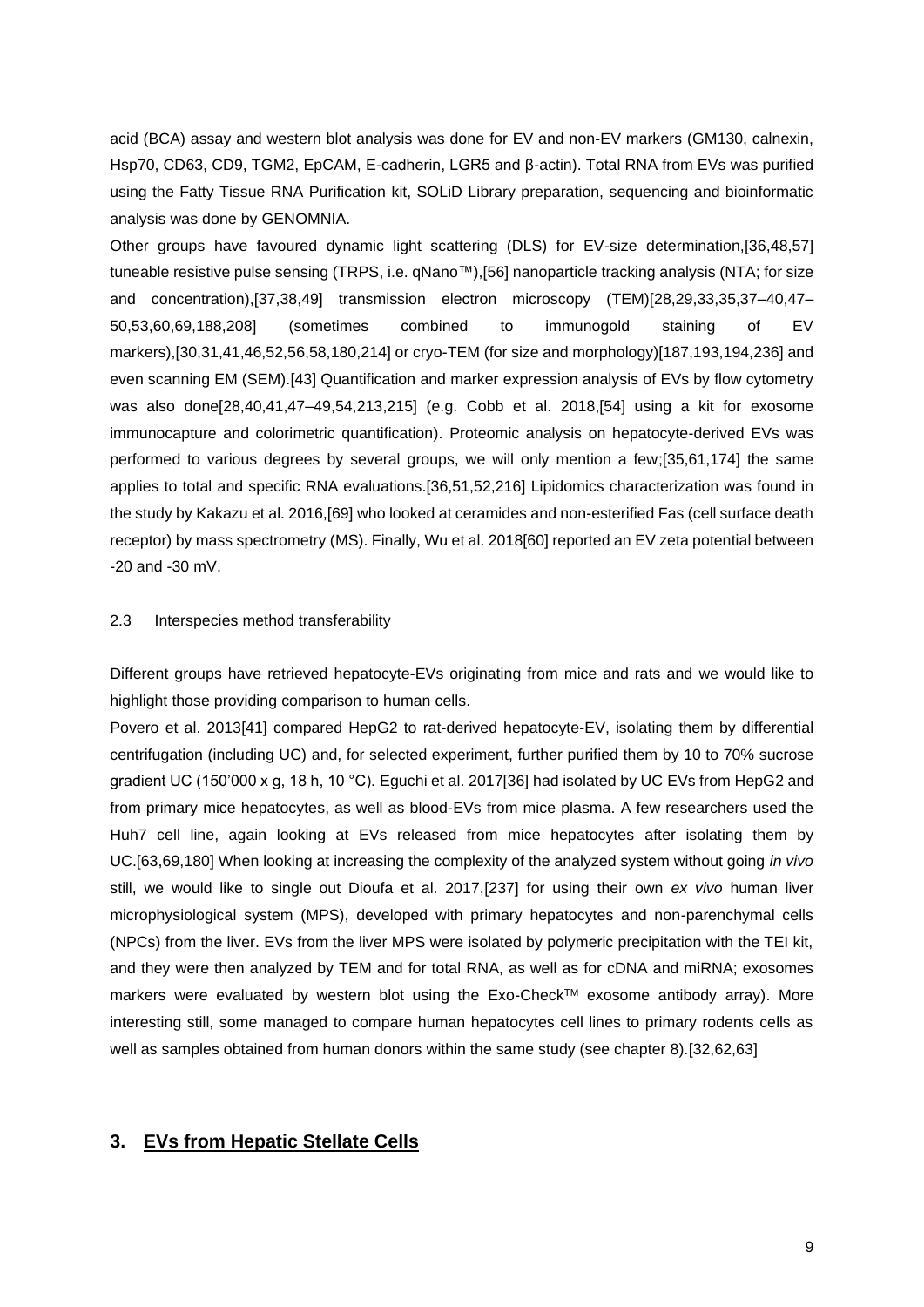Hepatic stellate cells reside in the space of Disse (Figure 2), between hepatocytes and endothelial cells, and are mainly responsible for storing vitamin A in cytoplasmic lipid droplets.[238] Upon liver injury, however, they undergo transdifferentiation into a myofibroblast-like state, i.e., they become activated, progressively lose their lipid droplets and start promoting fibrogenesis, most notably by deposition of excessive and collagen rich extracellular matrix.[239,240] When the injuries are repeated during chronic diseases and the fibrosis is not resolved, the excessive deposition of scar tissue eventually leads to cirrhosis and the loss of organ function. The pivotal role of HSCs in liver fibrosis makes these cells crucial therapeutic and diagnostic targets.[241]

#### 3.1 Isolation strategies

For the *in vitro* isolation of HSC-derived EVs, a common cell line seems to be the LX-2, which has the advantage of being able to grow under serum free conditions.[242]

Brandon-Warner et al. 2016[70] isolated EVs from cell culture medium using the ExoQuick™ precipitation kit, after culturing the cells with 10% of commercially available Exo-free FBS. Information about cell number and viability at the time of EV-collection and the total yield are missing, making it hard to judge the efficiency of their method. Purification steps after this were not performed and it is not specified how EVs were stored between isolation and analysis.

Serial centrifugation was the preferred method for Chen L. et al. 2014, Charrier et al. 2014 and Wang et al. 2018.[71,72,243] Cell culture medium for EV-isolation had been prepared without FBS, and the LX-2 cells were serum-starved for 48-72 h but a measure of cell number, density and viability is unfortunately missing. The specific isolation protocols were found inconsistent, because Charrier et al. 2014 refer their readers to Chen L. et al. 2014, which in turn cite Thery et al. 2006,[244] an overview of different protocols for the isolation of EVs. While the projects described in these articles were not focusing on the EVs isolated from HSCs, more descriptive protocols would better facilitate reproducibility. Wang et al. 2018[243] adapted an "exosome" isolation procedure based on cholangiocytes and previously reported in Li L. 2016,[245]. Unfortunately, Li et al. refer to yet another isolation protocol (Li L. et al. 2014,[155] see chapter 8) which makes it challenging to compare them.

## 3.2 Characterization

Brandon-Warner et al. 2016[70] investigated total RNA, which was isolated using the SeraMiR™ exosome RNA purification kit, then quantified and analysed it to compare differences in the expression levels of individual miRNAs in cells and exosomes.

Charrier et al. 2014[71] characterized their isolated EVs by electron microscopy, expression of key markers and size, based on protocols from Thery et al. 2011[246] and Chen et al. 2014.[72] The latter explains their characterization steps for HSC-EVs isolated from mice, adding that "similar procedures" were used for EVs originating from LX-2 cells. They performed western blots (CD9), TEM, DLS analysis, zeta potential measurements, and analysed exosomal and cellular RNAs for the presence of miR-21, which was determined by real time polymerase chain reaction (RT-PCR).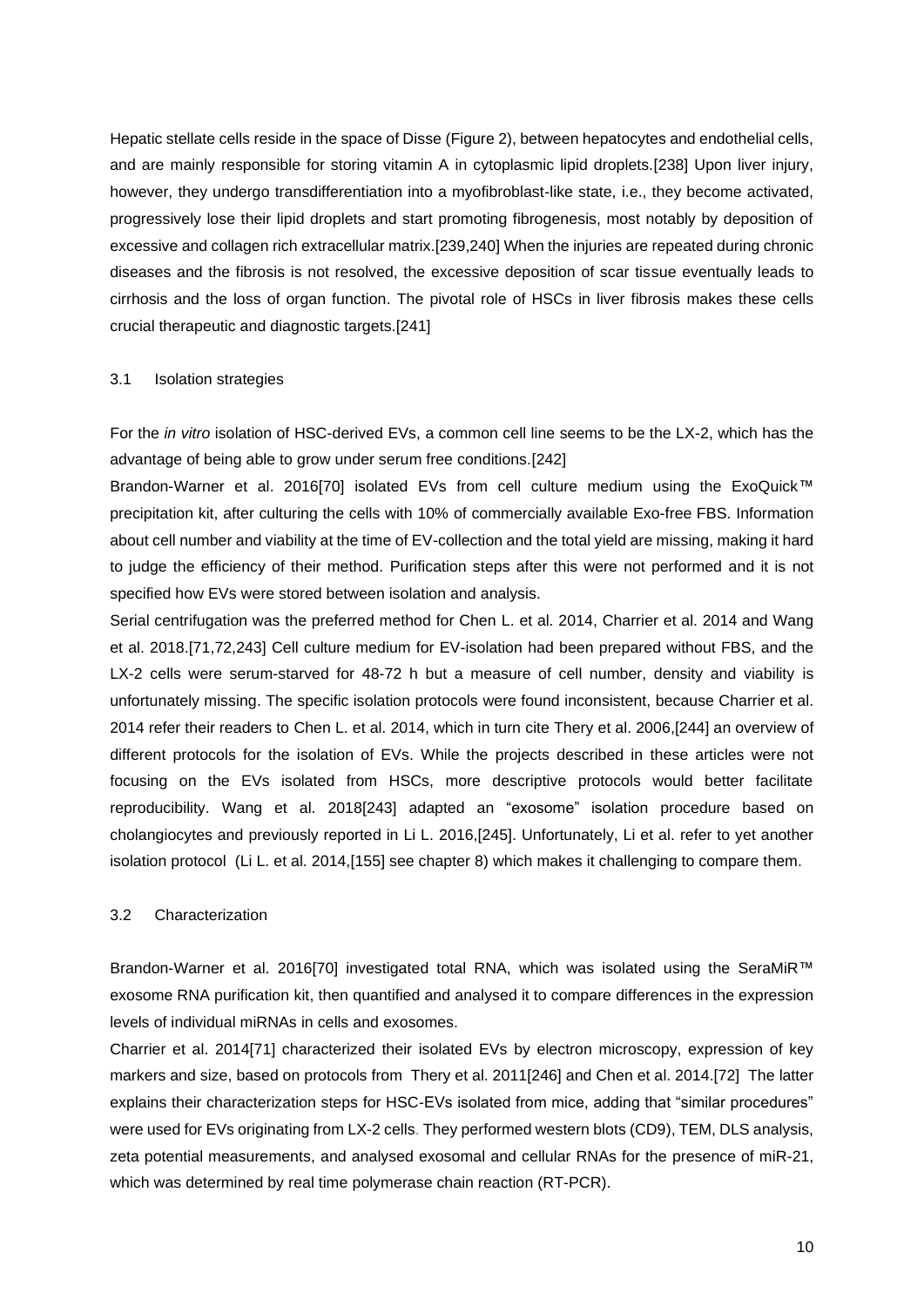While not as frequently explored as hepatocyte-derived EVs (see chapter 2), HSC-EVs have been analysed by a diverse array of means. Reporting of the protocols frequently relied on additional references to be looked up across different papers, which can complicate the ease with which reported methods could be reproduced.

#### 3.3 Interspecies method transferability

There are even more examples for research involving murine and rat HSC-derived EVs than their human counterpart. In Chen L. et al. 2015,[78] Chen L. and Brigstock 2016[76] and Chen L. et al. 2016[75] EVs were purified as described in Chen L. et al. 2014[72] (differential centrifugation and UC, referring the reader to Thery et al. 2006[244]) from primary mice cells. EVs were analysed by NTA, and imaged by cryo-TEM. Exosomal mRNA was determined by quantitative RT-PCR, while cellular EV-uptake was observed by confocal microscopy (EVs were stained with PKH26). Exosomal proteins were evaluated by western blot. Within this study (Chen et al. 2014), they also looked at circulating EVs but changed their isolation method. EVs were harvested from murine sera using PureExo Exosome Isolation Kits. Total exosomal RNA from sera was prepared using miRNeasy mini kits.

Povero et al. 2014[20] and Witek et al. 2009[74] used primary rat HSCs: the former opted for differential centrifugation (including UC, as applied to HepG2, see chapter 2), while the latter preferred polymeric precipitation (TEI). Lambrecht et al. 2017[77] evaluated EVs from mice HSCs and those found in human plasma (see chapter 8).

A rigorous parallelization of isolation and characterization practices is missing, but research with HSCderived EVs has been steadily gaining attraction, and their biochemical properties as analysed from rodent models are being increasingly explored in more complex settings.

# **4. EVs from Cholangiocytes**

Cholangiocytes are epithelial cells lining the bile ducts (Figure 2), which can differ in size and morphology just as the bile duct tree itself does. Their main physiological role is the modification of the bile coming from the liver while it is being transported along the biliary ducts into the intestine.[247–250] Pathologies directly associated with cholangiocytes include primary biliary cholangitis, and primary sclerosing cholangitis, for which liver transplantation is the only available cure. Primary sclerosing cholangitis also leads to different cancers collectively known as cholangiocarcinoma.[250–252]

## 4.1 Isolation strategies

Cholangiocyte-EVs were preferentially isolated by serial centrifugation followed by UC. Sato et al. 2017[80] used the H69 cell line, cultured with FBS that had been depleted of EVs by UC (120'000 x g, 18 h). For EV isolation, they first removed cell debris (300 x g for 10 min, then 3'000 x g for 30 min), after which they filtered the supernatants (0.22 μm) before UC (120'000 x g, 3 h). EV-pellets were then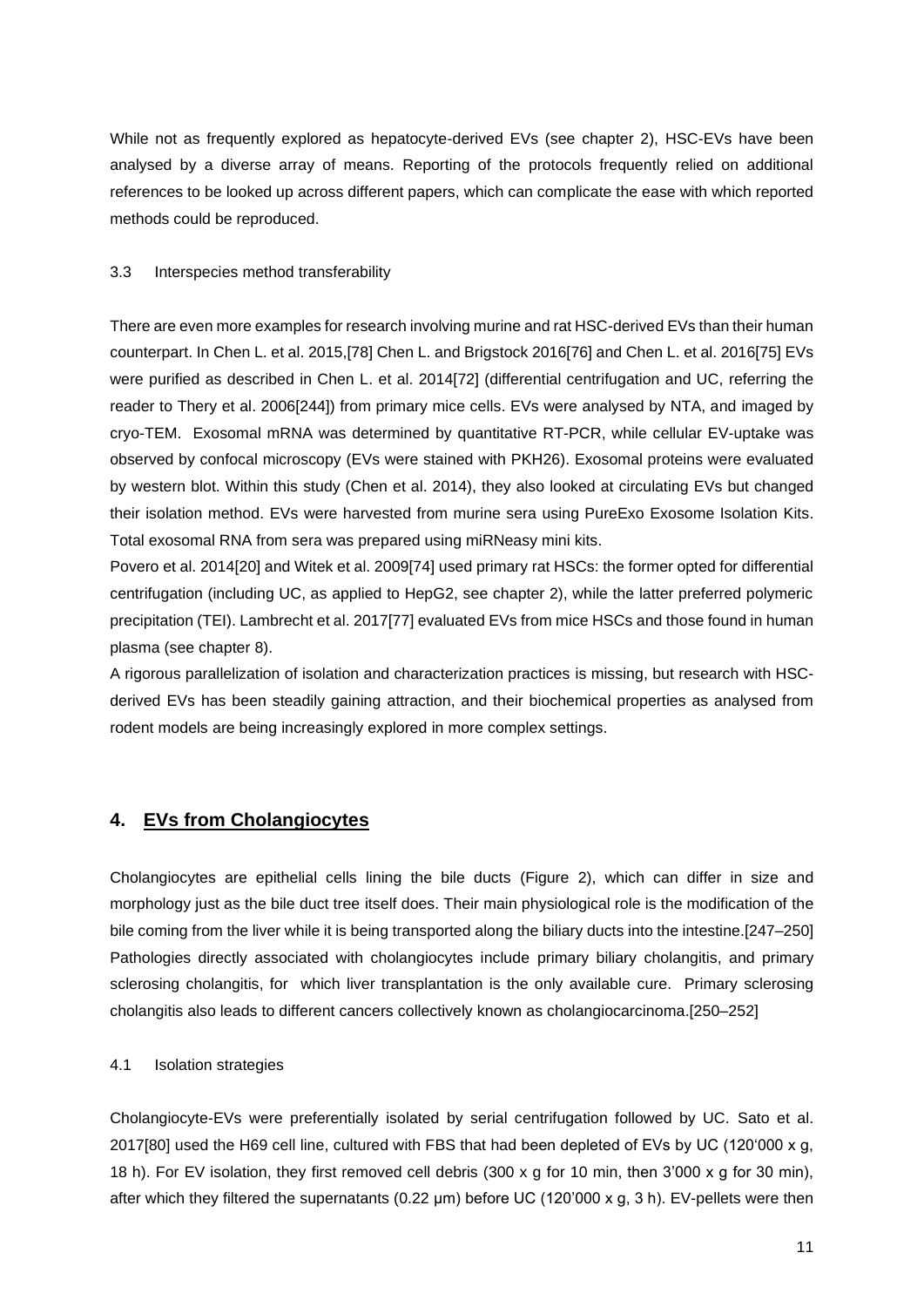washed with 30 mL PBS, pelleted again by UC (120'000 x g, 2 h) and re-suspended in 0.5 mL PBS. The adopted strategy of performing a filtration followed by PBS washes indicates a concern EV-purification. The description of the methods shows an attention to details that enable reproducibility, such as sharing the volume of PBS used to re-suspend the final pellet, which also helps put the yield as shown in the NTA distribution profiles into perspective.

A slightly different approach was found in Arbelaiz et al. 2017,[79] which used the H69, EGI1 and TFK-1 cell lines as well as patient blood (see chapter 8). Cell culture medium was centrifuged (1'500 x g, 15 min, 4 °C), the supernatant filtered (0.22  $\mu$ m), and centrifuged again (10'000 x g, 30 min, 4 °C) before two UC steps (100'000 x g, 75 min, 4 °C). Samples were store at -80 °C. It was not possible to extrapolate an absolute yield making comparison of EV-retrieval difficult.

#### 4.2 Characterization

To determine the size and concentration of the isolated EVs, NTA and TEM were performed both by Sato et al. 2017 and by Arbelaiz et al. 2017; however, the latter additionally analyzed the EVs' protein profile by mass spectrometry, and evaluated the expression of different EV-markers (CD9, CD63, CD81) by western blot. Research articles about cholangiocyte-derived EVs are more limited in numbers rather than in quality, already providing fruitful isolation protocols and an ample baseline of analytical characterizations to build upon.

#### 4.3 Interspecies method transferability

Centrifugation and UC proved to be a viable strategy for the isolation of EVs from mice cholangiocytes too. Witek et al. 2009[74] performed it when working with the 603B cells, after 16 h of serum starvation by first removing cells and debris (2'000 x g, 15 min, twice) and then pelleting of EVs by UC (50'000 x g, 45 min, twice). For selected experiments they would add a purification step by sucrose gradient centrifugation (100'000 x g, 15 h). Fresh samples were analyzed for proteomics or they were stored at 4 °C for no longer than 72 h before performing TEM and RNA analysis.

Li X et al. 2018[81] worked with murine large and small cholangiocytes (MLEs, MSEs) and they cleared conditioned cell culture medium from cell debris by centrifugation (2'000 x g for 15 minutes followed by 16'000 x g for 20 min, both at 4 °C), and pelleted EVs by UC (100'000 x g, 70 min, at 4 °C). EVs were resuspended in sterile PBS and stored at -80 °C for further analysis. EV-size was determined by DLS and confirmed by TEM, and levels of mRNA H19 were assessed. Interestingly, they also isolated EVs from mice (and human) sera too, as further described in chapter 8.

# **5. EVs from Liver Sinusoidal Endothelial Cells**

Liver sinusoidal endothelial cells (LSECs) form the fenestrated endothelial layer at the interface between cells in the blood and the HSCs in the space of Disse. LSECs act as efficient pinocytotic scavengers for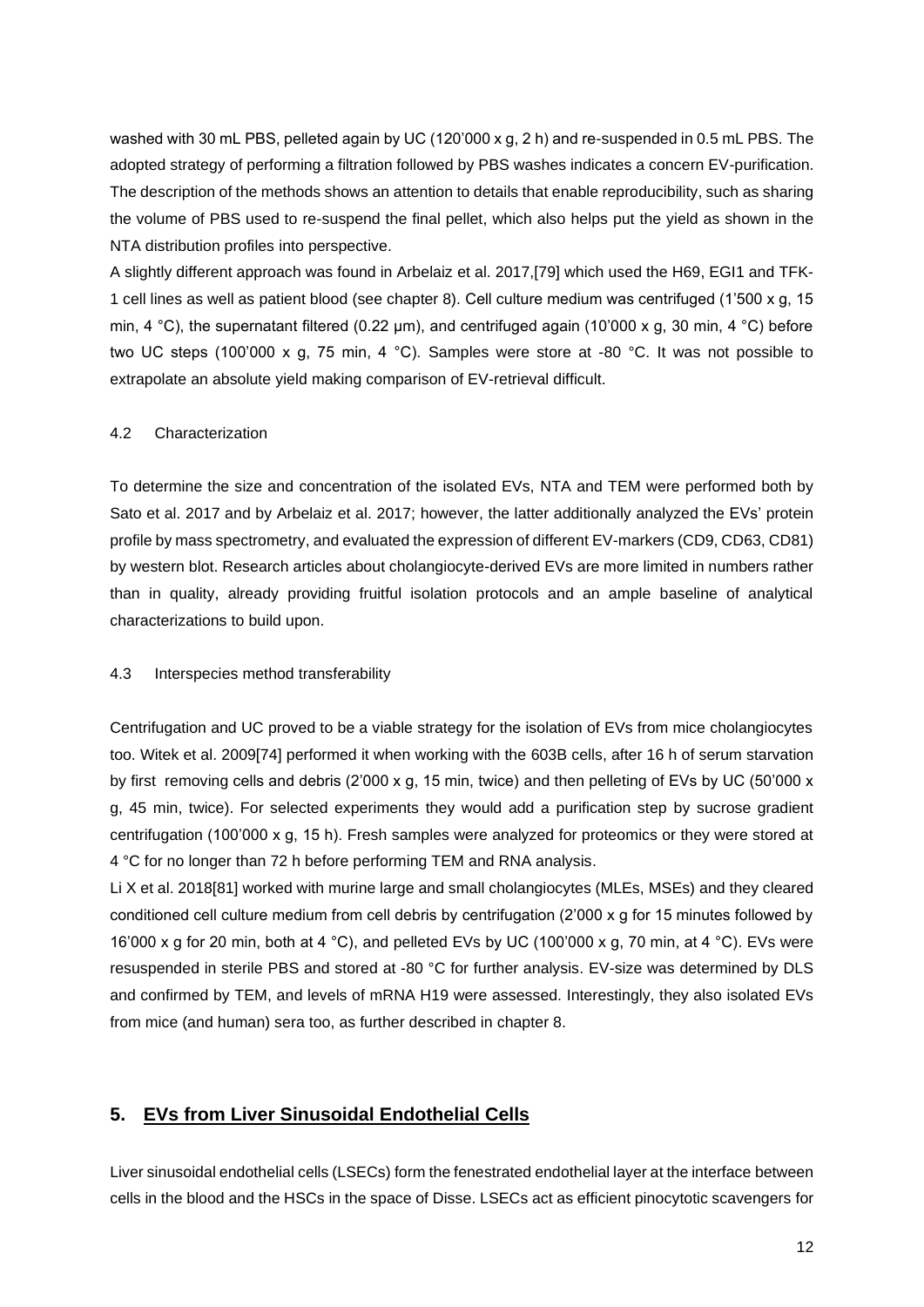particles that are smaller than 0.2 μm, making them the central players in clearing the body of bloodborne viruses.[253,254] When working with EVs from LSECs, researchers were interested infections caused by hepatitis B and C viruses (HBV and HCV).

## 5.1 Isolation strategies

EVs were isolated from primary LSECs and from the immortalized TMNK-1 cell line by Giugliano et al. 2015,[82] using the ExoQuick™ precipitation kit.

Li J et al. 2013[83] preferred serial centrifugations: 300 x g for 10 min, 2'000 x g for 10 min, 10' 000 x g for 30 min; EVs were then pelleted by UC (100'000 x g for 70 min), washed in PBS and pelleted by UC again (100'000 x g, 70 min). For selected experiments-sucrose density-gradient centrifugation was performed.

# 5.2 Characterization

The characterization of LSEC-EVs in Giugliano 2015 was limited to the determination of total protein content by BCA and to detection using CD63-labeled Dynabeads. Beadbound EVs were labeled with anti-CD63-PE and anti-CD81-PerCP-eFluor 710 and finally quantified by flow cytometry.

Li J et al. 2013 quantified the protein content by Bradford assay, and characterized the EVs by electron microscopy, by immunoblot for exosomal (CD63, TSG101, Alix, LAMP2, β-actin, Hsp90) and nonexosomal markers (GRP94, EEA1, Cytochrome C), and by microarray analysis of exosomal mRNA and miRNA.

While restricted to a few research articles, EVs from LSECs have been successfully purified and characterized. Follow up research could expand the field by providing more insights into optimized storage strategies or yield determination practices that would allow for comparisons across studies.

## 5.3 Interspecies method transferability

When looking at the protocols applied to studying LSEC-derived EVs from rodents, Wang et al. 2015[255] compared EVs isolated from a mice immortalized LSEC cell line (TSEC[256]) to murine serum-derived exosomes. The description of isolation and purification methods referred the reader to Huebert et al. 2010,[256] Thery et al. 2006,[244] Tu et al. 2015,[257] whose protocols were not related to EVs from LSECs.

LSECs were cultured in medium with 10% FBS, which was prepared with 20% FBS first and then depleted of FBS-EVs by UC and sterile filtration. EVs were characterized by NTA, immunogold-EM (CD81, TfR, CD63) and western blot. They also mention using 50 μg of exosomes per experiment, as determined by Bradford assay, although an exact number of cells required to achieve such a yield was missing, making it challenging to analytically compare method efficiency across studies.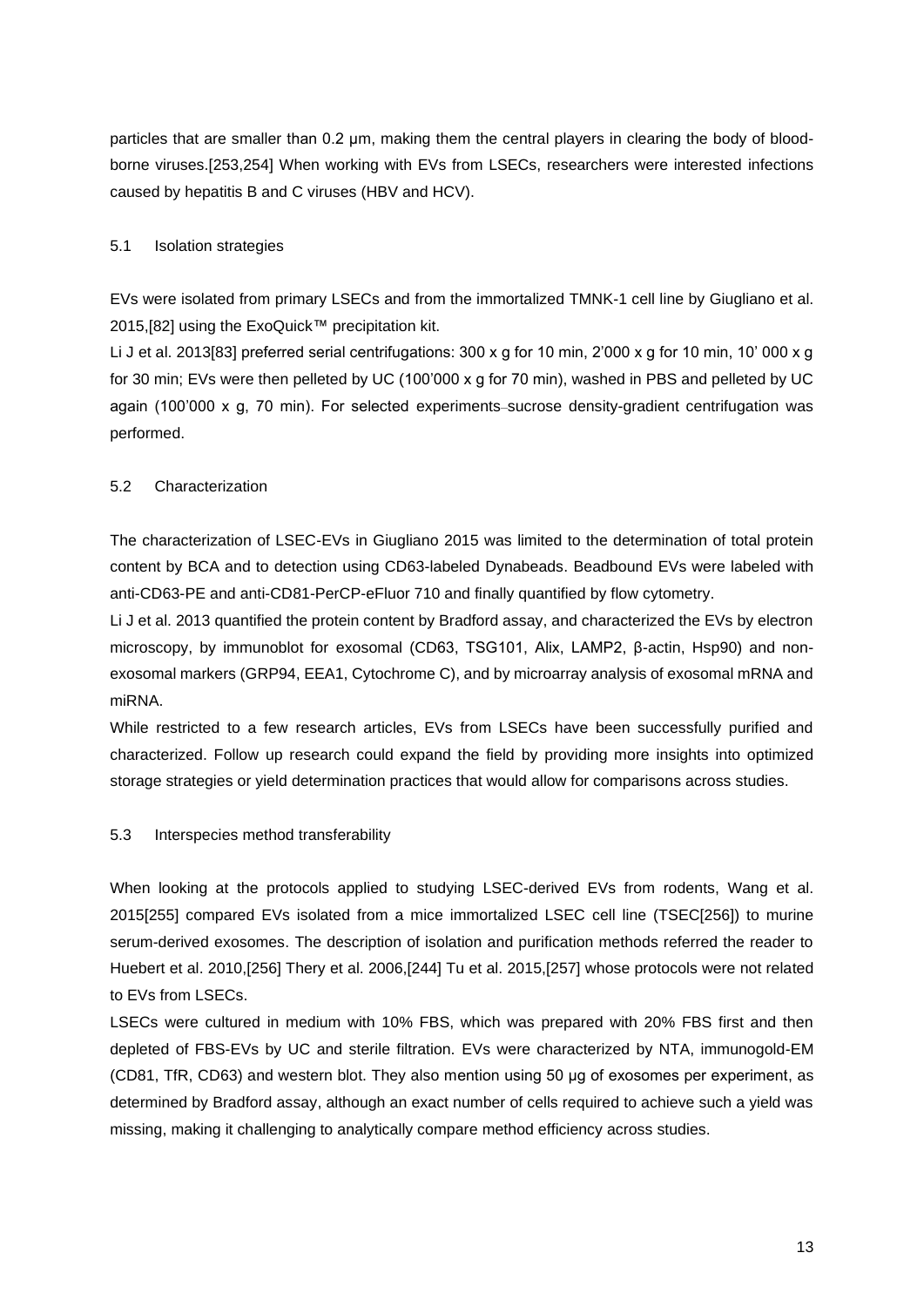# **6. EVs from Kupffer Cells**

The resident macrophages in the liver, found in the hepatic sinusoid, are known as Kupffer cells.[258] Since the liver is frequently in contact with exogenous material, suppressing "unwanted" immune responses is essential. Kupffer cells have been shown to provide anti-inflammatory signals that allow homeostatic immunological tolerance under healthy conditions. As part of the innate immune system, these macrophages phagocyte invading pathogens and play a critical role for the initiation of immunological responses when inflammation and recruitment of other cells becomes required by the triggered defence mechanism.[259–261] Dysregulation of these processes is directly connected to pathologies discussed in previous chapters, because Kupffer cells communicate through EVs with hepatocytes, HSCs, Cholangiocytes and LSECs.

#### 6.1 Isolation strategies

Aucher et al. 2013[85] chose the THP-1 cells as their model for liver macrophages, collecting their apoptotic bodies and exosomes. The isolation methods was adapted from Hristov et al. 2004[262] with 800 x g for 10 minutes to remove (endothelial) cells and then pelleting of apoptotic bodies at 16'500 x g for 20 min. For the isolation of the exosomes it cites the work of Mittelbrunn et al. 2011.[263] The latter stated that donor cells (T cells) were cultured with 10% FBS (depleted of bovine EVs by UC at 100'000 x g overnight). Still Mittelbrunn et al. 2011 explain how the conditioned cell culture medium was cleared by centrifugation (320 x g, 5 min); the resulting supernatant was filtered through 0.22 μm membranes, and EVs were finally pelleted by UC (100'000 x q, 60 min, 4  $^{\circ}$ C). While the methods could be extrapolated, the reliance on references for method description sometimes risks to undercut all the work that was done. Ideally, the methods for EV isolation should also be experimentally validated for every new cell type regardless.

Li J et al. 2013[83] and Saha et al. 2016[86] also used THP-1 cells to model Kupffer cells, as well as primary human monocytes. Saha et al. 2016 (who cultured cells using commercially available ExoFree-FBS™) opted for EV-precipitation with ExoQuick™, which was performed after two centrifugations  $(1'500 \times q$  for 10 min, then 10'000 x g for 20 min) followed by one filtration  $(0.8 \mu m)$  step.

Polymer precipitation was the strategy for Zhou et al. 2016,[87] although TEI kit was preferred. The cells that were used were purified human monocytes were obtained grown in 10% exosome-free FBS.

#### 6.2 Characterization

Saha et al. 2016 analyzed THP-1-derived EVs by NTA for size and concentration, and determined the protein content by Bradford assay. Li J et al. 2013[83] analyzed protein content by Bradford as well, but they additionally performed EM, immunoblot analysis of exosomal markers, and microarray analysis of exosomal mRNA and miRNA.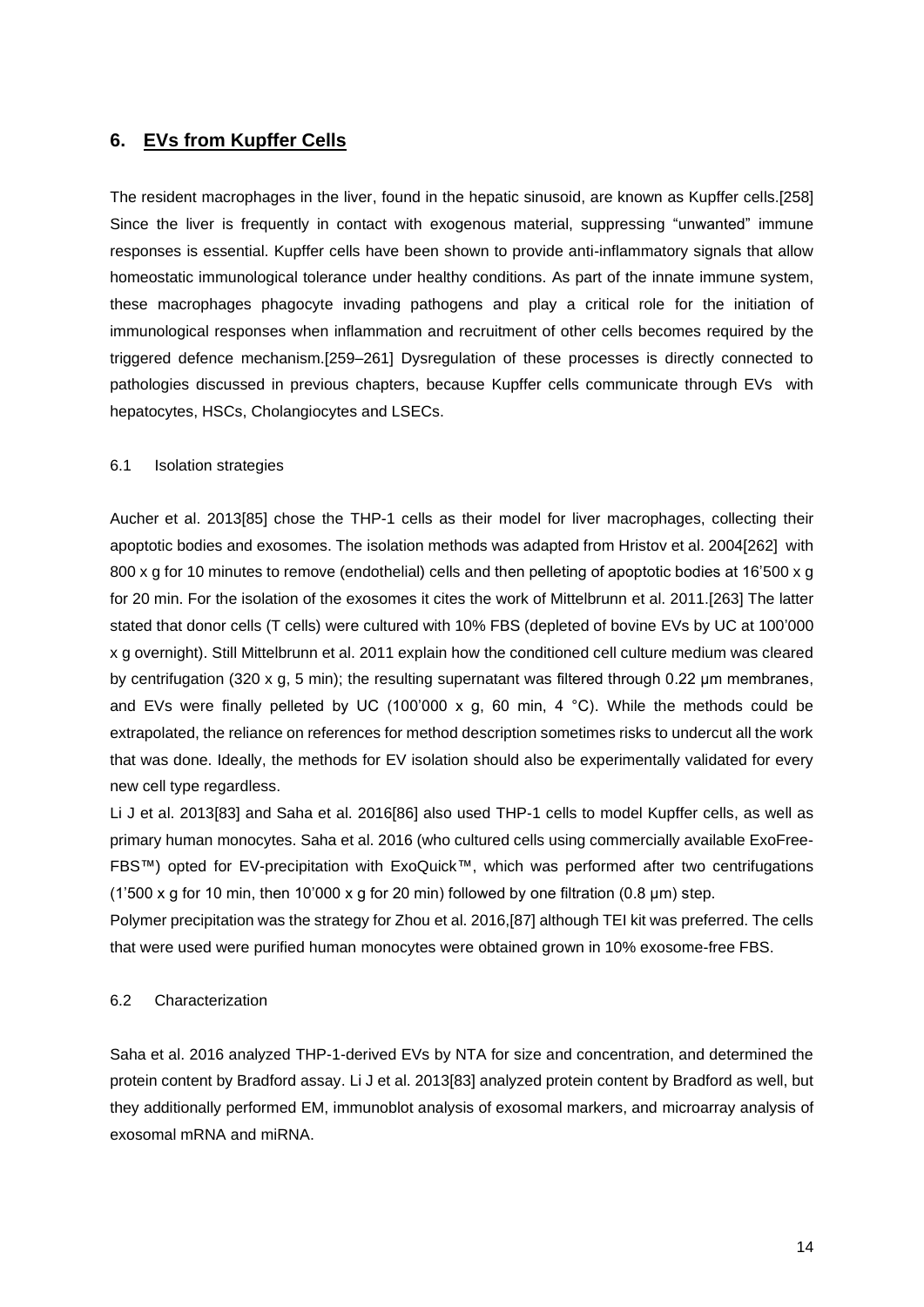Zhou et al. 2016 characterized their isolated EVs by EM, western blot for both EV and non-EV markers (Alix, LAMP2, cytochrome c, HSP70, CD63, GAPDH) and immunofluorescence; macrophage-EVs were labelled with the PKH67 dye, then given to Huh-7 cells and observed by fluorescence microscopy. Future reports about EVs from Kupffer cells can expand the existing literature by providing additional insights into storage and yield optimization practices.

#### 6.3 Interspecies method transferability

While Eguchi et al. 2017[36] had been very thorough in their analysis of hepatocyte-EVs (FACS, DLS, TEM, miRNA, see chapter 2), they also took a look at the EVs shed by hepatic macrophages they isolated from mice, and compared the two in terms of morphology (TEM) and concentration (FACS). Nojima et al. 2016[65,66] reported working with EVs originating from mice Kupffer cells. The EVs were isolated by differential centrifugation (300 x g for 10 min, then 16'000 x g for 30 min), after which the supernatant was filtred through a 0.22 μm membrane. EVs were subsequently collected after two UC steps (120'000 x g for 70 min). The EV-pellet was re-suspended in PBS and purified on a Tris/sucrose/D2O density cushion UC (100'000 x g for 90 min). EVs were then transferred into a new tube, and collected after one final UC step (120'000 x g for 70 min). EV yields under different conditions were precisely reported, as well as the activity of neutral ceramidase and sphingosine kinase.

# **7. EVs from liver stem cells**

Several studies have suggested the presence of liver-resident stem cells, which along with hepatocytes contribute to liver regeneration, but it remains a controversial topic, as reviewed elsewhere.[264] The identification of oval cells and their role in liver regeneration contributes to our current understanding of the process,[265] more confidently so after establishing their precursor role to hepatocytes,[266] and their localization in the canals of Hering[267] between bile capillaries and interlobular bile ducts (Figure 2). A population of more committed hepatic stem/progenitor cells known as small hepatocytes had been first observed in rat cells in 1992,[268] and subsequently isolated from both adult rats[269] and humans.[270]

Herrera et al. 2006[271], were able to isolate a human liver stem-like cell (HLSC) population expressing markers of mesenchymal (but not hematopoietic) stem cells from the tissues of adult human livers and from cryopreserved primary human hepatocytes. HLSCs showed the ability to self-renew and to differentiate into osteogenic, endothelial and insulin-producing cells, while starting with a partial commitment to the hepatocyte lineage. Since 2006, it has been regularly reported on HSLC and HLSCderived EVs.[88–97]

## 7.1 Isolation strategies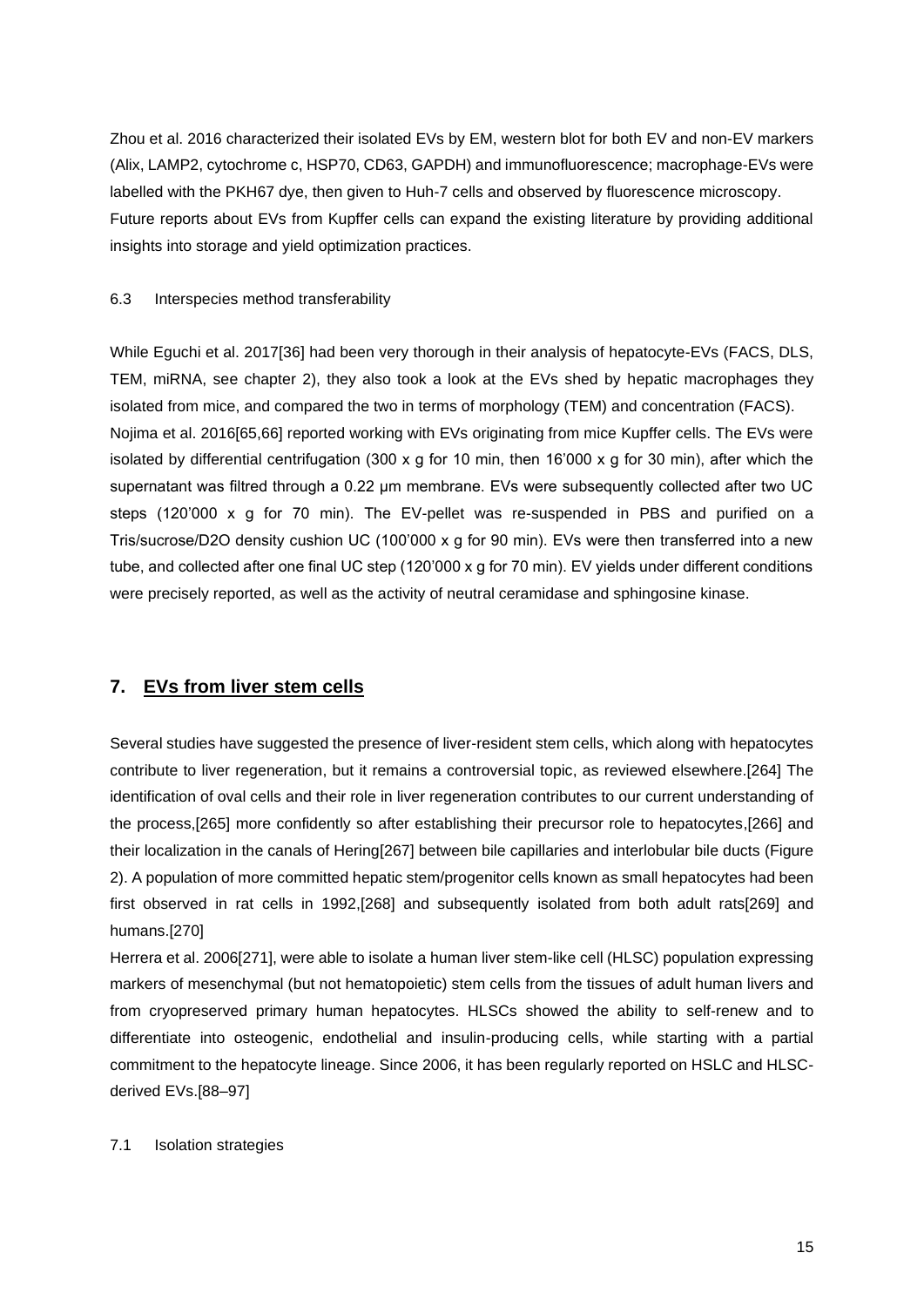For the isolation of EVs described in the following paragraph, HLSCs were cultured in the absence of FBS prior to cell culture medium collection, and their documented viability was between 97 and 99%, obviating concerns about co-isolation of FBS-EVs and limiting the presence of apoptotic bodies.

The article by Herrera et al. from 2014[88–97] exemplifies the group's general preference of differential centrifugation (including UC)[88–97] for EV isolation: after performing two centrifugations at 3'000 x g for 20 min to remove cells and debris, EVs were isolated by 2 h UC (100'000 x g, 4°C). EVs were then either used fresh or after storing them at -80 °C (resuspended in RPMI with 5% (v/v) dimethyl sulfoxide). They provided precise storing conditions and reported no differences in the biochemical activity between freshly used and stored EVs.

Variations of this protocol can be found in other articles published by this group. For example, Herrera had opted for a single centrifugation at 2'000 x g for 20 min followed by two UC steps (100'000 x g) of 1 h each in 2010,[90] and then modified the protocol again to one centrifugation at 3'000 x g for 20 min, a second one at 10'000 x g for 1 h, and a final UC (100'000 x g) for 1 h.[92] Gualerzi et al. 2019[97] added a size exclusion chromatography (SEC) purification step.

Interestingly, Deregibus et al. in 2016[98] proposed an alternative approach by developing a custom charge-based strategy for EV isolation, in which they use protamine and PEG 35 kDa.[98] A comparison with commercially available precipitation kits was not performed, but their method yielded results that were comparable to the UC approach in terms of EV-quality, and higher in terms of isolated EV-quantity (not only in cell cultures but also in serum and saliva samples, see chapter 8).

#### 7.2 Characterization

Herrera et. al 2014 offers many of the characterization steps of HLSC-EV. Size distribution was determined by NTA. To trace EVs by fluorescent microscopy, EVs were labeled with 1 μM Dil dye. Cytofluorimetric analysis was done using fluorescein isothiocyanate, phycoerythrin or allophycocyanin conjugated antibodies (CD73, CD44, CD105, CD90, CD107, CD63, CD29, CD81, CD146, HLA-class I). They also performed FACS after absorption on beads by incubating 10 μg EVs with latex beads then with the aforementioned antibodies. EV protein content was quantified by Bradford assay; immunoblotting was also performed (CD63, CD81, Alix and Hsp9).

Additional characterization for HLSC-EVs include zeta potential, TEM and analysis of RNA (Deregibus et al. 2016), as well as a novel method based on Raman spectroscopy for purity determination established by Gualerzi et al. 2019.[97] The method used Raman spectra to measure the protein-tolipid and nucleic acid-to-lipid ratios.

#### 7.3 Interspecies method transferability

Liver stem cell EVs originating from rats have been described by Ichinohe et al. in 2017.[99] The liver resident stem/progenitor cells used were isolated by their research group before[272] (Thy1-positive cells[273]), but it is difficult to directly compare them to the HLSCs because there are no studies comparing their EVs. EVs from Thy+ cells were isolated using the commercially available precipitation kit ExoQuick™, and the described characterization was limited to EV quantification by NanoDrop 1000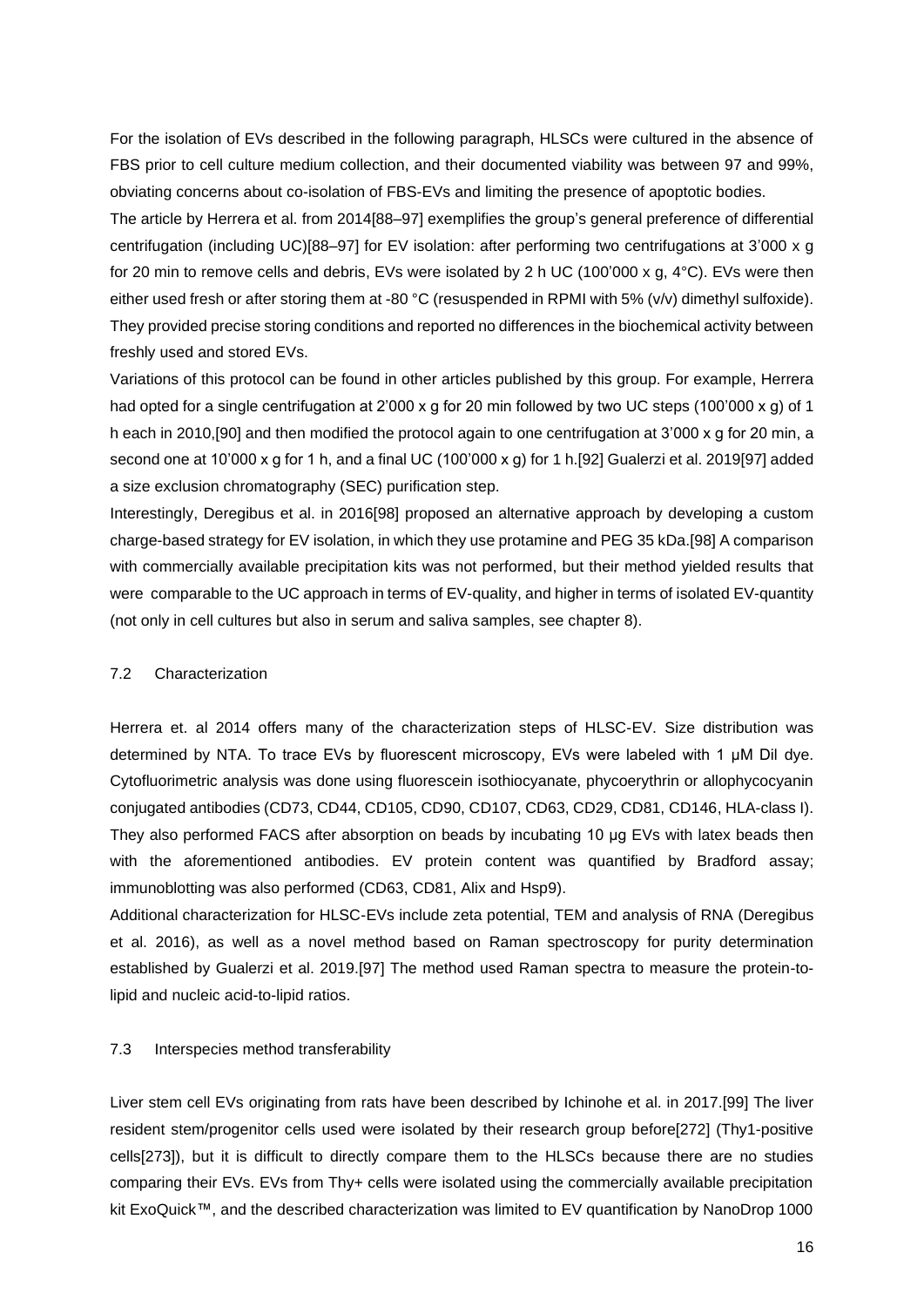spectrometer, since they administered 1.6 μg of EVs to different liver cells and look at their effect on cell morphology, proliferation and IL17rb receptor expression.

# **8. EVs from clinical settings**

There has been extensive research delving into the diagnostic potential of EVs in the context of liverassociated conditions, albeit mostly looking into circulating vesicles, both in human patients[100–159] and in rodents.[215–251] The increased complexity of the system makes it difficult to trace their origin back to a specific cell type, but first efforts have been made to make that connection. We will highlight here research that endeavored to connect previously discussed *in vitro* settings to *ex vivo* findings.

# 8.1 Isolation strategies

Liver-derived EVs have been recovered *in* and *ex vivo* from liver blood directly,[160] bile[161] and even from cancer cells that were extracted intraoperatively.[162] The isolation of EVs from human patients mirrored protocols developed for cell culture systems, with differential centrifugation (including UC)[32,36–38,62,63,83,220] and polymer precipitation (ExoQuick™ and TEI)[70,77,86,209,221] being the most prevalent approaches. Samples collected from blood circulation are consistently stored at -80 °C, mostly after depleting them of cells and platelets.

# 8.2 Characterization

Typically, the analysis of circulating EVs is focused on the biomarkers of interest. For example, Sohn et al. 2015[136] analysed the expression levels of serum exosomal microRNAs (miR-18a, -21, -93, -106b, -221, -222 and -224, -101, -122 and -195) of patients suffering from different liver conditions including chronic hepatitis B, liver cirrhosis and hepatocellular carcinoma. This also tends to happen when looking at specific cells. For example, Brandon-Warner et al. 2016,[70] who collected EVs from HSCs *in vitro* as well as from human plasma, performed RNA isolation using exoEasy™ serum and plasma kit, followed by QiaZol total RNA purification; for exomes they only show miR data.

# 8.3 Interspecies method transferability

Nojima et al. 2016[66]·[65] isolated EVs from primary mice hepatocytes and Kupffer cells *in vitro* by differential UC and sucrose gradient, while in the same studies describe also mice serum-derived EVs (even from cardiac puncture[65]) being isolated by ExoQuick™. The isolation strategies were not transferred from *in vitro* to *ex vivo* in these cases, but the characterization practices (DLS for size, CD81 antigen-ELISA for quantification) were.

Lambrecht et al. 2017[77] evaluated the levels of miRNA-122, -150, -192, -21, -200b, and -92a by qRT-PCR from human plasma samples as well as from primary mice HSCs. In both instances, EV isolation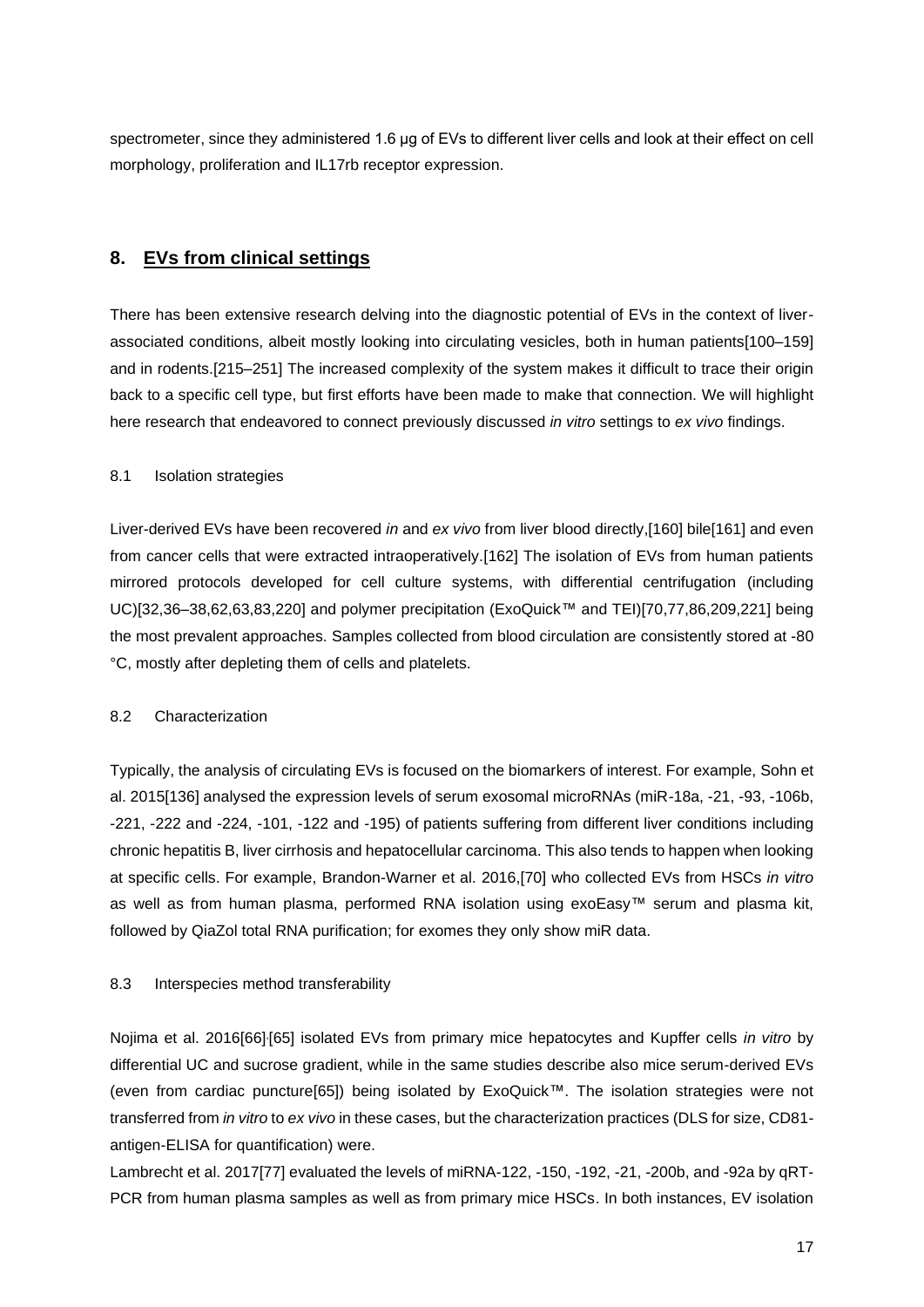was performed by TEI. Duan et al. 2019[62] compared compared findings from primary rat hepatocytes and human plasma. A wider comparison was performed by Hirsova et al. 2016:[63] Huh7 cells and primary mice hepatocytes both served as *in vitro* models in addition to their research with *ex vivo* human samples. In their research with cholangiocytes, Li X. et al. 2018[81] looked at EVs isolated from primary mice cells *in vitro*, but took it a step further *ex vivo*, evaluating both murine and human sera-derived EVs. Their methods included differential centrifugation (with a UC step) for EV-isolation, DLS and TEM for size analysis and assessment of mRNA H19 levels. Cho et al. 2017[32] isolated EVs from a variety of samples as well: human cell lines (HepG2, He3B), rat primary hepatocytes, human sera, rat sera. While differential centrifugation worked *in vitro*, they noted how extra steps were required *ex vivo* to reduce contamination with plasma proteins (e.g., albumin). EV isolation from plasma samples was thus optimized by comparing three alternative methods: density gradient UC (30% Optiprep), ExoQuick™, and an optimized ExoQuick™ protocol, which included 3 washing steps. Deregibus et al. 2016[98] were perhaps more interesting from a methodological transferability perspective, since they compared the performance of a custom charge-based precipitation method to differential UC, using samples derived from HLSCs (see chapter 7), human serum and human saliva.

# **9. Final general remarks**

Strategies for liver-derived EV isolation and characterization are as varied as the research groups tackling the challenge. While the main advantages and disadvantages for each approach have been presented, we would like to highlight some of the key aspects that emerged.

FBS handling. Cell culture approaches have become indispensable to simplify EV research before diving into significantly more complex *ex vivo* samples, but most cell lines require FBS for optimal growth. Depriving them of it might easily result in additional stress that will affect results to an unpredictable extent. Alternatives to FBS have already been proposed, such as chemically defined media or human platelet lysate[274] and these may replace FBS-supplemented cell culture models.[275] Cells can be successively deprived of FBS to limit the impact of outright elimination of it, but more frequently than that, research groups opt to depleting their FBS of EVs by ultracentrifugation prior to use or they directly use commercially available ExoFreeFBS. The experimental validation for either of these steps is rarely reported, but it would be an important addition given the questionable efficacy of some the most common methods.[229] Even under serum-replacement conditions, miRNA contaminants have reportedly been found.[276] Whenever serums starvation (i.e., culturing without serum) is feasible, it would be the preferred option.

Cell viability. Looking at the EVs collected *in vitro*, the cell number and viability at EV-harvest are seldom mentioned. Depending on the study, 90-99% vital cells is what was deemed appropriate when documented at all. As even a few dead cells can contribute to the presence of apoptotic bodies that can influence the EV-population it is important to report the number of viable cells in each study.[1]

Yield. EV yield directly impacts the characterization possibilities because it determines whether there is enough material to perform analyses such as cryo-TEM imaging. It also speaks to the efficiency of the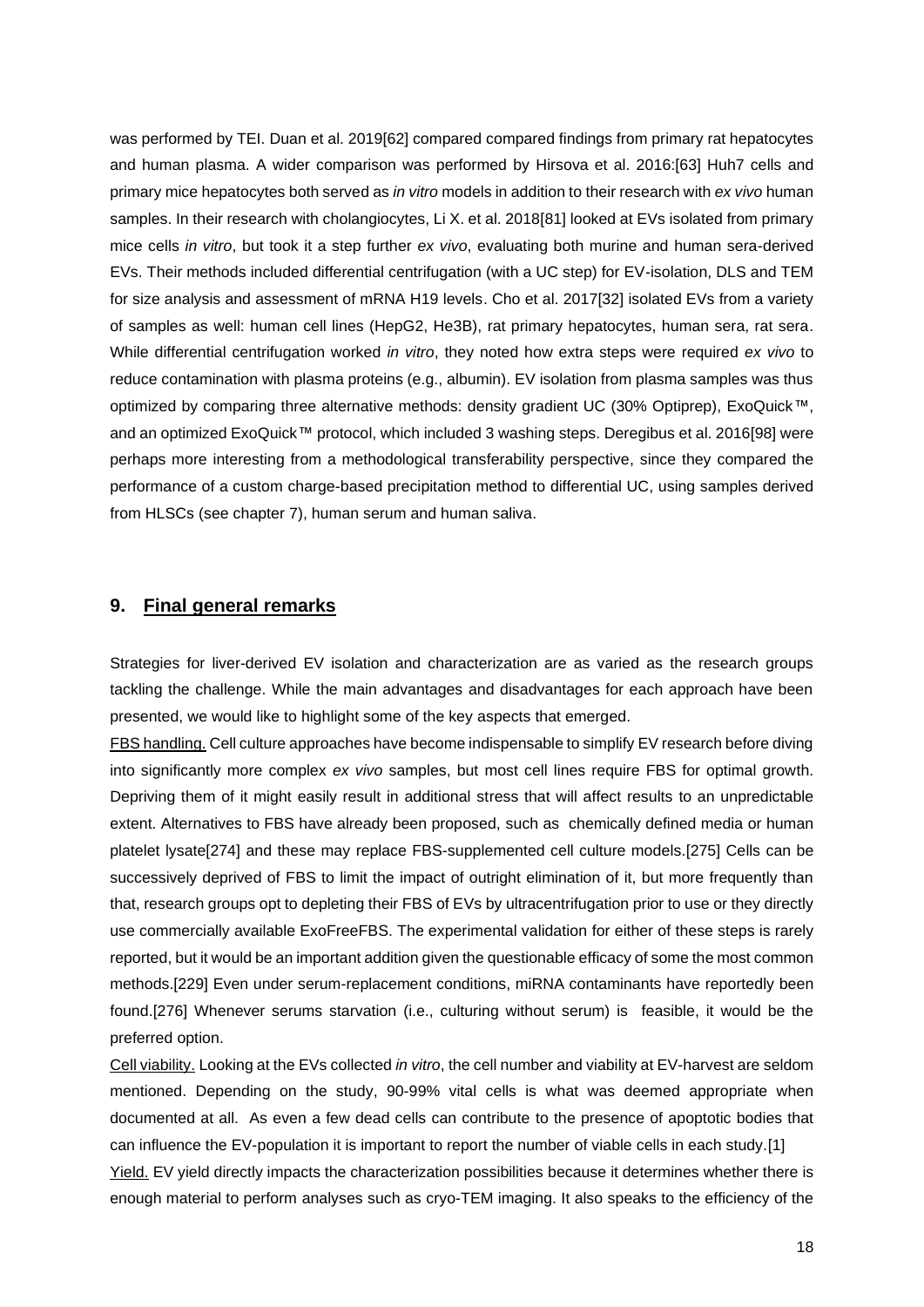isolation methods., revealing how well does a specific technique perform, especially when compared to alternatives. An absolute yield would also allow to evaluate upstream applicability, i.e., whether mass production would be a feasible option or not (e.g. for the use of liver-derived EVs as drug delivery systems). Because of all of these considerations, the importance of disclosing and being able to compare this data is easy to see, yet when looking at the quantification of EV-recovery, we found the information either omitted/lacking or hard to extrapolate and ultimately to compare between studies. The particle number per million cells measure would be a convenient option to express the yield and to compare its efficiency across studies. Quantification by mass of EV-associated proteins would also be viable alternative, if other co-isolated proteins can be excluded, preferably by number of cells as well.

Storage. EV storage is a particularly relevant subject when EV isolation and characterization are not performed on the same day, which is often the case given how much time most of the described protocols require. Storage insights were not always provided, and their validation even less frequently. It has already been reported that storage modality can affect the EVs[277–279] which is why we think it is important to share this information. Trehalose, mannitol and polyethylene glycol had been evaluated as possible cryoprotectants in the aforementioned studies, although not in the context of liver-derived EVs as of yet. With the exception of dimethyl sulfoxide,[88–97] the use of cryoprotectants for storage below -20 °C is rarely considered.

Differences in differential (ultra-)centrifugation. This isolation technique has become the gold standard in EV research for the very good reason that it works. It is cited in well over half the articles referenced in this review, but the protocols are not standardized. Even when analyzing EVs originating from the same cell types, different groups tend to have different approaches with sometimes unexplained differences arise within the same group which makes comparison challenging. The number of centrifugation steps vary and, the relative centrifugal forces and centrifugal times applied at each step are rarely consistent. When there is sufficient purity validation and subsequent sample characterization, this methodological diversity might not be an insurmountable issue, but it is worth keeping it in mind when comparing results, and also when choosing which protocol to follow.

Suboptimal method description. There is a general lack of rigorous standardization of methods in EV research, that was addressed with a position paper first published in 2014,[280] then expended upon in 2018.[1] EV-TRACK is a platform aiming at method transparency. Methods descriptions could be shared on EV-TRACK when the information would otherwise be left out of a publication. Implementing this would improve reproducibility and, more nuancedly, it would allow to compare method efficiencies across studies. Experimental validation of some practices is not always shared, which may be a problem when the methods used have been reported to have weaknesses, such as depletion of FBS-EVs. The growing community working on EVs is becoming more aware of the need for standardization in this young field of research,[281] and the MISEV guidelines[1] remain undoubtedly the reference text in these regards.

# **10. Conclusions and perspectives**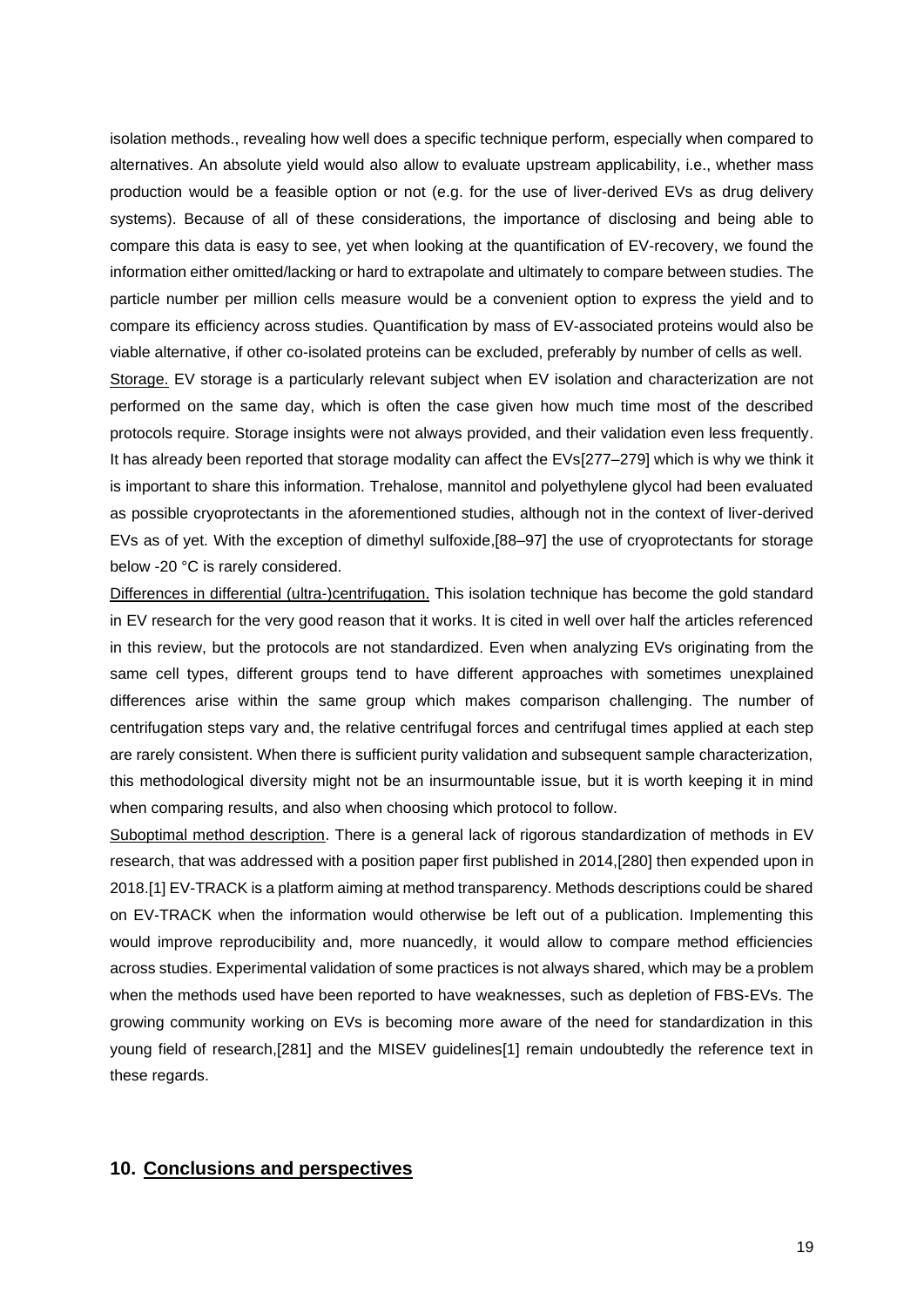We reviewed the current methodological practices for the isolation and analysis of those liver derived EVs, making a cell type specific user guide. Liver-derived EVs are gaining attention as a research topic, and there are already a few research papers addressing EVs from every liver resident cell type. Much work has already been published, but a rigorous standardization is needed. We moreover highlighted common causes for concern and critically reviewed room for improvement: the bigger issue that emerged was suboptimal method description and transparency.

We found hepatocyte-derived EVs to be analyzed the most, perspective studies might tackle EVs originating from other cell types more frequently. EVs from human induced pluripotent stem cells (iPSC) derived hepatocyte like cells have not been analysed in detail yet, even though these cells are being taken under consideration as cell culture models for the liver.[282–284] EVs from iPSCs have been studied in the context of liver fibrosis, but they were still not differentiated into hepatocyte like cells.[285] The method transferability and translational applicability have also been a prominent topic of our discussion because working with EVs is inherently complicated even in single cell cultures, but many researchers have endeavored to escalate the challenge to co-cultures systems, to animal models (rodents), and to human patients. The comparisons have not always been complete, but the efforts put into positively tracing EVs and their associated biomolecules back to a specific cell type in increasingly more complex settings are a first important step to better understand liver diseases and we hope to see more of that in the future.

#### **Acknowledgements**

G.F. is a holder of a NanoMatFutur grant from the Federal Ministry of Research and Education (13XP5029A). The Phospholipids Research Center is gratefully acknowledged for its support.

# **11. References**

[1] C. Théry, K.W. Witwer, E. Aikawa, M.J. Alcaraz, J.D. Anderson, R. Andriantsitohaina, A. Antoniou, T. Arab, F. Archer, G.K. Atkin-Smith, D.C. Ayre, J.-M. Bach, D. Bachurski, H. Baharvand, L. Balaj, S. Baldacchino, N.N. Bauer, A.A. Baxter, M. Bebawy, C. Beckham, A. Bedina Zavec, A. Benmoussa, A.C. Berardi, P. Bergese, E. Bielska, C. Blenkiron, S. Bobis-Wozowicz, E. Boilard, W. Boireau, A. Bongiovanni, F.E. Borràs, S. Bosch, C.M. Boulanger, X. Breakefield, A.M. Breglio, M.Á. Brennan, D.R. Brigstock, A. Brisson, M.L. Broekman, J.F. Bromberg, P. Bryl-Górecka, S. Buch, A.H. Buck, D. Burger, S. Busatto, D. Buschmann, B. Bussolati, E.I. Buzás, J.B. Byrd, G. Camussi, D.R. Carter, S. Caruso, L.W. Chamley, Y.-T. Chang, C. Chen, S. Chen, L. Cheng, A.R. Chin, A. Clayton, S.P. Clerici, A. Cocks, E. Cocucci, R.J. Coffey, A. Cordeiro-da-Silva, Y. Couch, F.A. Coumans, B. Coyle, R. Crescitelli, M.F. Criado, C. D'Souza-Schorey, S. Das, A. Datta Chaudhuri, P. de Candia, E.F. De Santana, O. De Wever, H.A. Del Portillo, T. Demaret, S. Deville, A. Devitt, B. Dhondt, D. Di Vizio, L.C. Dieterich, V. Dolo, A.P. Dominguez Rubio, M. Dominici, M.R. Dourado, T.A. Driedonks, F. V Duarte, H.M. Duncan, R.M. Eichenberger, K. Ekström, S. El Andaloussi, C. Elie-Caille, U.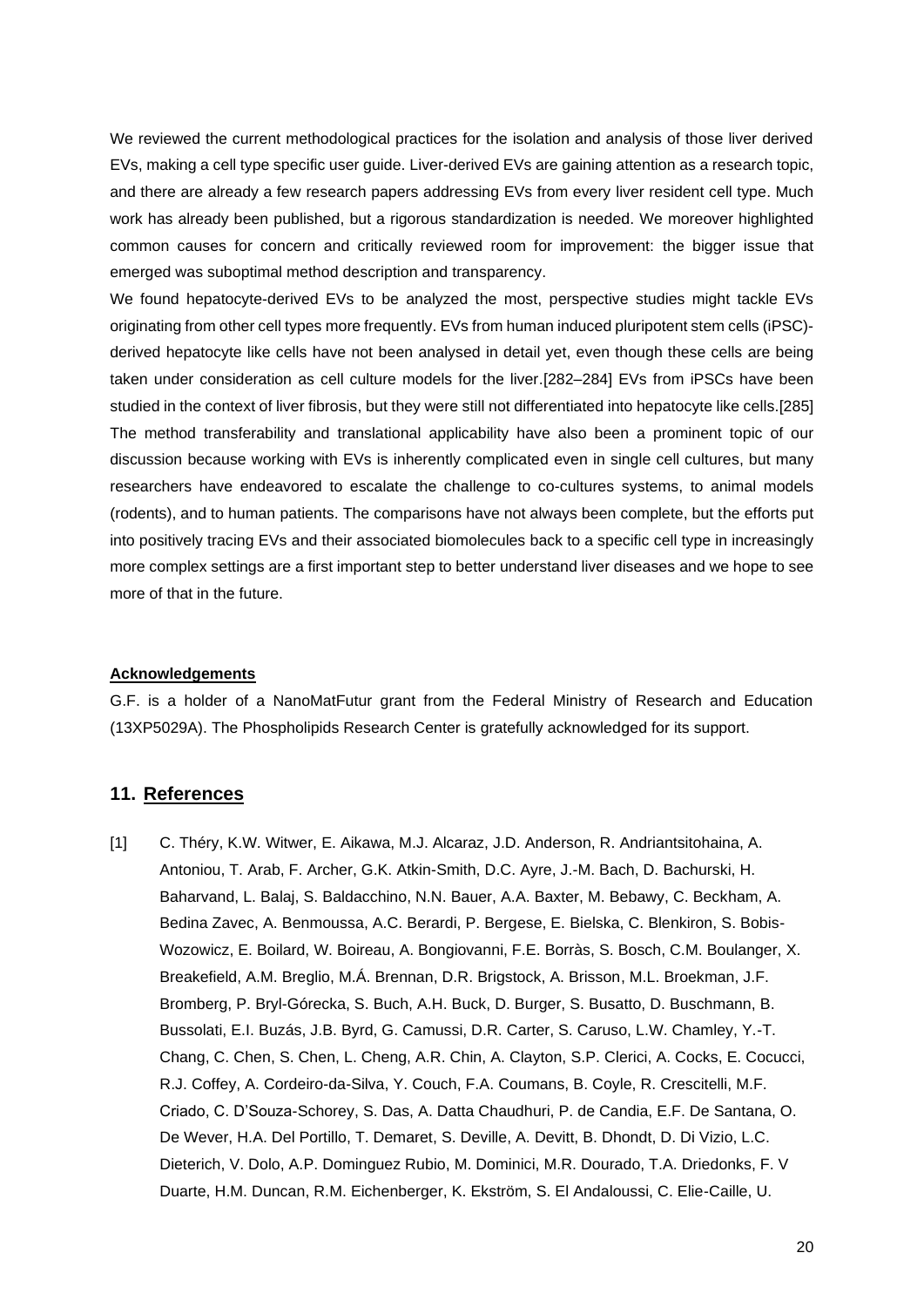Erdbrügger, J.M. Falcón-Pérez, F. Fatima, J.E. Fish, M. Flores-Bellver, A. Försönits, A. Frelet-Barrand, F. Fricke, G. Fuhrmann, S. Gabrielsson, A. Gámez-Valero, C. Gardiner, K. Gärtner, R. Gaudin, Y.S. Gho, B. Giebel, C. Gilbert, M. Gimona, I. Giusti, D.C. Goberdhan, A. Görgens, S.M. Gorski, D.W. Greening, J.C. Gross, A. Gualerzi, G.N. Gupta, D. Gustafson, A. Handberg, R.A. Haraszti, P. Harrison, H. Hegyesi, A. Hendrix, A.F. Hill, F.H. Hochberg, K.F. Hoffmann, B. Holder, H. Holthofer, B. Hosseinkhani, G. Hu, Y. Huang, V. Huber, S. Hunt, A.G.-E. Ibrahim, T. Ikezu, J.M. Inal, M. Isin, A. Ivanova, H.K. Jackson, S. Jacobsen, S.M. Jay, M. Jayachandran, G. Jenster, L. Jiang, S.M. Johnson, J.C. Jones, A. Jong, T. Jovanovic-Talisman, S. Jung, R. Kalluri, S.-I. Kano, S. Kaur, Y. Kawamura, E.T. Keller, D. Khamari, E. Khomyakova, A. Khvorova, P. Kierulf, K.P. Kim, T. Kislinger, M. Klingeborn, D.J. Klinke, M. Kornek, M.M. Kosanović, Á.F. Kovács, E.-M. Krämer-Albers, S. Krasemann, M. Krause, I. V Kurochkin, G.D. Kusuma, S. Kuypers, S. Laitinen, S.M. Langevin, L.R. Languino, J. Lannigan, C. Lässer, L.C. Laurent, G. Lavieu, E. Lázaro-Ibáñez, S. Le Lay, M.-S. Lee, Y.X.F. Lee, D.S. Lemos, M. Lenassi, A. Leszczynska, I.T. Li, K. Liao, S.F. Libregts, E. Ligeti, R. Lim, S.K. Lim, A. Linē, K. Linnemannstöns, A. Llorente, C.A. Lombard, M.J. Lorenowicz, Á.M. Lörincz, J. Lötvall, J. Lovett, M.C. Lowry, X. Loyer, Q. Lu, B. Lukomska, T.R. Lunavat, S.L. Maas, H. Malhi, A. Marcilla, J. Mariani, J. Mariscal, E.S. Martens-Uzunova, L. Martin-Jaular, M.C. Martinez, V.R. Martins, M. Mathieu, S. Mathivanan, M. Maugeri, L.K. McGinnis, M.J. McVey, D.G. Meckes, K.L. Meehan, I. Mertens, V.R. Minciacchi, A. Möller, M. Møller Jørgensen, A. Morales-Kastresana, J. Morhayim, F. Mullier, M. Muraca, L. Musante, V. Mussack, D.C. Muth, K.H. Myburgh, T. Najrana, M. Nawaz, I. Nazarenko, P. Nejsum, C. Neri, T. Neri, R. Nieuwland, L. Nimrichter, J.P. Nolan, E.N. Nolte-'t Hoen, N. Noren Hooten, L. O'Driscoll, T. O'Grady, A. O'Loghlen, T. Ochiya, M. Olivier, A. Ortiz, L.A. Ortiz, X. Osteikoetxea, O. Østergaard, M. Ostrowski, J. Park, D.M. Pegtel, H. Peinado, F. Perut, M.W. Pfaffl, D.G. Phinney, B.C. Pieters, R.C. Pink, D.S. Pisetsky, E. Pogge von Strandmann, I. Polakovicova, I.K. Poon, B.H. Powell, I. Prada, L. Pulliam, P. Quesenberry, A. Radeghieri, R.L. Raffai, S. Raimondo, J. Rak, M.I. Ramirez, G. Raposo, M.S. Rayyan, N. Regev-Rudzki, F.L. Ricklefs, P.D. Robbins, D.D. Roberts, S.C. Rodrigues, E. Rohde, S. Rome, K.M. Rouschop, A. Rughetti, A.E. Russell, P. Saá, S. Sahoo, E. Salas-Huenuleo, C. Sánchez, J.A. Saugstad, M.J. Saul, R.M. Schiffelers, R. Schneider, T.H. Schøyen, A. Scott, E. Shahaj, S. Sharma, O. Shatnyeva, F. Shekari, G.V. Shelke, A.K. Shetty, K. Shiba, P.R.-M. Siljander, A.M. Silva, A. Skowronek, O.L. Snyder, R.P. Soares, B.W. Sódar, C. Soekmadji, J. Sotillo, P.D. Stahl, W. Stoorvogel, S.L. Stott, E.F. Strasser, S. Swift, H. Tahara, M. Tewari, K. Timms, S. Tiwari, R. Tixeira, M. Tkach, W.S. Toh, R. Tomasini, A.C. Torrecilhas, J.P. Tosar, V. Toxavidis, L. Urbanelli, P. Vader, B.W. van Balkom, S.G. van der Grein, J. Van Deun, M.J. van Herwijnen, K. Van Keuren-Jensen, G. van Niel, M.E. van Royen, A.J. van Wijnen, M.H. Vasconcelos, I.J. Vechetti, T.D. Veit, L.J. Vella, É. Velot, F.J. Verweij, B. Vestad, J.L. Viñas, T. Visnovitz, K. V Vukman, J. Wahlgren, D.C. Watson, M.H. Wauben, A. Weaver, J.P. Webber, V. Weber, A.M. Wehman, D.J. Weiss, J.A. Welsh, S. Wendt, A.M. Wheelock, Z. Wiener, L. Witte, J. Wolfram, A. Xagorari, P. Xander, J. Xu, X. Yan, M. Yáñez-Mó, H. Yin, Y. Yuana, V. Zappulli, J. Zarubova, V. Žėkas, J.-Y. Zhang, Z. Zhao, L. Zheng, A.R. Zheutlin, A.M. Zickler, P. Zimmermann, A.M. Zivkovic, D. Zocco, E.K.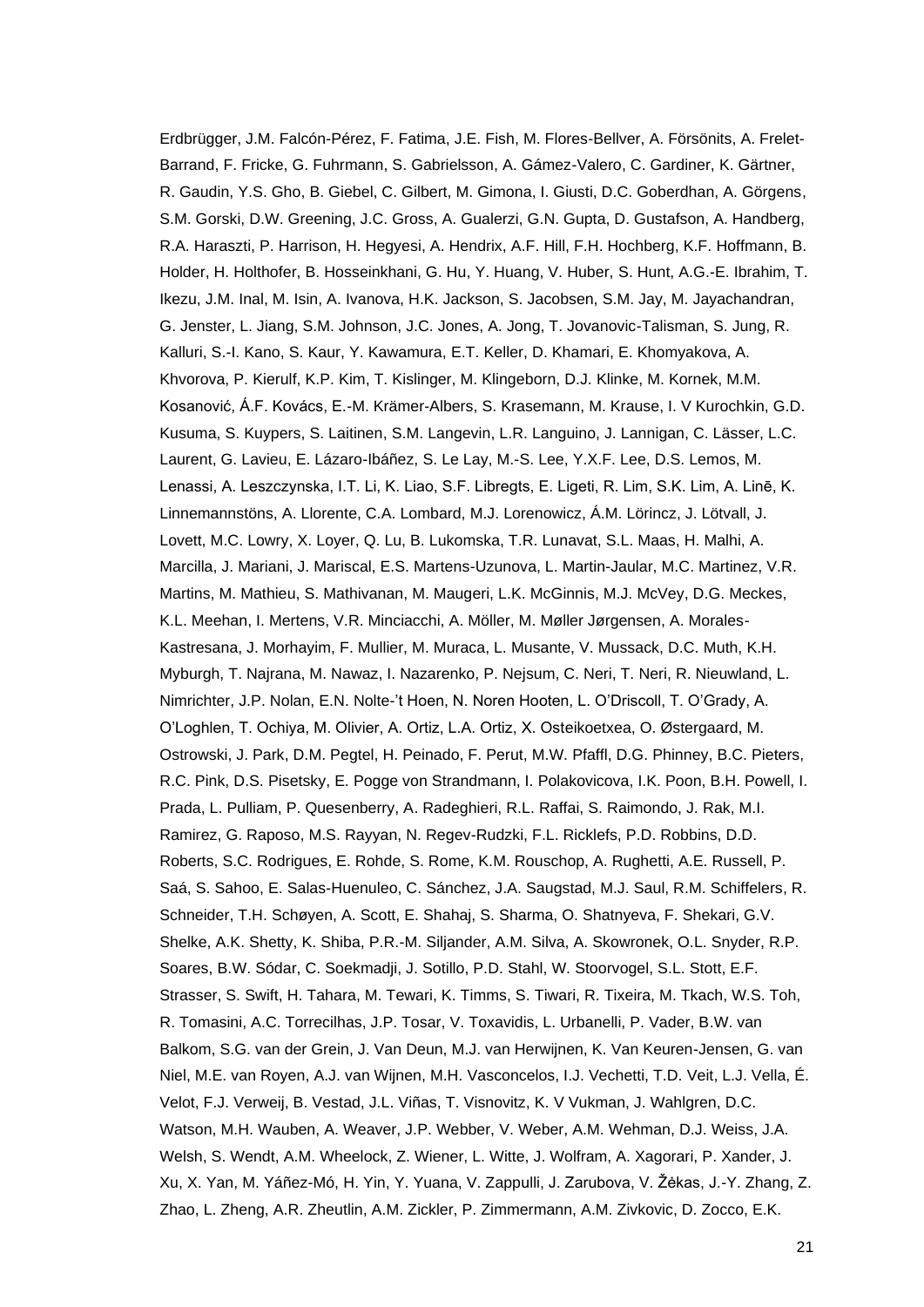Zuba-Surma, A.M. Zickler, P. Zimmermann, A.M. Zivkovic, D. Zocco, E.K. Zuba-Surma, Minimal information for studies of extracellular vesicles 2018 (MISEV2018): a position statement of the International Society for Extracellular Vesicles and update of the MISEV2014 guidelines., J. Extracell. Vesicles. 7 (2018) 1535750. https://doi.org/10.1080/20013078.2018.1535750.

- [2] K.W. Witwer, C. Théry, Extracellular vesicles or exosomes? On primacy, precision, and popularity influencing a choice of nomenclature., J. Extracell. Vesicles. 8 (2019) 1648167. https://doi.org/10.1080/20013078.2019.1648167.
- [3] G. van Niel, G. D'Angelo, G. Raposo, Shedding light on the cell biology of extracellular vesicles, Nat. Rev. Mol. Cell Biol. 19 (2018) 213–228. https://doi.org/10.1038/nrm.2017.125.
- [4] P.D. Stahl, G. Raposo, Exosomes and extracellular vesicles: the path forward, Essays Biochem. 62 (2018) 119–124. https://doi.org/10.1042/EBC20170088.
- [5] O.G. de Jong, S.A.A. Kooijmans, D.E. Murphy, L. Jiang, M.J.W. Evers, J.P.G. Sluijter, P. Vader, R.M. Schiffelers, Drug Delivery with Extracellular Vesicles: From Imagination to Innovation, Acc. Chem. Res. (2019) acs.accounts.9b00109. https://doi.org/10.1021/acs.accounts.9b00109.
- [6] A. Goes, G. Fuhrmann, Biogenic and Biomimetic Carriers as Versatile Transporters To Treat Infections, ACS Infect. Dis. 4 (2018) 881–892. https://doi.org/10.1021/acsinfecdis.8b00030.
- [7] Y. Kawamura, Y. Yamamoto, T.-A. Sato, T. Ochiya, Extracellular vesicles as trans-genomic agents: Emerging roles in disease and evolution., Cancer Sci. 108 (2017) 824–830. https://doi.org/10.1111/cas.13222.
- [8] R. Ono, Y. Yasuhiko, K. Aisaki, S. Kitajima, J. Kanno, Y. Hirabayashi, Exosome-mediated horizontal gene transfer occurs in double-strand break repair during genome editing, Commun. Biol. 2 (2019) 57. https://doi.org/10.1038/s42003-019-0300-2.
- [9] E. Woith, G. Fuhrmann, M.F. Melzig, Extracellular Vesicles—Connecting Kingdoms, Int. J. Mol. Sci. 20 (2019) 5695. https://doi.org/10.3390/ijms20225695.
- [10] B. Wang, D. Xing, Y. Zhu, S. Dong, B. Zhao, The State of Exosomes Research: A Global Visualized Analysis, Biomed Res. Int. 2019 (2019) 1–10. https://doi.org/10.1155/2019/1495130.
- [11] H. Kalra, R.J. Simpson, H. Ji, E. Aikawa, P. Altevogt, P. Askenase, V.C. Bond, F.E. Borràs, X. Breakefield, V. Budnik, E. Buzas, G. Camussi, A. Clayton, E. Cocucci, J.M. Falcon-Perez, S. Gabrielsson, Y.S. Gho, D. Gupta, H.C. Harsha, A. Hendrix, A.F. Hill, J.M. Inal, G. Jenster, E.- M. Krämer-Albers, S.K. Lim, A. Llorente, J. Lötvall, A. Marcilla, L. Mincheva-Nilsson, I. Nazarenko, R. Nieuwland, E.N.M.N.-'t Hoen, A. Pandey, T. Patel, M.G. Piper, S. Pluchino, T.S.K. Prasad, L. Rajendran, G. Raposo, M. Record, G.E. Reid, F. Sánchez-Madrid, R.M. Schiffelers, P. Siljander, A. Stensballe, W. Stoorvogel, D. Taylor, C. Thery, H. Valadi, B.W.M. van Balkom, J. Vázquez, M. Vidal, M.H.M. Wauben, M. Yáñez-Mó, M. Zoeller, S. Mathivanan, Vesiclepedia: A Compendium for Extracellular Vesicles with Continuous Community Annotation, PLoS Biol. 10 (2012) e1001450. https://doi.org/10.1371/JOURNAL.PBIO.1001450.
- [12] D.-K. Kim, B. Kang, O.Y. Kim, D. Choi, J. Lee, S.R. Kim, G. Go, Y.J. Yoon, J.H. Kim, S.C. Jang, K.-S. Park, E.-J. Choi, K.P. Kim, D.M. Desiderio, Y.-K. Kim, J. Lötvall, D. Hwang, Y.S. Gho, EVpedia: an integrated database of high-throughput data for systemic analyses of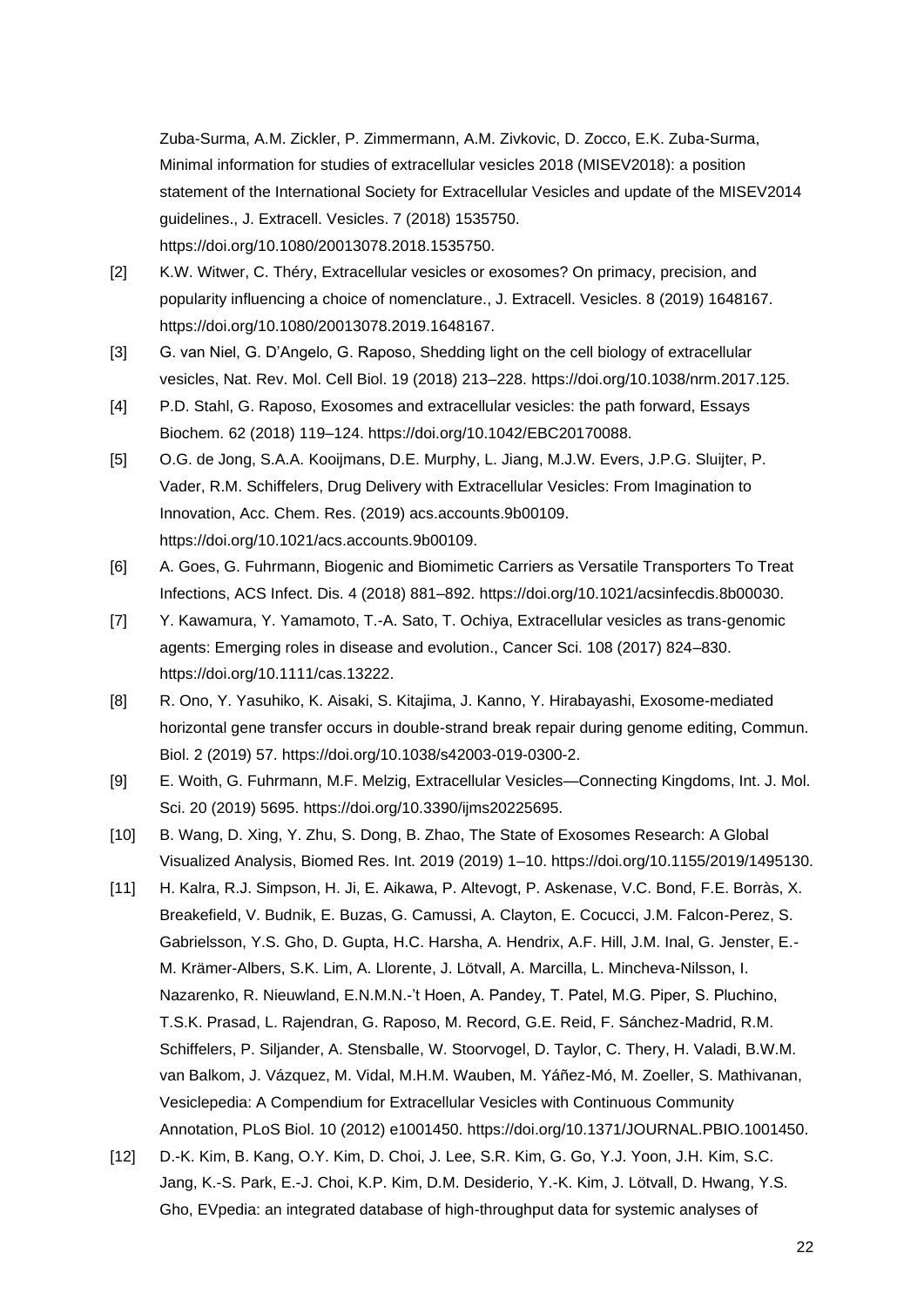extracellular vesicles, J. Extracell. Vesicles. 2 (2013) 20384. https://doi.org/10.3402/jev.v2i0.20384.

- [13] J. Van Deun, P. Mestdagh, P. Agostinis, Ö. Akay, S. Anand, J. Anckaert, Z.A. Martinez, T. Baetens, E. Beghein, L. Bertier, G. Berx, J. Boere, S. Boukouris, M. Bremer, D. Buschmann, J.B. Byrd, C. Casert, L. Cheng, A. Cmoch, D. Daveloose, E. De Smedt, S. Demirsoy, V. Depoorter, B. Dhondt, T.A.P. Driedonks, A. Dudek, A. Elsharawy, I. Floris, A.D. Foers, K. Gärtner, A.D. Garg, E. Geeurickx, J. Gettemans, F. Ghazavi, B. Giebel, T.G. Kormelink, G. Hancock, H. Helsmoortel, A.F. Hill, V. Hyenne, H. Kalra, D. Kim, J. Kowal, S. Kraemer, P. Leidinger, C. Leonelli, Y. Liang, L. Lippens, S. Liu, A. Lo Cicero, S. Martin, S. Mathivanan, P. Mathiyalagan, T. Matusek, G. Milani, M. Monguió-Tortajada, L.M. Mus, D.C. Muth, A. Németh, E.N.M. Nolte-'t Hoen, L. O'Driscoll, R. Palmulli, M.W. Pfaffl, B. Primdal-Bengtson, E. Romano, Q. Rousseau, S. Sahoo, N. Sampaio, M. Samuel, B. Scicluna, B. Soen, A. Steels, J. V Swinnen, M. Takatalo, S. Thaminy, C. Théry, J. Tulkens, I. Van Audenhove, S. van der Grein, A. Van Goethem, M.J. van Herwijnen, G. Van Niel, N. Van Roy, A.R. Van Vliet, N. Vandamme, S. Vanhauwaert, G. Vergauwen, F. Verweij, A. Wallaert, M. Wauben, K.W. Witwer, M.I. Zonneveld, O. De Wever, J. Vandesompele, A. Hendrix, EV-TRACK: transparent reporting and centralizing knowledge in extracellular vesicle research, Nat. Methods. 14 (2017) 228–232. https://doi.org/10.1038/nmeth.4185.
- [14] M.I. Ramirez, M.G. Amorim, C. Gadelha, I. Milic, J.A. Welsh, V.M. Freitas, M. Nawaz, N. Akbar, Y. Couch, L. Makin, F. Cooke, A.L. Vettore, P.X. Batista, R. Freezor, J.A. Pezuk, L. Rosa-Fernandes, A.C.O. Carreira, A. Devitt, L. Jacobs, I.T. Silva, G. Coakley, D.N. Nunes, D. Carter, G. Palmisano, E. Dias-Neto, Technical challenges of working with extracellular vesicles, Nanoscale. 10 (2018) 881–906. https://doi.org/10.1039/C7NR08360B.
- [15] J. Jablonska, M. Pietrowska, S. Ludwig, S. Lang, B.K. Thakur, J. Jablonska, M. Pietrowska, S. Ludwig, S. Lang, B.K. Thakur, Challenges in the Isolation and Proteomic Analysis of Cancer Exosomes—Implications for Translational Research, Proteomes. 7 (2019) 22. https://doi.org/10.3390/proteomes7020022.
- [16] E. Trefts, M. Gannon, D.H. Wasserman, The liver., Curr. Biol. 27 (2017) R1147–R1151. https://doi.org/10.1016/j.cub.2017.09.019.
- [17] S.K. Asrani, H. Devarbhavi, J. Eaton, P.S. Kamath, Burden of liver diseases in the world, J. Hepatol. 70 (2019) 151–171. https://doi.org/10.1016/j.jhep.2018.09.014.
- [18] L. Pimpin, H. Cortez-Pinto, F. Negro, E. Corbould, J. V. Lazarus, L. Webber, N. Sheron, Burden of liver disease in Europe: Epidemiology and analysis of risk factors to identify prevention policies, J. Hepatol. 69 (2018) 718–735. https://doi.org/10.1016/j.jhep.2018.05.011.
- [19] N. Ndugga, T.G. Lightbourne, K. Javaherian, J. Cabezas, N. Verma, A.S. Barritt, R. Bataller, R. Bataller, Disparities between research attention and burden in liver diseases: implications on uneven advances in pharmacological therapies in Europe and the USA., BMJ Open. 7 (2017) e013620. https://doi.org/10.1136/bmjopen-2016-013620.
- [20] D. Povero, A. Eguchi, H. Li, C.D. Johnson, B.G. Papouchado, A. Wree, K. Messer, A.E. Feldstein, Circulating extracellular vesicles with specific proteome and liver microRNAs are potential biomarkers for liver injury in experimental fatty liver disease., PLoS One. 9 (2014)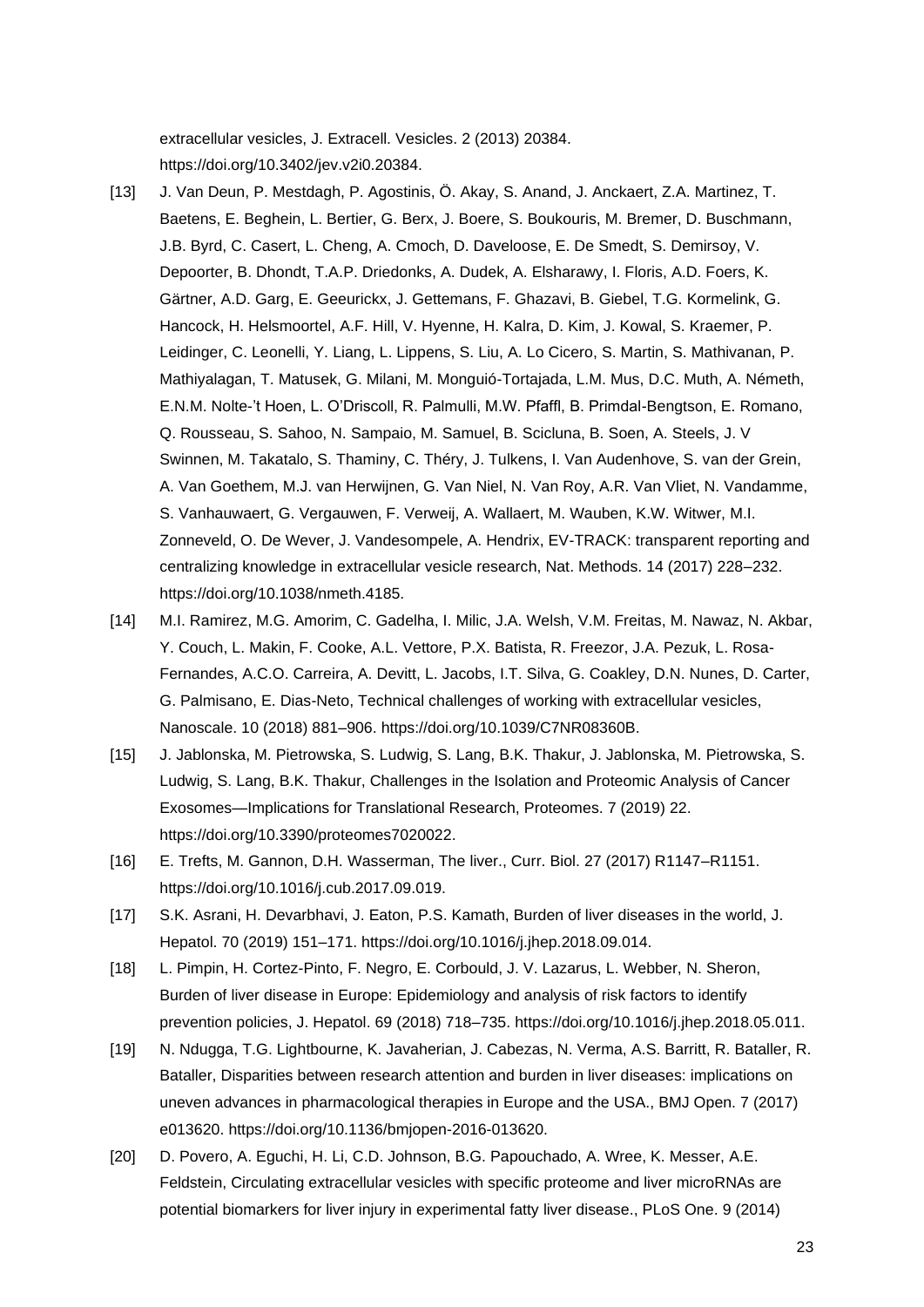e113651. https://doi.org/10.1371/journal.pone.0113651.

- [21] S. Urban, T. Mocan, H. Sänger, V. Lukacs-Kornek, M. Kornek, Extracellular Vesicles in Liver Diseases: Diagnostic, Prognostic, and Therapeutic Application, Semin. Liver Dis. 39 (2019) 070–077. https://doi.org/10.1055/s-0038-1676122.
- [22] S. Sung, J. Kim, Y. Jung, Liver-Derived Exosomes and Their Implications in Liver Pathobiology., Int. J. Mol. Sci. 19 (2018). https://doi.org/10.3390/ijms19123715.
- [23] K. Sato, L. Kennedy, S. Liangpunsakul, P. Kusumanchi, Z. Yang, F. Meng, S. Glaser, H. Francis, G. Alpini, K. Sato, L. Kennedy, S. Liangpunsakul, P. Kusumanchi, Z. Yang, F. Meng, S. Glaser, H. Francis, G. Alpini, Intercellular Communication between Hepatic Cells in Liver Diseases, Int. J. Mol. Sci. 20 (2019) 2180. https://doi.org/10.3390/ijms20092180.
- [24] M.A. Angulo, F. Royo, J.M. Falcón-Pérez, Metabolic Nano-Machines: Extracellular Vesicles Containing Active Enzymes and Their Contribution to Liver Diseases, Curr. Pathobiol. Rep. (2019) 1–9. https://doi.org/10.1007/s40139-019-00197-3.
- [25] F. Deng, N. Magee, Y. Zhang, Decoding the Role of Extracellular Vesicles in Liver Diseases., Liver Res. 1 (2017) 147–155. https://doi.org/10.1016/j.livres.2017.11.003.
- [26] A.L. Mescher, L.C. Junqueira, Junqueira's basic histology : text and atlas, 12th ed., McGraw-Hill Medical, 2010.
- [27] M. Berardocco, A. Radeghieri, S. Busatto, M. Gallorini, C. Raggi, C. Gissi, I. D'Agnano, P. Bergese, A. Felsani, A.C. Berardi, RNA-seq reveals distinctive RNA profiles of small extracellular vesicles from different human liver cancer cell lines., Oncotarget. 8 (2017) 82920– 82939. https://doi.org/10.18632/oncotarget.20503.
- [28] T. Kogure, W.-L. Lin, I.K. Yan, C. Braconi, T. Patel, Intercellular nanovesicle-mediated microRNA transfer: A mechanism of environmental modulation of hepatocellular cancer cell growth, Hepatology. 54 (2011) 1237–1248. https://doi.org/10.1002/hep.24504.
- [29] T. Kogure, I.K. Yan, W.-L. Lin, T. Patel, Extracellular Vesicle-Mediated Transfer of a Novel Long Noncoding RNA TUC339: A Mechanism of Intercellular Signaling in Human Hepatocellular Cancer., Genes Cancer. 4 (2013) 261–72. https://doi.org/10.1177/1947601913499020.
- [30] W.-H. Xiao, G.-W. Sanren, J.-H. Zhu, Q.-W. Li, H.-R. Kang, R.-L. Wang, L.-P. Song, M. Ye, Effect of 5-aza-2'-deoxycytidine on immune-associated proteins in exosomes from hepatoma., World J. Gastroenterol. 16 (2010) 2371–7. https://doi.org/10.3748/wjg.v16.i19.2371.
- [31] W. Xiao, W. Dong, C. Zhang, G. Saren, P. Geng, H. Zhao, Q. Li, J. Zhu, G. Li, S. Zhang, M. Ye, Effects of the epigenetic drug MS-275 on the release and function of exosome-related immune molecules in hepatocellular carcinoma cells., Eur. J. Med. Res. 18 (2013) 61. https://doi.org/10.1186/2047-783X-18-61.
- [32] Y.-E. Cho, E.-J. Im, P.-G. Moon, E. Mezey, B.-J. Song, M.-C. Baek, Increased liver-specific proteins in circulating extracellular vesicles as potential biomarkers for drug- and alcoholinduced liver injury., PLoS One. 12 (2017) e0172463. https://doi.org/10.1371/journal.pone.0172463.
- [33] Q. Rao, B. Zuo, Z. Lu, X. Gao, A. You, C. Wu, Z. Du, H. Yin, Tumor-derived exosomes elicit tumor suppression in murine hepatocellular carcinoma models and humans *in vitro*,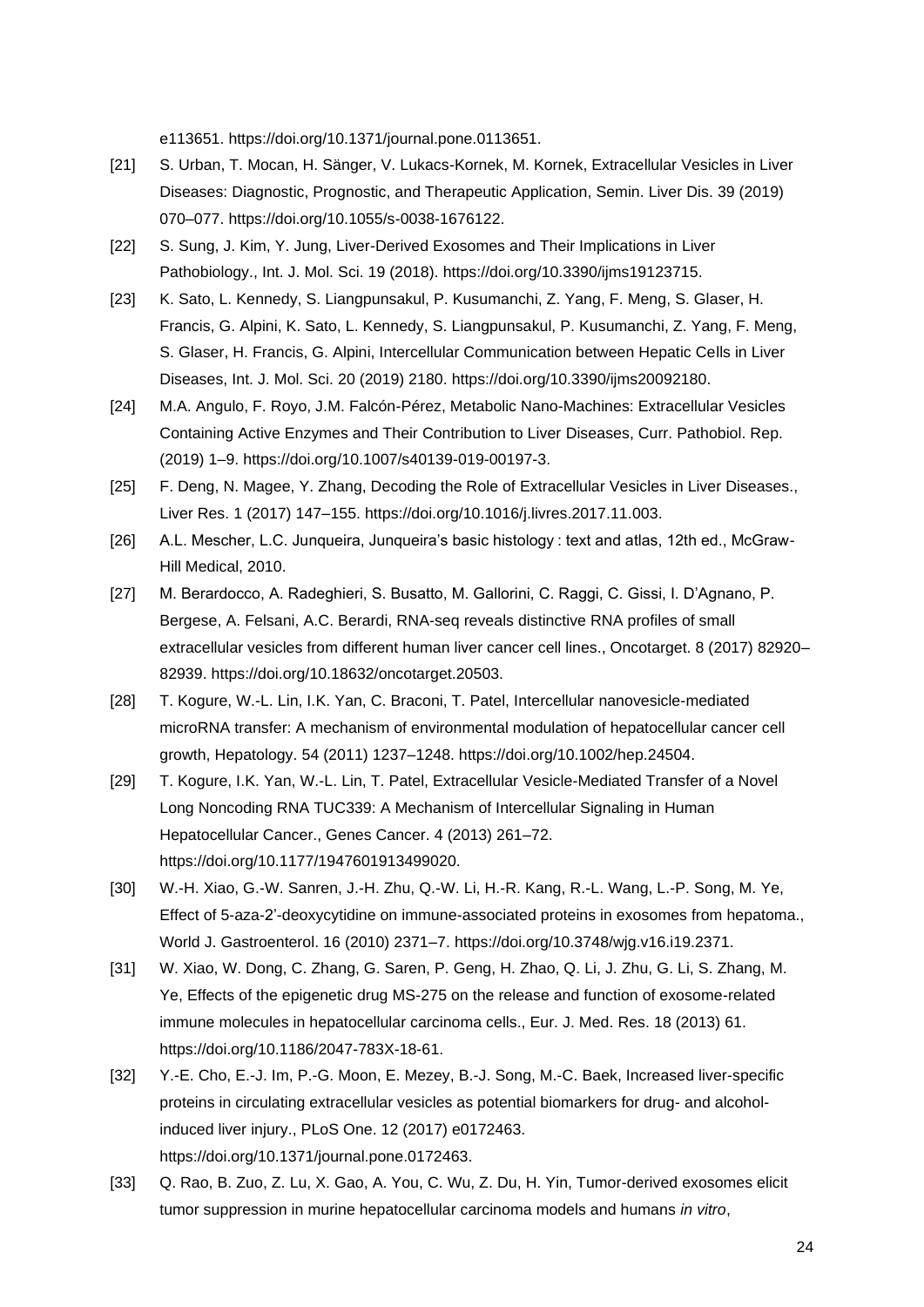Hepatology. 64 (2016) 456–472. https://doi.org/10.1002/hep.28549.

- [34] J. Wei, L. Lv, Y. Wan, Y. Cao, G. Li, H. Lin, R. Zhou, C. Shang, J. Cao, H. He, Q. Han, P. Liu, G. Zhou, J. Min, Vps4A functions as a tumor suppressor by regulating the secretion and uptake of exosomal microRNAs in human hepatoma cells, Hepatology. 61 (2015) 1284–1294. https://doi.org/10.1002/hep.27660.
- [35] J. Zhang, S. Lu, Y. Zhou, K. Meng, Z. Chen, Y. Cui, Y. Shi, T. Wang, Q.-Y. He, Motile hepatocellular carcinoma cells preferentially secret sugar metabolism regulatory proteins via exosomes, Proteomics. 17 (2017) 1700103. https://doi.org/10.1002/pmic.201700103.
- [36] A. Eguchi, R.G. Lazaro, J. Wang, J. Kim, D. Povero, B. Willliams, S.B. Ho, P. Stärkel, B. Schnabl, L. Ohno-Machado, H. Tsukamoto, A.E. Feldstein, Extracellular vesicles released by hepatocytes from gastric infusion model of alcoholic liver disease contain a MicroRNA barcode that can be detected in blood., Hepatology. 65 (2017) 475–490. https://doi.org/10.1002/hep.28838.
- [37] J. Fang, Z. Zhang, L. Shang, Y. Luo, Y. Lin, Y. Yuan, S. Zhuang, Hepatoma cell‐secreted exosomal microRNA‐103 increases vascular permeability and promotes metastasis by targeting junction proteins, Hepatology. 68 (2018) 1459–1475. https://doi.org/10.1002/hep.29920.
- [38] T. Fang, H. Lv, G. Lv, T. Li, C. Wang, Q. Han, L. Yu, B. Su, L. Guo, S. Huang, D. Cao, L. Tang, S. Tang, M. Wu, W. Yang, H. Wang, Tumor-derived exosomal miR-1247-3p induces cancerassociated fibroblast activation to foster lung metastasis of liver cancer., Nat. Commun. 9 (2018) 191. https://doi.org/10.1038/s41467-017-02583-0.
- [39] A. Huang, J. Dong, S. Li, C. Wang, H. Ding, H. Li, X. Su, X. Ge, L. Sun, C. Bai, X. Shen, T. Fang, J. Li, N. Shao, Exosomal transfer of vasorin expressed in hepatocellular carcinoma cells promotes migration of human umbilical vein endothelial cells., Int. J. Biol. Sci. 11 (2015) 961–9. https://doi.org/10.7150/ijbs.11943.
- [40] L.-H. Lv, Y.-L. Wan, Y. Lin, W. Zhang, M. Yang, G.-L. Li, H.-M. Lin, C.-Z. Shang, Y.-J. Chen, J. Min, Anticancer drugs cause release of exosomes with heat shock proteins from human hepatocellular carcinoma cells that elicit effective natural killer cell antitumor responses in vitro., J. Biol. Chem. 287 (2012) 15874–85. https://doi.org/10.1074/jbc.M112.340588.
- [41] D. Povero, A. Eguchi, I.R. Niesman, N. Andronikou, X. de Mollerat du Jeu, A. Mulya, M. Berk, M. Lazic, S. Thapaliya, M. Parola, H.H. Patel, A.E. Feldstein, Lipid-induced toxicity stimulates hepatocytes to release angiogenic microparticles that require Vanin-1 for uptake by endothelial cells., Sci. Signal. 6 (2013) ra88. https://doi.org/10.1126/scisignal.2004512.
- [42] D. Povero, N. Panera, A. Eguchi, C.D. Johnson, B.G. Papouchado, L. de Araujo Horcel, E.M. Pinatel, A. Alisi, V. Nobili, A.E. Feldstein, Lipid-Induced Hepatocyte-Derived Extracellular Vesicles Regulate Hepatic Stellate Cells via MicroRNA Targeting Peroxisome Proliferator-Activated Receptor-γ, Cmgh. 1 (2015) 646-663.e4. https://doi.org/10.1016/j.jcmgh.2015.07.007.
- [43] G.R. Raji, T.V. Sruthi, L. Edatt, K. Haritha, S. Sharath Shankar, V.B. Sameer Kumar, Horizontal transfer of miR-106a/b from cisplatin resistant hepatocarcinoma cells can alter the sensitivity of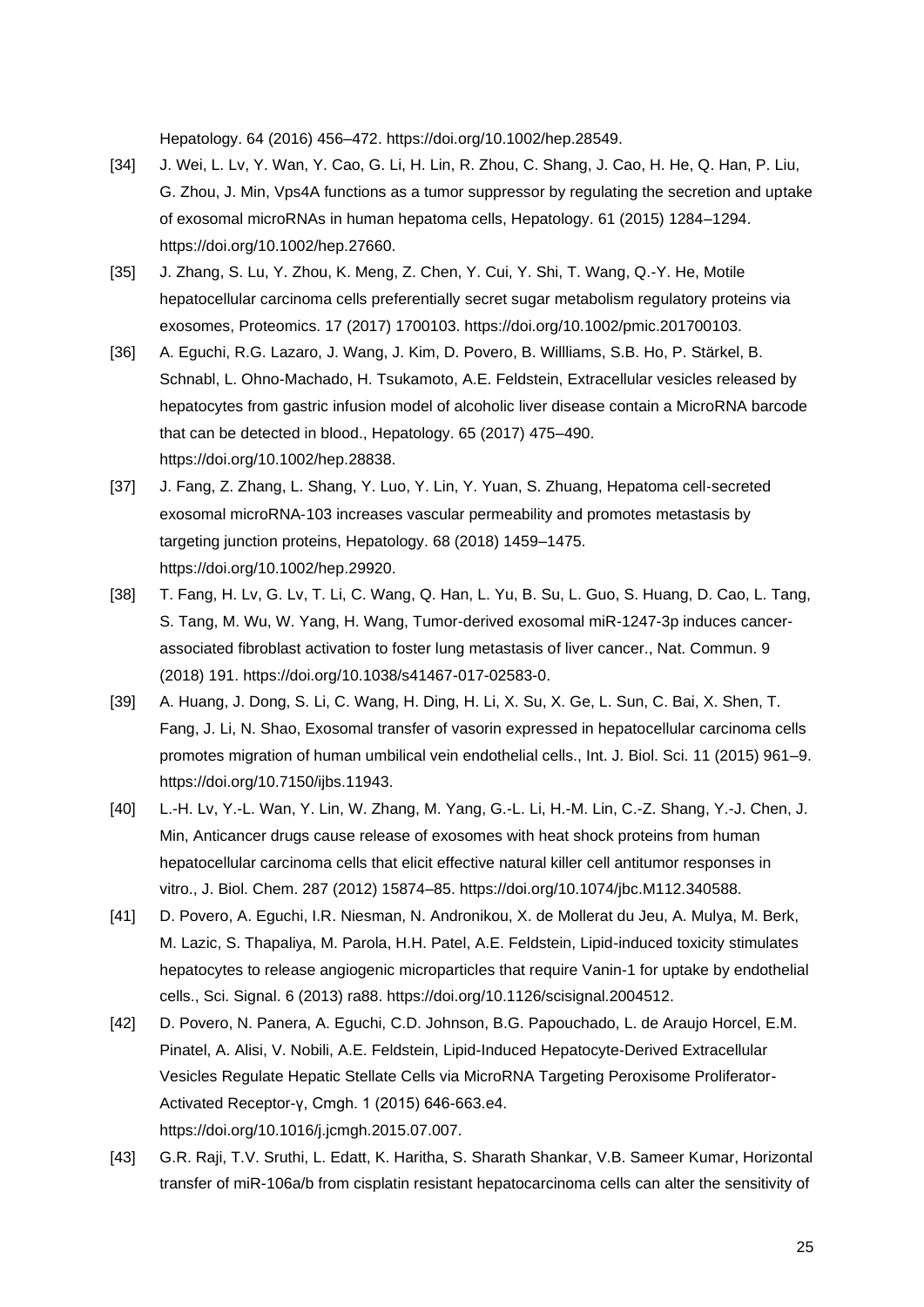cervical cancer cells to cisplatin, Cell. Signal. 38 (2017) 146–158. https://doi.org/10.1016/J.CELLSIG.2017.07.005.

- [44] T. Tomiyama, G.-X. Yang, M. Zhao, W. Zhang, H. Tanaka, J. Wang, P.S. Leung, K. Okazaki, X.-S. He, Q. Lu, R.L. Coppel, C.L. Bowlus, M.E. Gershwin, The modulation of co-stimulatory molecules by circulating exosomes in primary biliary cirrhosis, Cell. Mol. Immunol. 14 (2017) 276. https://doi.org/10.1038/CMI.2015.86.
- [45] S.E. Thacker, M. Nautiyal, M.A. Otieno, P.B. Watkins, M. Mosedale, Optimized Methods to Explore the Mechanistic and Biomarker Potential of Hepatocyte-Derived Exosomes in Drug-Induced Liver Injury, Toxicol. Sci. 163 (2018) 92–100. https://doi.org/10.1093/toxsci/kfy015.
- [46] V.K. Verma, H. Li, R. Wang, P. Hirsova, M. Mushref, Y. Liu, S. Cao, P.C. Contreras, H. Malhi, P.S. Kamath, G.J. Gores, V.H. Shah, Alcohol stimulates macrophage activation through caspase-dependent hepatocyte derived release of CD40L containing extracellular vesicles, J. Hepatol. 64 (2016) 651–660. https://doi.org/10.1016/J.JHEP.2015.11.020.
- [47] Y. Xu, Y. Zhang, L. Wang, R. Zhao, Y. Qiao, D. Han, Q. Sun, N. Dong, Y. Liu, D. Wu, X. Zhang, N. Huang, N. Ma, W. Zhao, Y. Liu, X. Gao, miR-200a targets Gelsolin: A novel mechanism regulating secretion of microvesicles in hepatocellular carcinoma cells., Oncol. Rep. 37 (2017) 2711–2719. https://doi.org/10.3892/or.2017.5506.
- [48] S. Cannito, E. Morello, C. Bocca, B. Foglia, E. Benetti, E. Novo, F. Chiazza, M. Rogazzo, R. Fantozzi, D. Povero, S. Sutti, E. Bugianesi, A.E. Feldstein, E. Albano, M. Collino, M. Parola, Microvesicles released from fat-laden cells promote activation of hepatocellular NLRP3 inflammasome: A pro-inflammatory link between lipotoxicity and non-alcoholic steatohepatitis., PLoS One. 12 (2017) e0172575. https://doi.org/10.1371/journal.pone.0172575.
- [49] Y. Cao, L. Li, B. Han, Y. Wang, Y. Dai, J. Zhao, A catalytic molecule machine-driven biosensing method for amplified electrochemical detection of exosomes, Biosens. Bioelectron. 141 (2019) 111397. https://doi.org/10.1016/J.BIOS.2019.111397.
- [50] L. Cheng, J. Liu, Q. Liu, Y. Liu, L. Fan, F. Wang, H. Yu, Y. Li, L. Bu, X. Li, W. Wei, H. Wang, G. Sun, Exosomes from Melatonin Treated Hepatocellularcarcinoma Cells Alter the Immunosupression Status through STAT3 Pathway in Macrophages., Int. J. Biol. Sci. 13 (2017) 723–734. https://doi.org/10.7150/ijbs.19642.
- [51] K. Takahashi, I.K. Yan, T. Kogure, H. Haga, T. Patel, Extracellular vesicle-mediated transfer of long non-coding RNA ROR modulates chemosensitivity in human hepatocellular cancer., FEBS Open Bio. 4 (2014) 458–67. https://doi.org/10.1016/j.fob.2014.04.007.
- [52] Y. Zhou, H. Ren, B. Dai, J. Li, L. Shang, J. Huang, X. Shi, Hepatocellular carcinoma-derived exosomal miRNA-21 contributes to tumor progression by converting hepatocyte stellate cells to cancer-associated fibroblasts., J. Exp. Clin. Cancer Res. 37 (2018) 324. https://doi.org/10.1186/s13046-018-0965-2.
- [53] H. Liu, W. Chen, X. Zhi, E.-J. Chen, T. Wei, J. Zhang, J. Shen, L.-Q. Hu, B. Zhao, X.-H. Feng, X.-L. Bai, T.-B. Liang, Tumor-derived exosomes promote tumor self-seeding in hepatocellular carcinoma by transferring miRNA-25-5p to enhance cell motility, Oncogene. 37 (2018) 4964– 4978. https://doi.org/10.1038/s41388-018-0309-x.
- [54] D.A. Cobb, O.-K. Kim, L. Golden-Mason, H.R. Rosen, Y.S. Hahn, Hepatocyte-derived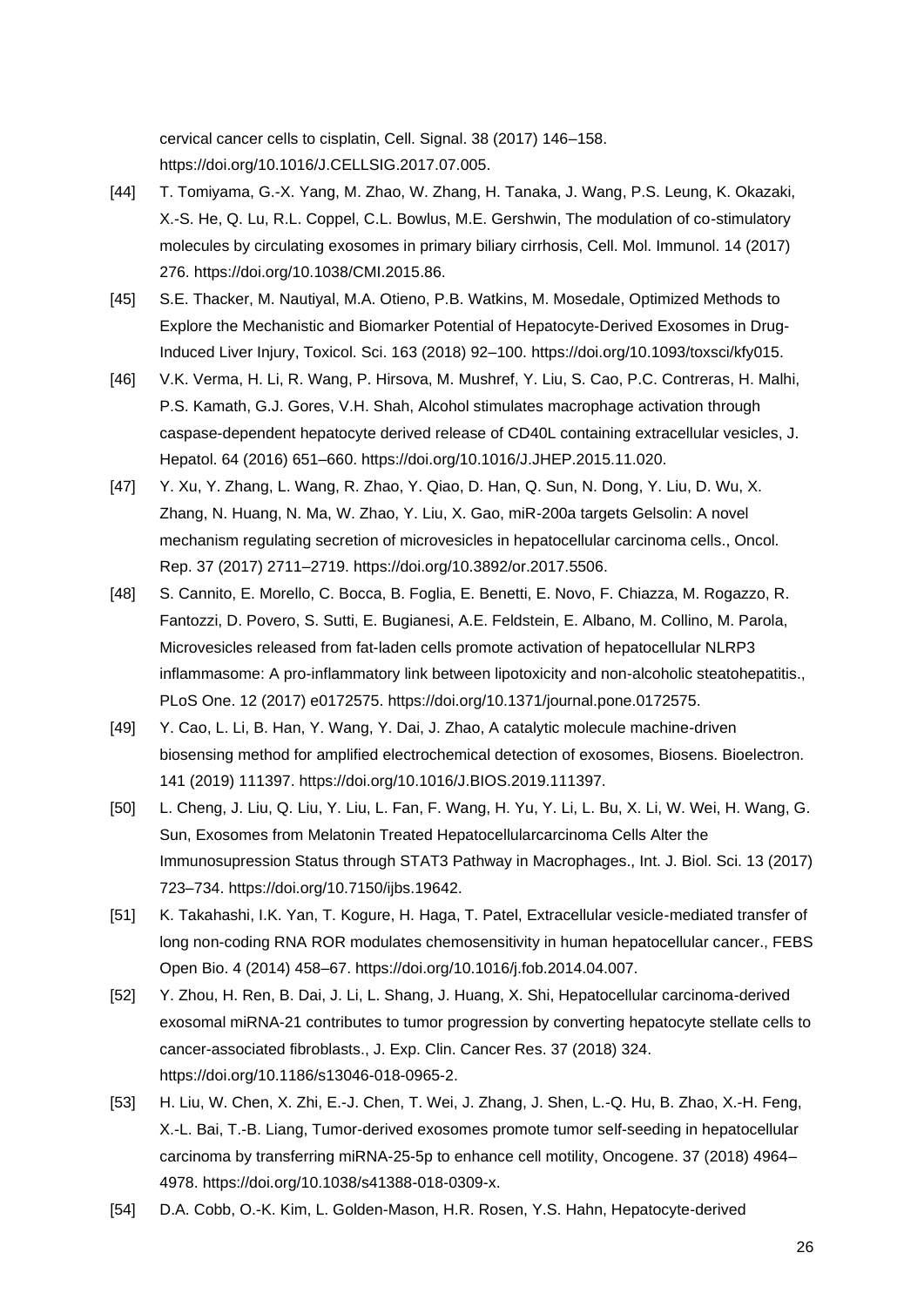exosomes promote T follicular regulatory cell expansion during hepatitis C virus infection., Hepatology. 67 (2018) 71–85. https://doi.org/10.1002/hep.29409.

- [55] P.B. Devhare, R.B. Ray, Extracellular vesicles: Novel mediator for cell to cell communications in liver pathogenesis, Mol. Aspects Med. 60 (2018) 115–122. https://doi.org/10.1016/J.MAM.2017.11.001.
- [56] M. He, H. Qin, T.C.W. Poon, S.-C. Sze, X. Ding, N.N. Co, S.-M. Ngai, T.-F. Chan, N. Wong, Hepatocellular carcinoma-derived exosomes promote motility of immortalized hepatocyte through transfer of oncogenic proteins and RNAs, Carcinogenesis. 36 (2015) 1008–1018. https://doi.org/10.1093/carcin/bgv081.
- [57] A. Conigliaro, V. Costa, A. Lo Dico, L. Saieva, S. Buccheri, F. Dieli, M. Manno, S. Raccosta, C. Mancone, M. Tripodi, G. De Leo, R. Alessandro, CD90+ liver cancer cells modulate endothelial cell phenotype through the release of exosomes containing H19 lncRNA, Mol. Cancer. 14 (2015) 155. https://doi.org/10.1186/s12943-015-0426-x.
- [58] N.R. Kapoor, R. Chadha, S. Kumar, T. Choedon, V.S. Reddy, V. Kumar, The HBx gene of hepatitis B virus can influence hepatic microenvironment via exosomes by transferring its mRNA and protein, Virus Res. 240 (2017) 166–174. https://doi.org/10.1016/J.VIRUSRES.2017.08.009.
- [59] J.H. Fang, Z.J. Zhang, L.R. Shang, Y.W. Luo, Y.F. Lin, Y. Yuan, S.M. Zhuang, Hepatoma cellsecreted exosomal microRNA-103 increases vascular permeability and promotes metastasis by targeting junction proteins, Hepatology. 68 (2018) 1459–1475. https://doi.org/10.1002/hep.29920.
- [60] J.-Y. Wu, A.-L. Ji, Z.-X. Wang, G.-H. Qiang, Z. Qu, J.-H. Wu, C.-P. Jiang, Exosome-Mimetic Nanovesicles from Hepatocytes promote hepatocyte proliferation in vitro and liver regeneration in vivo., Sci. Rep. 8 (2018) 2471. https://doi.org/10.1038/s41598-018-20505-y.
- [61] E. Rodríguez-Suárez, E. Gonzalez, C. Hughes, J. Conde-Vancells, A. Rudella, F. Royo, L. Palomo, F. Elortza, S.C. Lu, J.M. Mato, J.P.C. Vissers, J.M. Falcón-Pérez, Quantitative proteomic analysis of hepatocyte-secreted extracellular vesicles reveals candidate markers for liver toxicity., J. Proteomics. 103 (2014) 227–40. https://doi.org/10.1016/j.jprot.2014.04.008.
- [62] L. Duan, A. Ramachandran, J.Y. Akakpo, J.L. Weemhoff, S.C. Curry, H. Jaeschke, Role of extracellular vesicles in release of protein adducts after acetaminophen-induced liver injury in mice and humans, Toxicol. Lett. 301 (2019) 125–132. https://doi.org/10.1016/J.TOXLET.2018.11.005.
- [63] P. Hirsova, S.H. Ibrahim, G.J. Gores, H. Malhi, Lipotoxic lethal and sublethal stress signaling in hepatocytes: relevance to NASH pathogenesis., J. Lipid Res. 57 (2016) 1758–1770. https://doi.org/10.1194/jlr.R066357.
- [64] S.H. Ibrahim, A. Krishnan, S.F. Bronk, M.R. Charlton, G.J. Gores, V.H. Shah, H. Malhi, N.W. Werneburg, V.K. Verma, P. Hirsova, Lipid-Induced Signaling Causes Release of Inflammatory Extracellular Vesicles From Hepatocytes, Gastroenterology. 150 (2016) 956–967. https://doi.org/10.1053/j.gastro.2015.12.037.
- [65] H. Nojima, T. Konishi, C.M. Freeman, R.M. Schuster, L. Japtok, B. Kleuser, M.J. Edwards, E. Gulbins, A.B. Lentsch, Chemokine Receptors, CXCR1 and CXCR2, Differentially Regulate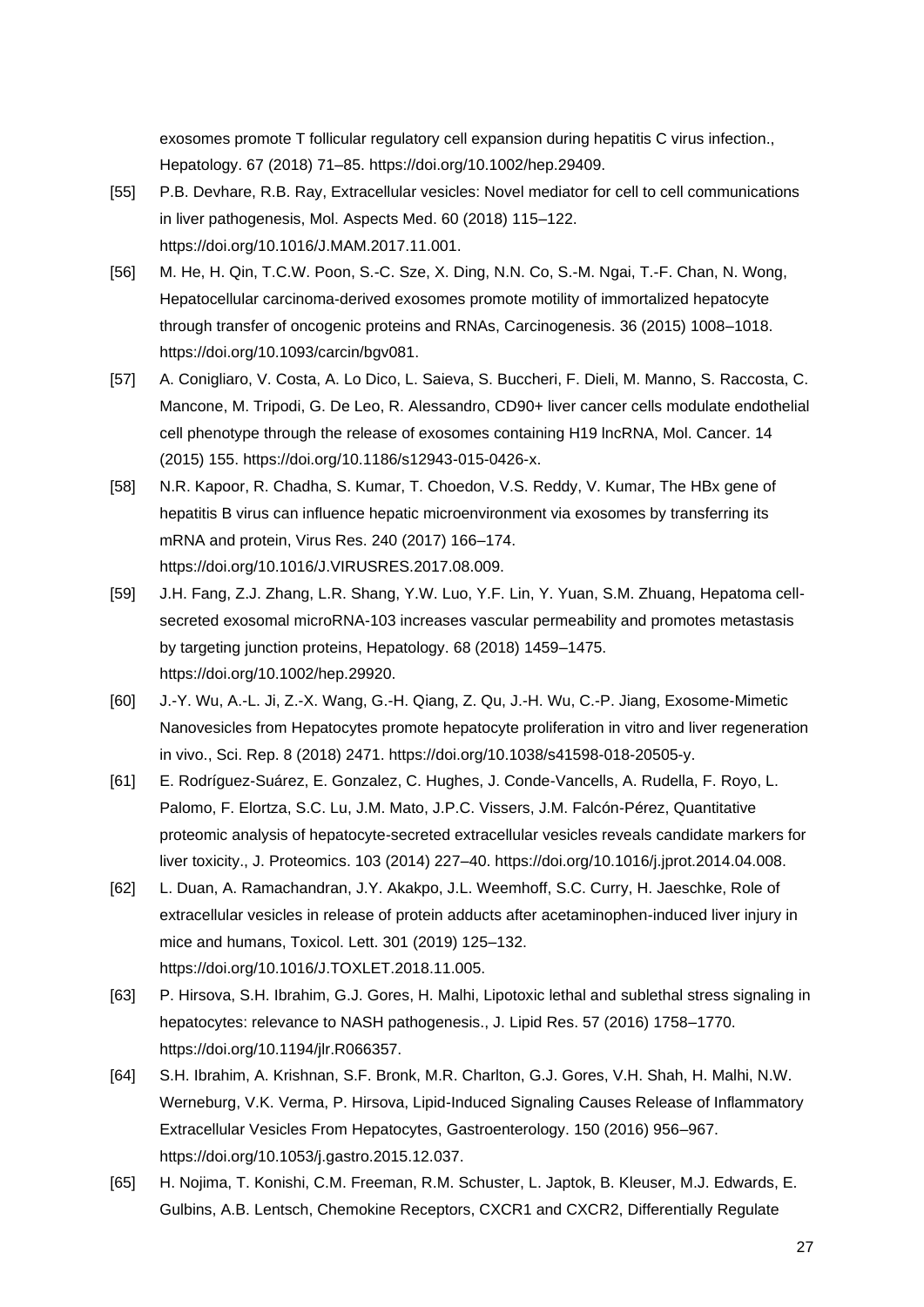Exosome Release in Hepatocytes, PLoS One. 11 (2016) e0161443. https://doi.org/10.1371/journal.pone.0161443.

- [66] H. Nojima, C.M. Freeman, R.M. Schuster, L. Japtok, B. Kleuser, M.J. Edwards, E. Gulbins, A.B. Lentsch, Hepatocyte exosomes mediate liver repair and regeneration via sphingosine-1 phosphate, J. Hepatol. 64 (2016) 60–68. https://doi.org/10.1016/j.jhep.2015.07.030.
- [67] L.-M. Li, H. Liu, X.-H. Liu, H.-B. Hu, S.-M. Liu, Clinical significance of exosomal miRNAs and proteins in three human cancers with high mortality in China., Oncol. Lett. 17 (2019) 11–22. https://doi.org/10.3892/ol.2018.9631.
- [68] B. Ma, H. Jiang, J. Jia, L. Di, G. Song, J. Yu, Y. Zhu, Z. Lu, X. Wang, X. Zhou, J. Ren, Murine bone marrow stromal cells pulsed with homologous tumor-derived exosomes inhibit proliferation of liver cancer cells, Clin. Transl. Oncol. 14 (2012) 764–773. https://doi.org/10.1007/s12094-012-0860-9.
- [69] E. Kakazu, A.S. Mauer, M. Yin, H. Malhi, Hepatocytes release ceramide-enriched proinflammatory extracellular vesicles in an IRE1α-dependent manner, J. Lipid Res. 57 (2016) 233. https://doi.org/10.1194/JLR.M063412.
- [70] E. Brandon-Warner, N.A. Feilen, C.R. Culberson, C.O. Field, A.S. deLemos, M.W. Russo, L.W. Schrum, Processing of miR17-92 Cluster in Hepatic Stellate Cells Promotes Hepatic Fibrogenesis During Alcohol-Induced Injury, Alcohol. Clin. Exp. Res. 40 (2016) 1430–1442. https://doi.org/10.1111/acer.13116.
- [71] A. Charrier, R. Chen, L. Chen, S. Kemper, T. Hattori, M. Takigawa, D.R. Brigstock, Exosomes mediate intercellular transfer of pro-fibrogenic connective tissue growth factor (CCN2) between hepatic stellate cells, the principal fibrotic cells in the liver, Surg. (United States). 156 (2014) 548–555. https://doi.org/10.1016/j.surg.2014.04.014.
- [72] L. Chen, A. Charrier, Y. Zhou, R. Chen, B. Yu, K. Agarwal, H. Tsukamoto, L.J. Lee, M.E. Paulaitis, D.R. Brigstock, Epigenetic regulation of connective tissue growth factor by MicroRNA-214 delivery in exosomes from mouse or human hepatic stellate cells., Hepatology. 59 (2014) 1118–29. https://doi.org/10.1002/hep.26768.
- [73] X. Wang, K.J. Kwak, Z. Yang, A. Zhang, X. Zhang, R. Sullivan, D. Lin, R.L. Lee, C. Castro, K. Ghoshal, C. Schmidt, L.J. Lee, Extracellular mRNA detected by molecular beacons in tethered lipoplex nanoparticles for diagnosis of human hepatocellular carcinoma., PLoS One. 13 (2018) e0198552. https://doi.org/10.1371/journal.pone.0198552.
- [74] R.P. Witek, L. Yang, R. Liu, Y. Jung, A. Omenetti, W. Syn, S.S. Choi, Y. Cheong, C.M. Fearing, K.M. Agboola, W. Chen, A.M. Diehl, Liver Cell–Derived Microparticles Activate Hedgehog Signaling and Alter Gene Expression in Hepatic Endothelial Cells, Gastroenterology. 136 (2009) 320-330.e2. https://doi.org/10.1053/J.GASTRO.2008.09.066.
- [75] L. Chen, R. Chen, V.M. Velazquez, D.R. Brigstock, Fibrogenic Signaling Is Suppressed in Hepatic Stellate Cells through Targeting of Connective Tissue Growth Factor (CCN2) by Cellular or Exosomal MicroRNA-199a-5p., Am. J. Pathol. 186 (2016) 2921–2933. https://doi.org/10.1016/j.ajpath.2016.07.011.
- [76] L. Chen, D.R. Brigstock, Integrins and heparan sulfate proteoglycans on hepatic stellate cells (HSC) are novel receptors for HSC-derived exosomes., FEBS Lett. 590 (2016) 4263–4274.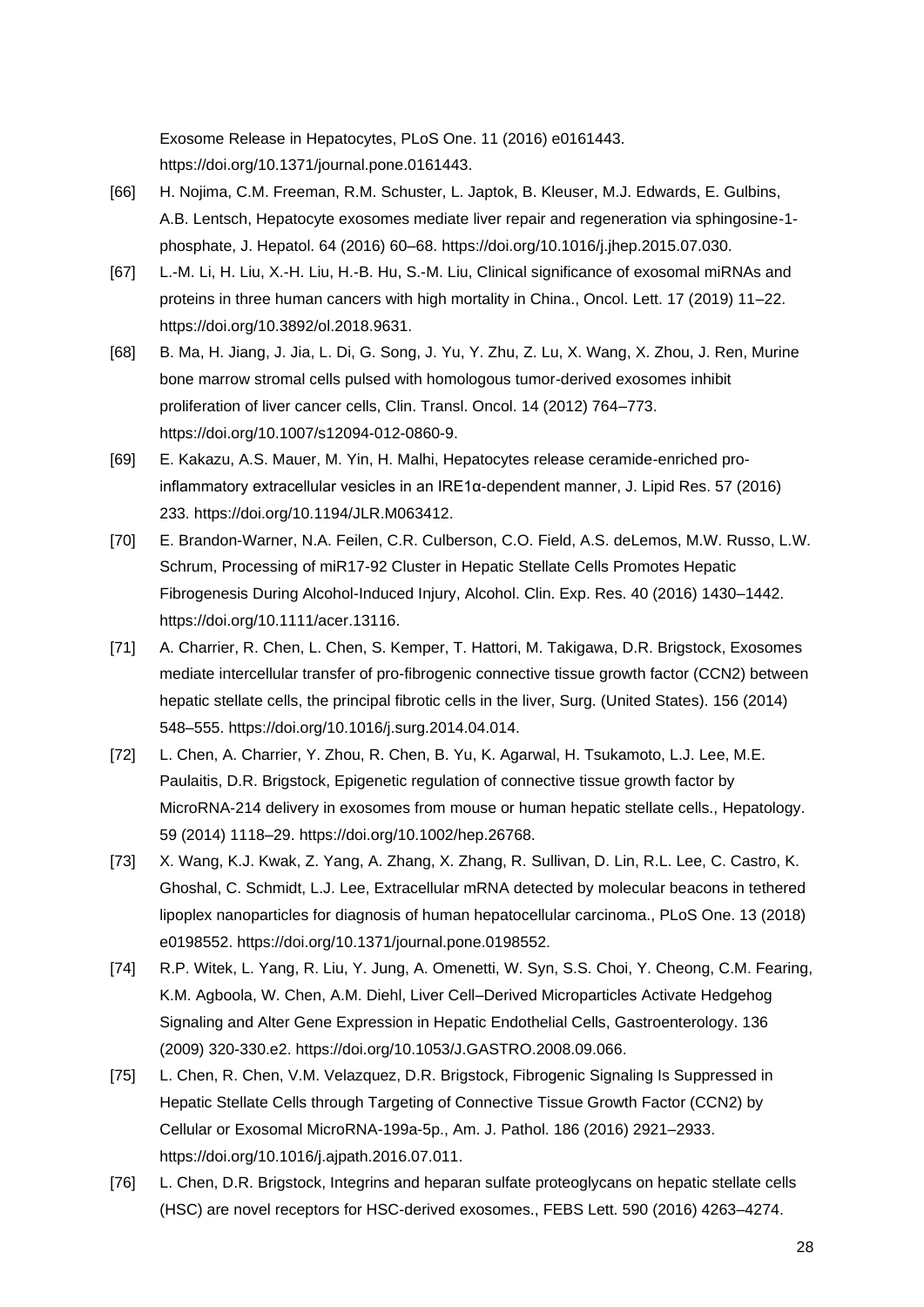https://doi.org/10.1002/1873-3468.12448.

- [77] J. Lambrecht, P.J. Poortmans, S. Verhulst, H. Reynaert, I. Mannaerts, L.A. van Grunsven, Circulating ECV-Associated miRNAs as Potential Clinical Biomarkers in Early Stage HBV and HCV Induced Liver Fibrosis, Front. Pharmacol. 8 (2017) 56. https://doi.org/10.3389/FPHAR.2017.00056.
- [78] L. Chen, R. Chen, S. Kemper, A. Charrier, D.R. Brigstock, Suppression of fibrogenic signaling in hepatic stellate cells by Twist1-dependent microRNA-214 expression: Role of exosomes in horizontal transfer of Twist1., Am. J. Physiol. Gastrointest. Liver Physiol. 309 (2015) G491-9. https://doi.org/10.1152/ajpgi.00140.2015.
- [79] A. Arbelaiz, M. Azkargorta, M. Krawczyk, A. Santos-Laso, A. Lapitz, M.J. Perugorria, O. Erice, E. Gonzalez, R. Jimenez-Agüero, A. Lacasta, C. Ibarra, A. Sanchez-Campos, J.P. Jimeno, F. Lammert, P. Milkiewicz, M. Marzioni, R.I.R. Macias, J.J.G. Marin, T. Patel, G.J. Gores, I. Martinez, F. Elortza, J.M. Falcon-Perez, L. Bujanda, J.M. Banales, Serum extracellular vesicles contain protein biomarkers for primary sclerosing cholangitis and cholangiocarcinoma, Hepatology. 66 (2017) 1125–1143. https://doi.org/10.1002/hep.29291.
- [80] K. Sato, F. Meng, J. Venter, T. Giang, S. Glaser, G. Alpini, The role of the secretin/secretin receptor axis in inflammatory cholangiocyte communication via extracellular vesicles., Sci. Rep. 7 (2017) 11183. https://doi.org/10.1038/s41598-017-10694-3.
- [81] X. Li, R. Liu, Z. Huang, E.C. Gurley, X. Wang, J. Wang, H. He, H. Yang, G. Lai, L. Zhang, J.S. Bajaj, M. White, W.M. Pandak, P.B. Hylemon, H. Zhou, Cholangiocyte-derived exosomal long noncoding RNA H19 promotes cholestatic liver injury in mouse and humans, Hepatology. 68 (2018) 599–615. https://doi.org/10.1002/hep.29838.
- [82] S. Giugliano, M. Kriss, L. Golden-Mason, E. Dobrinskikh, A.E.L. Stone, A. Soto-Gutierrez, A. Mitchell, S.R. Khetani, D. Yamane, M. Stoddard, H. Li, G.M. Shaw, M.G. Edwards, S.M. Lemon, M. Gale, V.H. Shah, H.R. Rosen, H.R. Rosen, Hepatitis C virus infection induces autocrine interferon signaling by human liver endothelial cells and release of exosomes, which inhibits viral replication., Gastroenterology. 148 (2015) 392-402.e13. https://doi.org/10.1053/j.gastro.2014.10.040.
- [83] J. Li, K. Liu, Y. Liu, Y. Xu, F. Zhang, H. Yang, J. Liu, T. Pan, J. Chen, M. Wu, X. Zhou, Z. Yuan, Exosomes mediate the cell-to-cell transmission of IFN-α-induced antiviral activity, Nat. Immunol. 14 (2013) 793–803. https://doi.org/10.1038/ni.2647.
- [84] R. Wang, Q. Ding, U. Yaqoob, T.M. de Assuncao, V.K. Verma, P. Hirsova, S. Cao, D. Mukhopadhyay, R.C. Huebert, V.H. Shah, Exosome Adherence and Internalization by Hepatic Stellate Cells Triggers Sphingosine 1-Phosphate-dependent Migration., J. Biol. Chem. 290 (2015) 30684–96. https://doi.org/10.1074/jbc.M115.671735.
- [85] A. Aucher, D. Rudnicka, D.M. Davis, MicroRNAs Transfer from Human Macrophages to Hepato-Carcinoma Cells and Inhibit Proliferation, J. Immunol. 191 (2013) 6250–60. https://doi.org/10.4049/JIMMUNOL.1301728.
- [86] B. Saha, F. Momen-Heravi, K. Kodys, G. Szabo, MicroRNA Cargo of Extracellular Vesicles from Alcohol-exposed Monocytes Signals Naive Monocytes to Differentiate into M2 Macrophages., J. Biol. Chem. 291 (2016) 149–59. https://doi.org/10.1074/jbc.M115.694133.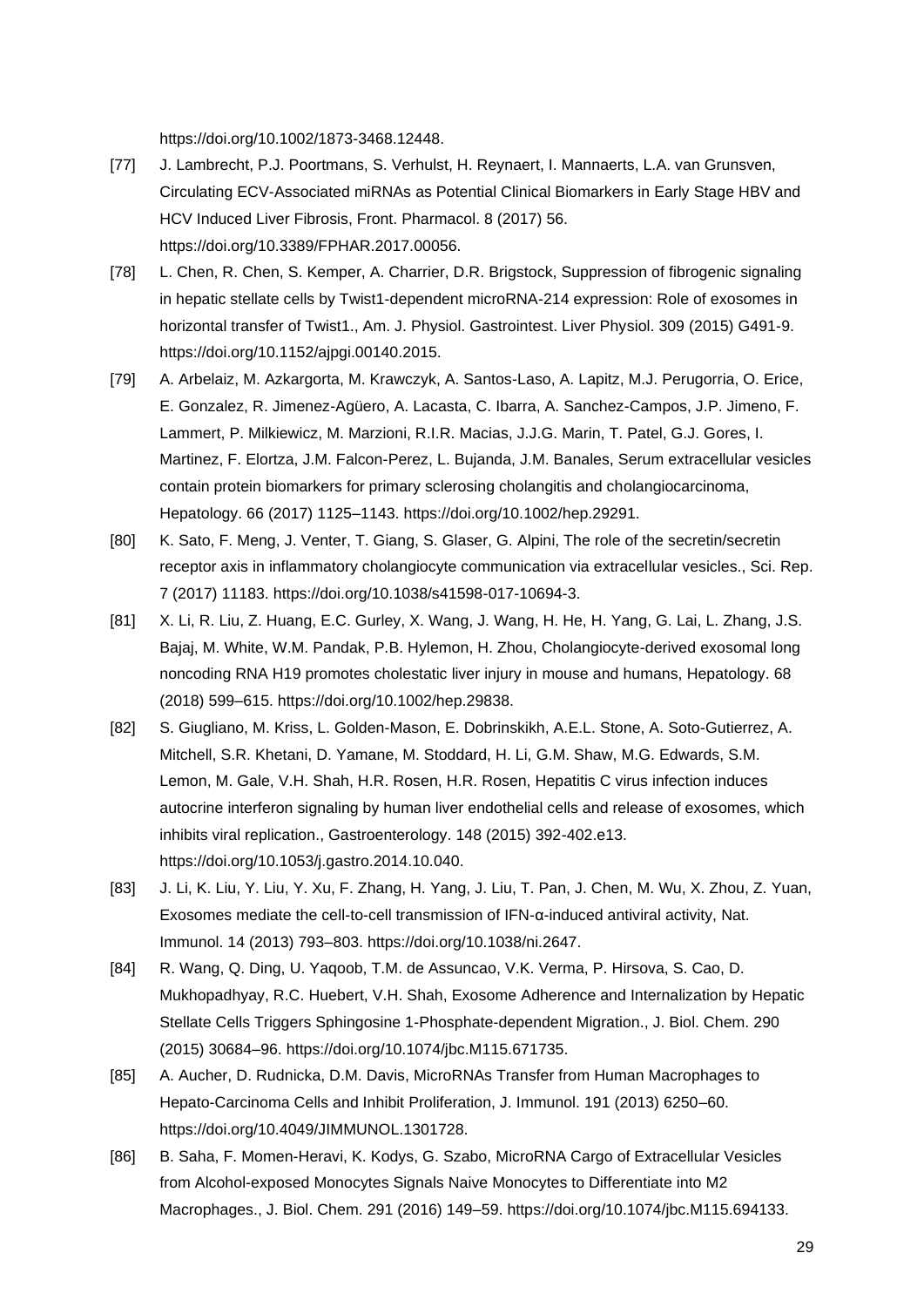- [87] Y. Zhou, X. Wang, L. Sun, L. Zhou, T.-C. Ma, L. Song, J.-G. Wu, J.-L. Li, W.-Z. Ho, Toll-like receptor 3-activated macrophages confer anti-HCV activity to hepatocytes through exosomes., FASEB J. 30 (2016) 4132–4140. https://doi.org/10.1096/fj.201600696R.
- [88] V. Fonsato, F. Collino, M.B. Herrera, C. Cavallari, M.C. Deregibus, B. Cisterna, S. Bruno, R. Romagnoli, M. Salizzoni, C. Tetta, G. Camussi, Human Liver Stem Cell-Derived Microvesicles Inhibit Hepatoma Growth in SCID Mice by Delivering Antitumor MicroRNAs, Stem Cells. 30 (2012) 1985. https://doi.org/10.1002/STEM.1161.
- [89] V. Fonsato, M. De Lena, S. Tritta, A. Brossa, R. Calvetti, C. Tetta, G. Camussi, B. Bussolati, Human liver stem cell-derived extracellular vesicles enhance cancer stem cell sensitivity to tyrosine kinase inhibitors through Akt/mTOR/PTEN combined modulation., Oncotarget. 9 (2018) 36151–36165. https://doi.org/10.18632/oncotarget.26319.
- [90] M.B. Herrera, V. Fonsato, S. Gatti, M.C. Deregibus, A. Sordi, D. Cantarella, R. Calogero, B. Bussolati, C. Tetta, G. Camussi, Human liver stem cell-derived microvesicles accelerate hepatic regeneration in hepatectomized rats., J. Cell. Mol. Med. 14 (2010) 1605–18. https://doi.org/10.1111/j.1582-4934.2009.00860.x.
- [91] M.B. Herrera Sanchez, S. Bruno, C. Grange, M. Tapparo, V. Cantaluppi, C. Tetta, G. Camussi, Human liver stem cells and derived extracellular vesicles improve recovery in a murine model of acute kidney injury., Stem Cell Res. Ther. 5 (2014) 124. https://doi.org/10.1186/scrt514.
- [92] M.B. Herrera Sanchez, S. Previdi, S. Bruno, V. Fonsato, M.C. Deregibus, S. Kholia, S. Petrillo, E. Tolosano, R. Critelli, M. Spada, R. Romagnoli, M. Salizzoni, C. Tetta, G. Camussi, Extracellular vesicles from human liver stem cells restore argininosuccinate synthase deficiency, Stem Cell Res. Ther. 8 (2017) 176. https://doi.org/10.1186/s13287-017-0628-9.
- [93] S. Kholia, M.B.H. Sanchez, M. Cedrino, E. Papadimitriou, M. Tapparo, M.C. Deregibus, M.F. Brizzi, C. Tetta, G. Camussi, Human Liver Stem Cell-Derived Extracellular Vesicles Prevent Aristolochic Acid-Induced Kidney Fibrosis, Front. Immunol. 9 (2018). https://doi.org/10.3389/FIMMU.2018.01639.
- [94] T. Lopatina, C. Grange, V. Fonsato, M. Tapparo, A. Brossa, S. Fallo, A. Pitino, M.B. Herrera-Sanchez, S. Kholia, G. Camussi, B. Bussolati, Extracellular vesicles from human liver stem cells inhibit tumor angiogenesis, Int. J. Cancer. 144 (2019) 322–333. https://doi.org/10.1002/ijc.31796.
- [95] F.R.D.S.N.-T.D.R.C.G.M.G.R.M.P.S.C. Romagnoli;, N. De Stefano, V. Navarro-Tableros, E. David, G. Rizza, G. Catalano, N. Gilbo, F. Maione, F. Gonella, D. Roggio, S. Martini, D. Patrono, M. Salizzoni, G. Camussi, R. Romagnoli, Extracellular Vesicles from Human Liver Stem Cells Reduce Injury in an Ex Vivo Normothermic Hypoxic Rat Liver Perfusion Model, Transplantation. 102 (2018) e205–e210. https://doi.org/10.1097/tp.0000000000002123.
- [96] C. Grange, S. Tritta, M. Tapparo, M. Cedrino, C. Tetta, G. Camussi, M.F. Brizzi, Stem cellderived extracellular vesicles inhibit and revert fibrosis progression in a mouse model of diabetic nephropathy, Sci. Rep. 9 (2019) 4468. https://doi.org/10.1038/s41598-019-41100-9.
- [97] A. Gualerzi, S.A.A. Kooijmans, S. Niada, S. Picciolini, A.T. Brini, G. Camussi, M. Bedoni, Raman spectroscopy as a quick tool to assess purity of extracellular vesicle preparations and predict their functionality, J. Extracell. Vesicles. 8 (2019) 1568780.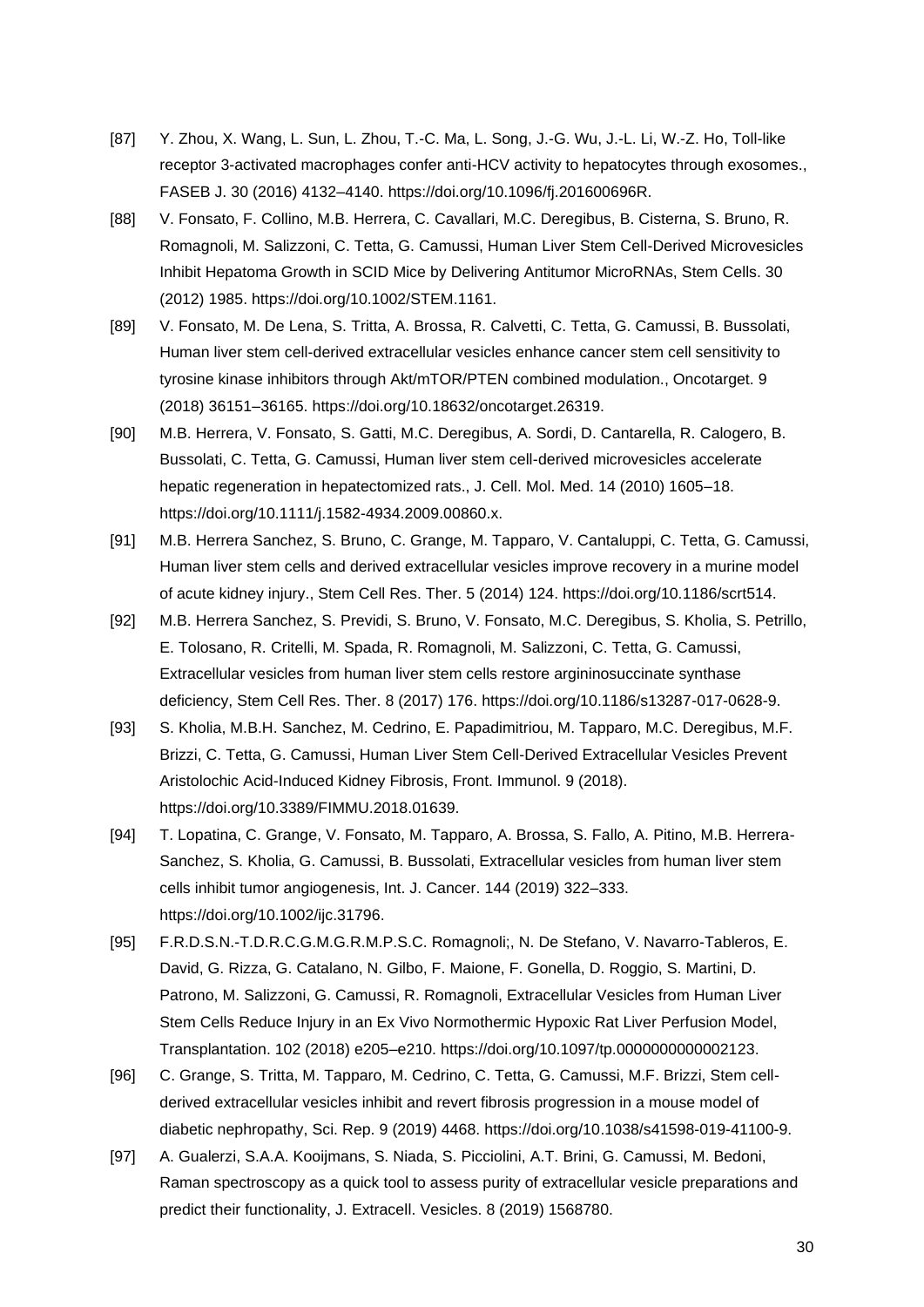https://doi.org/10.1080/20013078.2019.1568780.

- [98] M.C. Deregibus, F. Figliolini, S. D'Antico, P.M. Manzini, C. Pasquino, M. De Lena, C. Tetta, M.F. Brizzi, G. Camussi, Charge-based precipitation of extracellular vesicles., Int. J. Mol. Med. 38 (2016) 1359–1366. https://doi.org/10.3892/ijmm.2016.2759.
- [99] N. Ichinohe, M. Ishii, N. Tanimizu, J. Kon, Y. Yoshioka, T. Ochiya, T. Mizuguchi, K. Hirata, T. Mitaka, Transplantation of Thy1 <sup>+</sup> Cells Accelerates Liver Regeneration by Enhancing the Growth of Small Hepatocyte-Like Progenitor Cells via IL17RB Signaling, Stem Cells. 35 (2017) 920–931. https://doi.org/10.1002/stem.2548.
- [100] V. Abbate, M. Marcantoni, F. Giuliante, F.M. Vecchio, I. Gatto, C. Mele, A. Saviano, D. Arciuolo, E. Gaetani, M.C. Ferrari, I. Giarretta, F. Ardito, L. Riccardi, A. Nicoletti, F.R. Ponziani, A. Gasbarrini, M. Pompili, R. Pola, HepPar1-Positive Circulating Microparticles Are Increased in Subjects with Hepatocellular Carcinoma and Predict Early Recurrence after Liver Resection., Int. J. Mol. Sci. 18 (2017). https://doi.org/10.3390/ijms18051043.
- [101] A. Arbelaiz, M. Azkargorta, M. Krawczyk, A. Santos-Laso, A. Lapitz, M.J. Perugorria, O. Erice, E. Gonzalez, R. Jimenez-Agüero, A. Lacasta, C. Ibarra, A. Sanchez-Campos, J.P. Jimeno, F. Lammert, P. Milkiewicz, M. Marzioni, R.I.R. Macias, J.J.G. Marin, T. Patel, G.J. Gores, I. Martinez, F. Elortza, J.M. Falcon-Perez, L. Bujanda, J.M. Banales, Serum extracellular vesicles contain protein biomarkers for primary sclerosing cholangitis and cholangiocarcinoma, Hepatology. 66 (2017) 1125–1143. https://doi.org/10.1002/hep.29291.
- [102] M. Eldh, R. Olofsson Bagge, C. Lässer, J. Svanvik, M. Sjöstrand, J. Mattsson, P. Lindnér, D.-S. Choi, Y.S. Gho, J. Lötvall, MicroRNA in exosomes isolated directly from the liver circulation in patients with metastatic uveal melanoma, BMC Cancer. 14 (2014) 962. https://doi.org/10.1186/1471-2407-14-962.
- [103] T. Fang, H. Lv, G. Lv, T. Li, C. Wang, Q. Han, L. Yu, B. Su, L. Guo, S. Huang, D. Cao, L. Tang, S. Tang, M. Wu, W. Yang, H. Wang, Tumor-derived exosomal miR-1247-3p induces cancerassociated fibroblast activation to foster lung metastasis of liver cancer., Nat. Commun. 9 (2018) 191. https://doi.org/10.1038/s41467-017-02583-0.
- [104] F. Fornari, M. Ferracin, D. Trerè, M. Milazzo, S. Marinelli, M. Galassi, L. Venerandi, D. Pollutri, C. Patrizi, A. Borghi, F.G. Foschi, G.F. Stefanini, M. Negrini, L. Bolondi, L. Gramantieri, Circulating microRNAs, miR-939, miR-595, miR-519d and miR-494, Identify Cirrhotic Patients with HCC., PLoS One. 10 (2015) e0141448. https://doi.org/10.1371/journal.pone.0141448.
- [105] Q. Fu, Q. Zhang, Y. Lou, J. Yang, G. Nie, Q. Chen, Y. Chen, J. Zhang, J. Wang, T. Wei, H. Qin, X. Dang, X. Bai, T. Liang, Primary tumor-derived exosomes facilitate metastasis by regulating adhesion of circulating tumor cells via SMAD3 in liver cancer, Oncogene. 37 (2018) 6105–6118. https://doi.org/10.1038/s41388-018-0391-0.
- [106] N.S. Holman, M. Mosedale, K.K. Wolf, E.L. LeCluyse, P.B. Watkins, Subtoxic alterations in hepatocyte-derived exosomes: An early step in drug-induced liver injury?, Toxicol. Sci. 151 (2016) 365–375. https://doi.org/10.1093/toxsci/kfw047.
- [107] C. Jiao, X. Jiao, A. Zhu, J. Ge, X. Xu, Exosomal miR-34s panel as potential novel diagnostic and prognostic biomarker in patients with hepatoblastoma, J. Pediatr. Surg. 52 (2017) 618– 624. https://doi.org/10.1016/J.JPEDSURG.2016.09.070.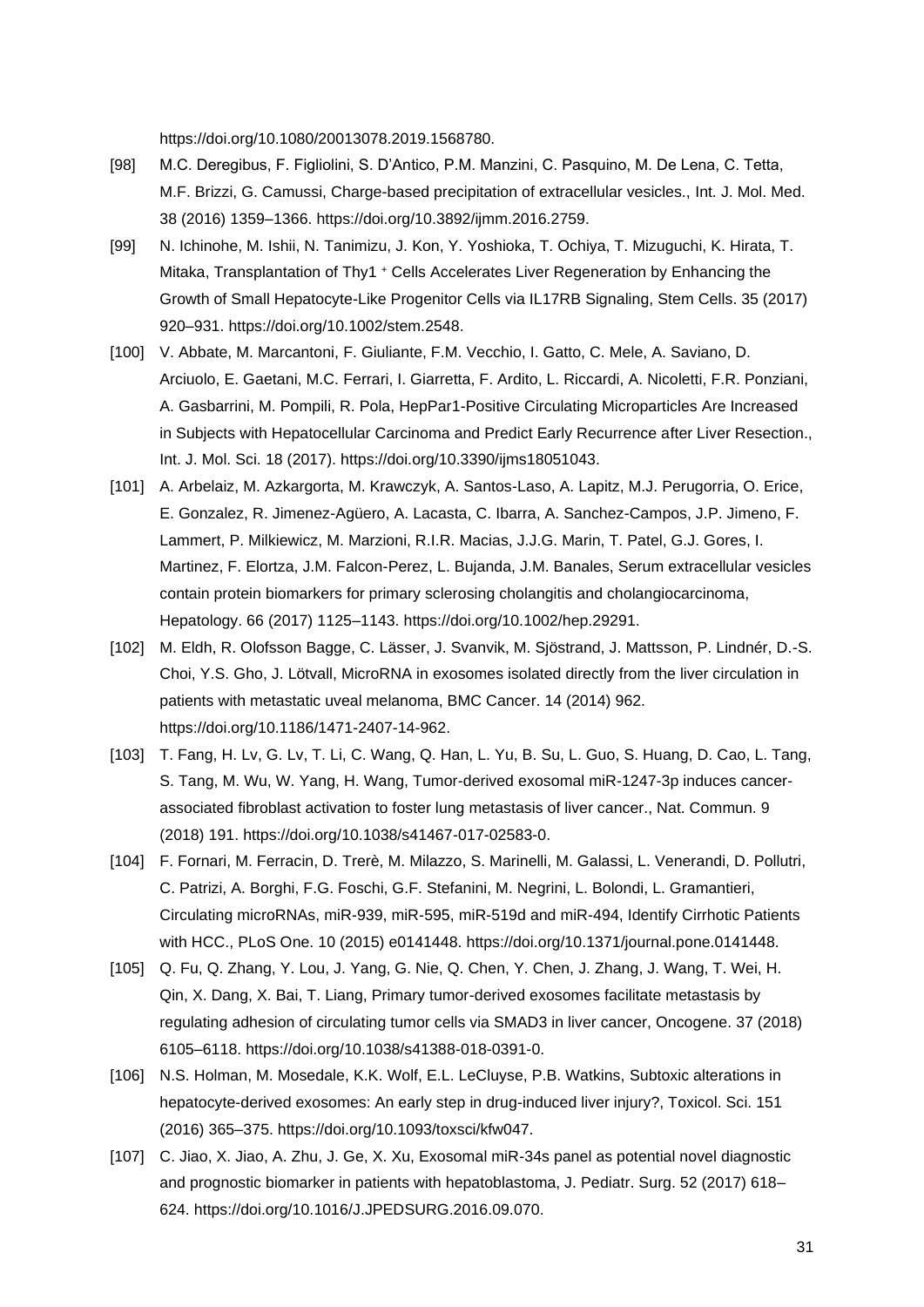- [108] X. Jiao, Z. Fan, H. Chen, P. He, Y. Li, Q. Zhang, C. Ke, Serum and exosomal miR-122 and miR-199a as a biomarker to predict therapeutic efficacy of hepatitis C patients, J. Med. Virol. 89 (2017) 1597–1605. https://doi.org/10.1002/jmv.24829.
- [109] M. Kornek, M. Lynch, S.H. Mehta, M. Lai, M. Exley, N.H. Afdhal, D. Schuppan, Circulating Microparticles as Disease-Specific Biomarkers of Severity of Inflammation in Patients With Hepatitis C or Nonalcoholic Steatohepatitis, Gastroenterology. 143 (2012) 448–458. https://doi.org/10.1053/J.GASTRO.2012.04.031.
- [110] M. Kornek, Y. Popov, T.A. Libermann, N.H. Afdhal, D. Schuppan, Human T cell microparticles circulate in blood of hepatitis patients and induce fibrolytic activation of hepatic stellate cells, Hepatology. 53 (2011) 230–242. https://doi.org/10.1002/hep.23999.
- [111] E. Kostallari, P. Hirsova, A. Prasnicka, V.K. Verma, U. Yaqoob, N. Wongjarupong, L.R. Roberts, V.H. Shah, Hepatic stellate cell-derived platelet-derived growth factor receptor-alphaenriched extracellular vesicles promote liver fibrosis in mice through SHP2, Hepatology. 68 (2018) 333–348. https://doi.org/10.1002/hep.29803.
- [112] Y. Banz, G.-M. Item, A. Vogt, R. Rieben, D. Candinas, G. Beldi, Endothelial- and Platelet-Derived Microparticles Are Generated During Liver Resection in Humans, J. Investig. Surg. 29 (2016) 20–31. https://doi.org/10.3109/08941939.2015.1047540.
- [113] J. Lambrecht, P.J. Poortmans, S. Verhulst, H. Reynaert, I. Mannaerts, L.A. van Grunsven, Circulating ECV-Associated miRNAs as Potential Clinical Biomarkers in Early Stage HBV and HCV Induced Liver Fibrosis, Front. Pharmacol. 8 (2017) 56. https://doi.org/10.3389/FPHAR.2017.00056.
- [114] B. Li, R. Mao, C. Liu, W. Zhang, Y. Tang, Z. Guo, LncRNA FAL1 promotes cell proliferation and migration by acting as a CeRNA of miR-1236 in hepatocellular carcinoma cells, Life Sci. 197 (2018) 122–129. https://doi.org/10.1016/J.LFS.2018.02.006.
- [115] J. Li, K. Liu, Y. Liu, Y. Xu, F. Zhang, H. Yang, J. Liu, T. Pan, J. Chen, M. Wu, X. Zhou, Z. Yuan, Exosomes mediate the cell-to-cell transmission of IFN-\$α\$-induced antiviral activity, Nat. Immunol. 14 (2013) 793–803. https://doi.org/10.1038/ni.2647.
- [116] X. Li, R. Liu, Z. Huang, E.C. Gurley, X. Wang, J. Wang, H. He, H. Yang, G. Lai, L. Zhang, J.S. Bajaj, M. White, W.M. Pandak, P.B. Hylemon, H. Zhou, Cholangiocyte-derived exosomal long noncoding RNA H19 promotes cholestatic liver injury in mouse and humans, Hepatology. 68 (2018) 599–615. https://doi.org/10.1002/hep.29838.
- [117] Y.I. LI, G.-M. XIANG, L.-L. LIU, C. LIU, F.E.I. LIU, D.-N. JIANG, X.-Y. PU, Assessment of endogenous reference gene suitability for serum exosomal microRNA expression analysis in liver carcinoma resection studies, Mol. Med. Rep. 12 (2015) 4683–4691. https://doi.org/10.3892/mmr.2015.3919.
- [118] Y. Li, L. Zhang, F. Liu, G. Xiang, D. Jiang, X. Pu, Identification of Endogenous Controls for Analyzing Serum Exosomal miRNA in Patients with Hepatitis B or Hepatocellular Carcinoma, Dis. Markers. 2015 (2015) 1–12. https://doi.org/10.1155/2015/893594.
- [119] Y. Li, L. Zhang, F. Liu, G. Xiang, D. Jiang, X. Pu, Identification of endogenous controls for analyzing serum exosomal miRNA in patients with hepatitis B or hepatocellular carcinoma., Dis. Markers. 2015 (2015) 893594. https://doi.org/10.1155/2015/893594.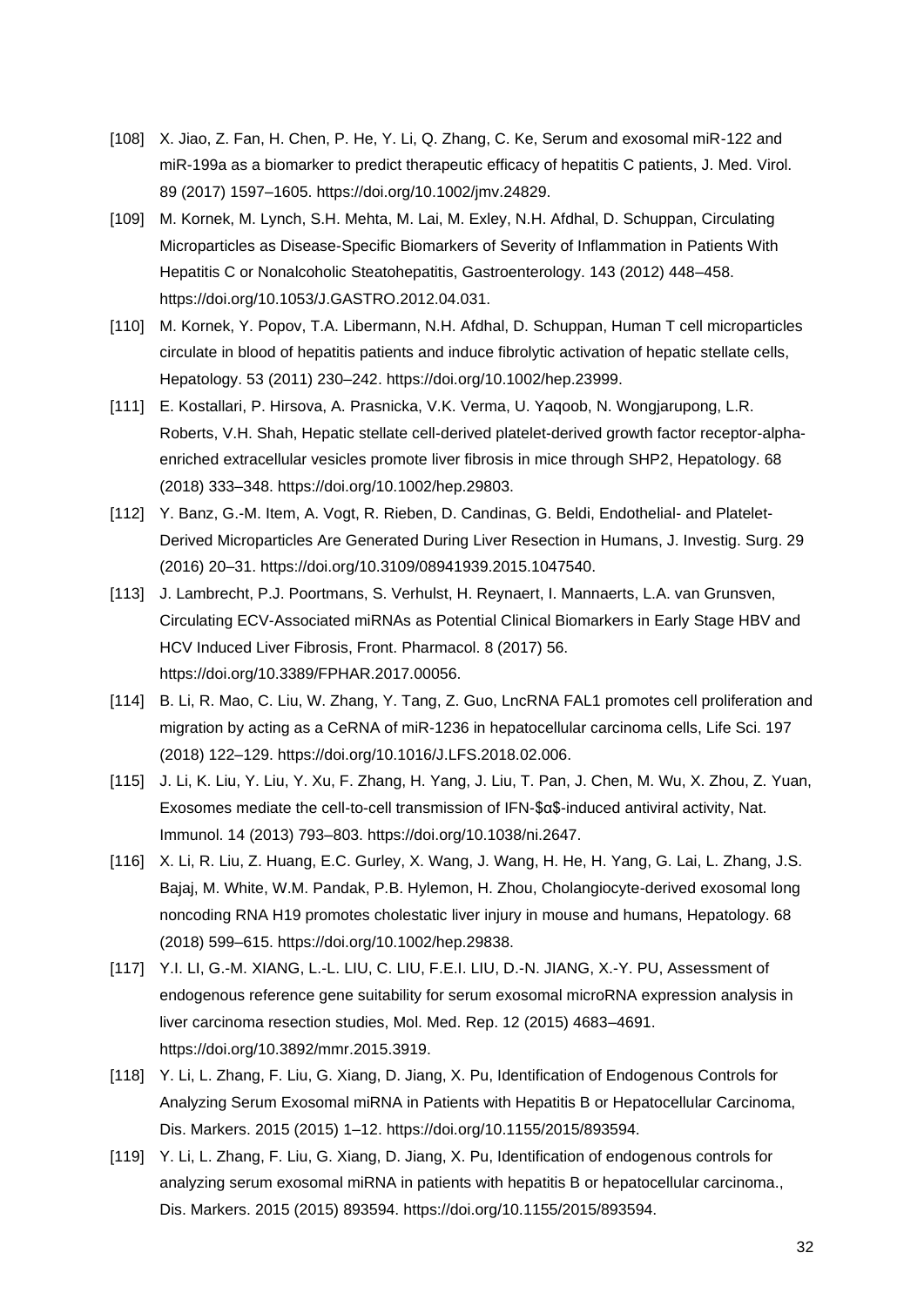- [120] W. Liu, S. Chen, B. Liu, Diagnostic and prognostic values of serum exosomal microRNA-21 in children with hepatoblastoma: a Chinese population-based study, Pediatr. Surg. Int. 32 (2016) 1059–1065. https://doi.org/10.1007/s00383-016-3960-8.
- [121] L. Lu, D. Guo, X. Chen, W. Xiong, S. Jie, H. Li, Abnormal miRNAs Targeting Chromosome Open Reading Frame Genes were Enriched in Microvesicles Derived from the Circulation of HCC, Biochem. Genet. 54 (2016) 120–133. https://doi.org/10.1007/s10528-015-9705-x.
- [122] S. Mastoridis, G.M. Bertolino, G. Whitehouse, F. Dazzi, A. Sanchez-Fueyo, M. Martinez-Llordella, Multiparametric Analysis of Circulating Exosomes and Other Small Extracellular Vesicles by Advanced Imaging Flow Cytometry., Front. Immunol. 9 (2018) 1583. https://doi.org/10.3389/fimmu.2018.01583.
- [123] E. Brandon-Warner, N.A. Feilen, C.R. Culberson, C.O. Field, A.S. DeLemos, M.W. Russo, L.W. Schrum, Processing of miR17-92 Cluster in Hepatic Stellate Cells Promotes Hepatic Fibrogenesis During Alcohol-Induced Injury, Alcohol. Clin. Exp. Res. 40 (2016) 1430–1442. https://doi.org/10.1111/acer.13116.
- [124] K. Matsuura, V. De Giorgi, C. Schechterly, R.Y. Wang, P. Farci, Y. Tanaka, H.J. Alter, Circulating let-7 levels in plasma and extracellular vesicles correlate with hepatic fibrosis progression in chronic hepatitis C, Hepatology. 64 (2016) 732–745. https://doi.org/10.1002/hep.28660.
- [125] F. Momen-Heravi, B. Saha, K. Kodys, D. Catalano, A. Satishchandran, G. Szabo, Increased number of circulating exosomes and their microRNA cargos are potential novel biomarkers in alcoholic hepatitis, J. Transl. Med. 13 (2015) 1–13. https://doi.org/10.1186/s12967-015-0623-9.
- [126] D.D. Murray, K. Suzuki, M. Law, J. Trebicka, J.N. Nordwall, M. Johnson, M.J. Vjecha, A.D. Kelleher, S. Emery, Circulating miR-122 and miR-200a as biomarkers for fatal liver disease in ART-treated, HIV-1-infected individuals, Sci. Rep. 7 (2017) 10934. https://doi.org/10.1038/S41598-017-11405-8.
- [127] A. Payancé, G. Silva-Junior, J. Bissonnette, M. Tanguy, B. Pasquet, C. Levi, O. Roux, O. Nekachtali, A. Baiges, V. Hernández‐Gea, C. Laouénan, D. Lebrec, M. Albuquerque, V. Paradis, R. Moreau, D. Valla, F. Durand, C.M. Boulanger, J. Garcia‐Pagan, P. Rautou, Hepatocyte microvesicle levels improve prediction of mortality in patients with cirrhosis, Hepatology. 68 (2018) 1508–1518. https://doi.org/10.1002/hep.29903.
- [128] C. Pu, H. Huang, Z. Wang, W. Zou, Y. Lv, Z. Zhou, Q. Zhang, L. Qiao, F. Wu, S. Shao, Extracellular Vesicle-Associated mir-21 and mir-144 Are Markedly Elevated in Serum of Patients With Hepatocellular Carcinoma., Front. Physiol. 9 (2018) 930. https://doi.org/10.3389/fphys.2018.00930.
- [129] P. Rautou, J. Bresson, Y. Sainte–Marie, A. Vion, V. Paradis, J. Renard, C. Devue, C. Heymes, P. Letteron, L. Elkrief, D. Lebrec, D. Valla, A. Tedgui, R. Moreau, C.M. Boulanger, Abnormal Plasma Microparticles Impair Vasoconstrictor Responses in Patients With Cirrhosis, Gastroenterology. 143 (2012) 166--176.e6. https://doi.org/10.1053/J.GASTRO.2012.03.040.
- [130] P.-E. Rautou, A.-C. Vion, J.P. Luyendyk, N. Mackman, Circulating microparticle tissue factor activity is increased in patients with cirrhosis., Hepatology. 60 (2014) 1793–1795.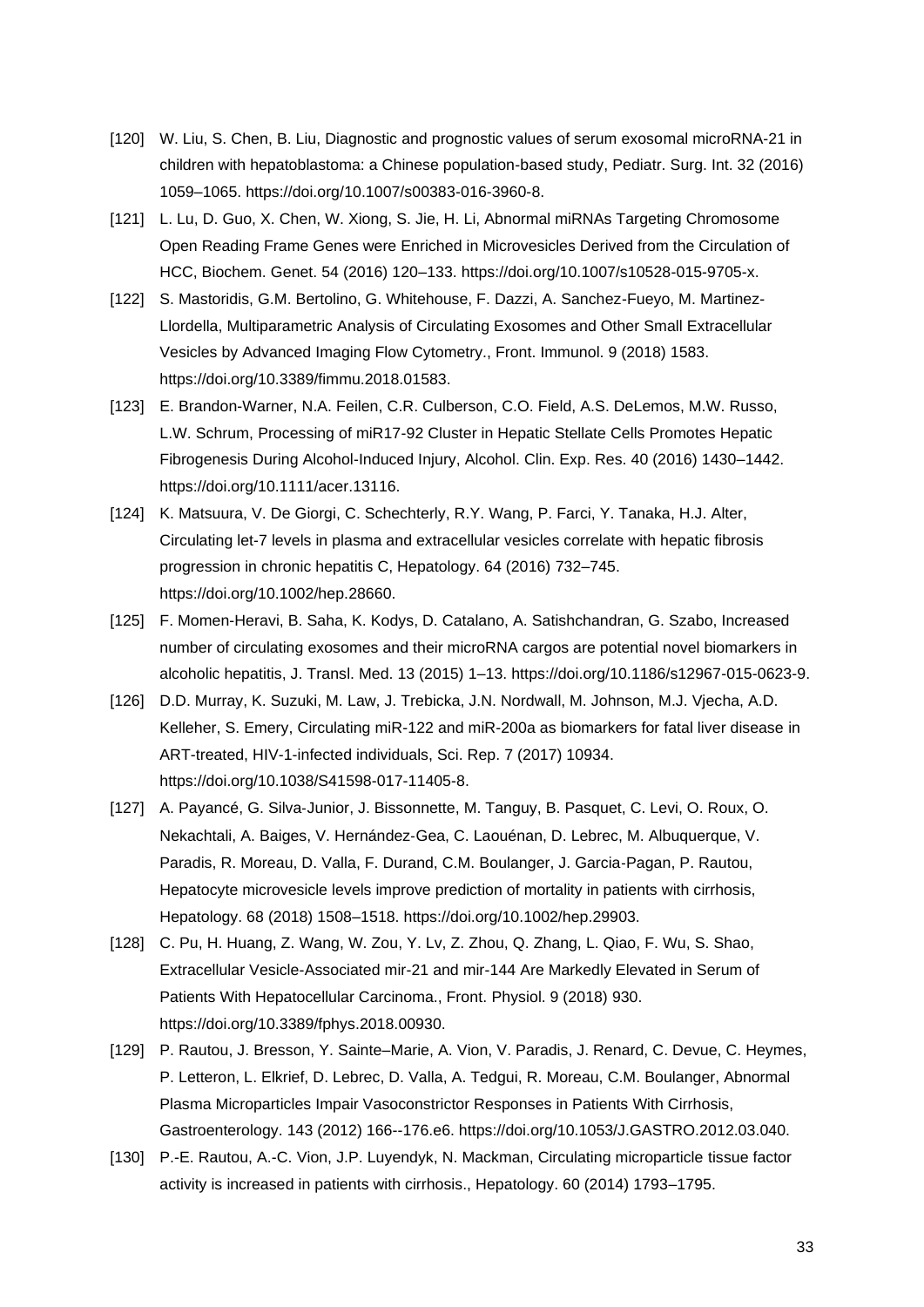https://doi.org/10.1002/hep.27033.

- [131] G. Rega-Kaun, D. Ritzel, C. Kaun, B. Ebenbauer, B. Thaler, M. Prager, S. Demyanets, J. Wojta, P.J. Hohensinner, G. Rega-Kaun, D. Ritzel, C. Kaun, B. Ebenbauer, B. Thaler, M. Prager, S. Demyanets, J. Wojta, P.J. Hohensinner, Changes of Circulating Extracellular Vesicles from the Liver after Roux-en-Y Bariatric Surgery, Int. J. Mol. Sci. 20 (2019) 2153. https://doi.org/10.3390/ijms20092153.
- [132] B. Saha, F. Momen-Heravi, K. Kodys, G. Szabo, MicroRNA Cargo of Extracellular Vesicles from Alcohol-exposed Monocytes Signals Naive Monocytes to Differentiate into M2 Macrophages., J. Biol. Chem. 291 (2016) 149–159. https://doi.org/10.1074/jbc.M115.694133.
- [133] L. Santangelo, V. Bordoni, C. Montaldo, E. Cimini, A. Zingoni, C. Battistelli, G. D'Offizi, M.R. Capobianchi, A. Santoni, M. Tripodi, C. Agrati, Hepatitis C virus direct-acting antivirals therapy impacts on extracellular vesicles microRNAs content and on their immunomodulating properties, Liver Int. 38 (2018) 1741–1750. https://doi.org/10.1111/liv.13700.
- [134] S. V Brodsky, M.E. Facciuto, D. Heydt, J. Chen, H.K. Islam, M. Kajstura, G. Ramaswamy, M. Aguero-Rosenfeld, Dynamics of circulating microparticles in liver transplant patients., J. Gastrointestin. Liver Dis. 17 (2008) 261–268. http://www.ncbi.nlm.nih.gov/pubmed/18836617.
- [135] M. Shi, Y. Jiang, L. Yang, S. Yan, Y.-G. Wang, X.-J. Lu, Decreased levels of serum exosomal miR-638 predict poor prognosis in hepatocellular carcinoma, J. Cell. Biochem. 119 (2018) 4711–4716. https://doi.org/10.1002/jcb.26650.
- [136] W. Sohn, J. Kim, S.H. Kang, S.R. Yang, J.-Y. Cho, H.C. Cho, S.G. Shim, Y.-H. Paik, Serum exosomal microRNAs as novel biomarkers for hepatocellular carcinoma, Exp. Mol. Med. 47 (2015) e184. https://doi.org/10.1038/EMM.2015.68.
- [137] R.T. Stravitz, R. Bowling, R.L. Bradford, N.S. Key, S. Glover, L.R. Thacker, D.A. Gabriel, Role of procoagulant microparticles in mediating complications and outcome of acute liver injury/acute liver failure., Hepatology. 58 (2013) 304–313. https://doi.org/10.1002/hep.26307.
- [138] K. Sugimachi, T. Matsumura, H. Hirata, R. Uchi, M. Ueda, H. Ueo, Y. Shinden, T. Iguchi, H. Eguchi, K. Shirabe, T. Ochiya, Y. Maehara, K. Mimori, Identification of a bona fide microRNA biomarker in serum exosomes that predicts hepatocellular carcinoma recurrence after liver transplantation., Br. J. Cancer. 112 (2015) 532–538. https://doi.org/10.1038/bjc.2014.621.
- [139] S. Sukriti, M.C. Choudhary, J.S. Maras, S. Sharma, S. Thangariyal, A. Singh, S. Das, M. Islam, S. Sharma, N. Trehanpati, E. Gupta, S.K. Sarin, Extracellular vesicles from hepatitis B patients serve as reservoir of hepatitis B virus DNA, J. Viral Hepat. 26 (2019) 211–214. https://doi.org/10.1111/jvh.12995.
- [140] R.S.Z. Taleb, P. Moez, D. Younan, M. Eisenacher, M. Tenbusch, B. Sitek, T. Bracht, Quantitative proteome analysis of plasma microparticles for the characterization of HCVinduced hepatic cirrhosis and hepatocellular carcinoma, PROTEOMICS - Clin. Appl. 11 (2017) 1700014. https://doi.org/10.1002/prca.201700014.
- [141] T. Tomiyama, G.-X. Yang, M. Zhao, W. Zhang, H. Tanaka, J. Wang, P.S.C. Leung, K. Okazaki, X.-S. He, Q. Lu, R.L. Coppel, C.L. Bowlus, M.E. Gershwin, The modulation of co-stimulatory molecules by circulating exosomes in primary biliary cirrhosis, Cell. Mol. Immunol. 14 (2017) 276. https://doi.org/10.1038/CMI.2015.86.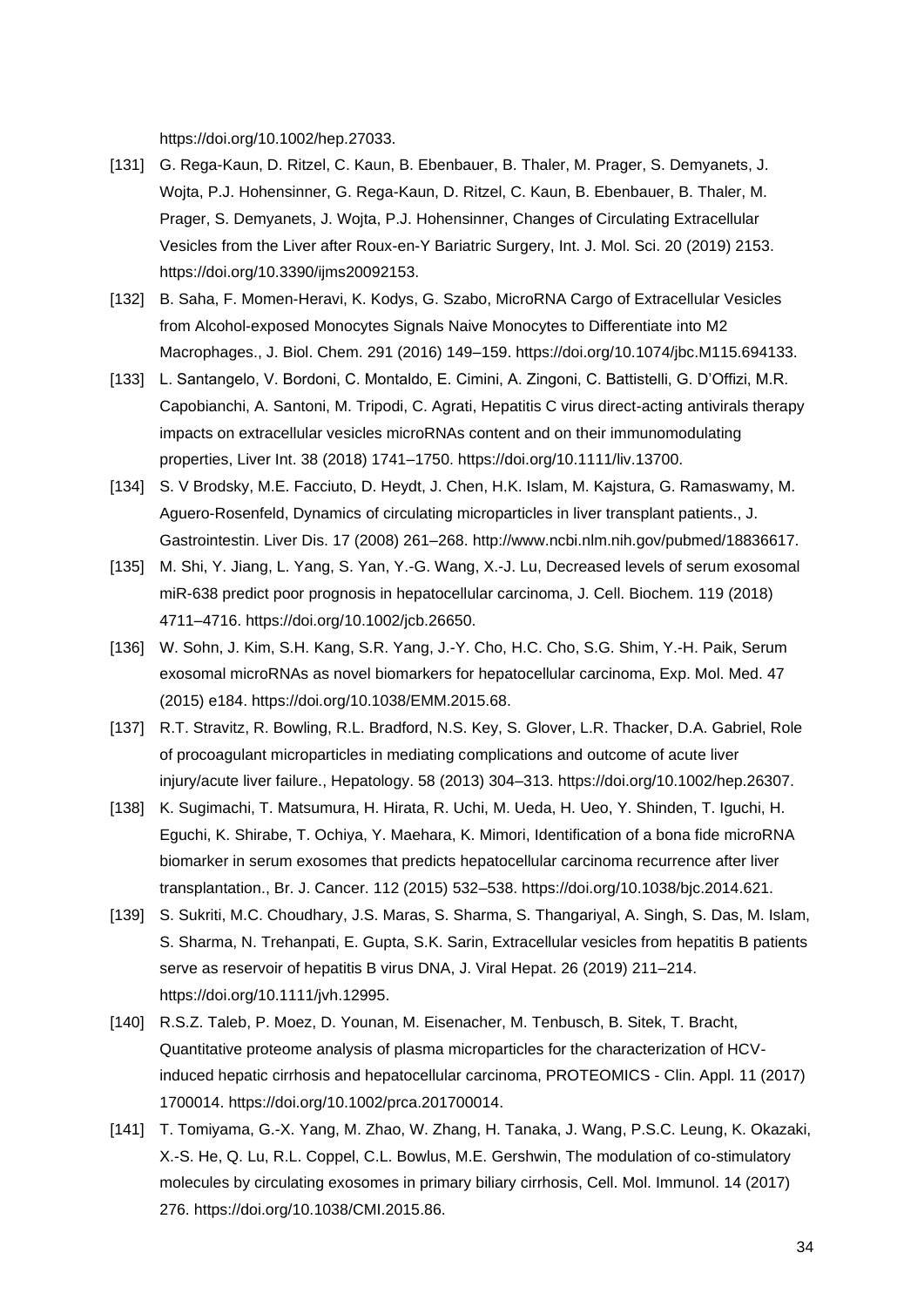- [142] H. Wang, L. Hou, A. Li, Y. Duan, H. Gao, X. Song, Expression of serum exosomal microRNA-21 in human hepatocellular carcinoma., Biomed Res. Int. 2014 (2014) 864894. https://doi.org/10.1155/2014/864894.
- [143] W. Wang, H. Li, Y. Zhou, S. Jie, Peripheral blood microvesicles are potential biomarkers for hepatocellular carcinoma, Cancer Biomarkers. 13 (2013) 351–357. https://doi.org/10.3233/CBM-130370.
- [144] X. Wang, K.J. Kwak, Z. Yang, A. Zhang, X. Zhang, R. Sullivan, D. Lin, R.L. Lee, C. Castro, K. Ghoshal, C. Schmidt, L.J. Lee, Extracellular mRNA detected by molecular beacons in tethered lipoplex nanoparticles for diagnosis of human hepatocellular carcinoma., PLoS One. 13 (2018) e0198552. https://doi.org/10.1371/journal.pone.0198552.
- [145] L. Chen, R. Chen, S. Kemper, M. Cong, H. You, D.R. Brigstock, Therapeutic effects of serum extracellular vesicles in liver fibrosis., J. Extracell. Vesicles. 7 (2018) 1461505. https://doi.org/10.1080/20013078.2018.1461505.
- [146] M.-W. Welker, D. Reichert, S. Susser, C. Sarrazin, Y. Martinez, E. Herrmann, S. Zeuzem, A. Piiper, B. Kronenberger, Soluble Serum CD81 Is Elevated in Patients with Chronic Hepatitis C and Correlates with Alanine Aminotransferase Serum Activity, PLoS One. 7 (2012) e30796. https://doi.org/10.1371/journal.pone.0030796.
- [147] J.A. Welsh, E. Scorletti, G.F. Clough, N.A. Englyst, C.D. Byrne, Leukocyte extracellular vesicle concentration is inversely associated with liver fibrosis severity in NAFLD, J. Leukoc. Biol. 104 (2018) 631–639. https://doi.org/10.1002/JLB.5A1217-501R.
- [148] H. Xu, X. Dong, Y. Chen, X. Wang, Serum exosomal hnRNPH1 mRNA as a novel marker for hepatocellular carcinoma, Clin. Chem. Lab. Med. 56 (2018) 479–484. https://doi.org/10.1515/cclm-2017-0327.
- [149] H. Xu, C. Liao, P. Zuo, Z. Liu, B.-C. Ye, Magnetic-Based Microfluidic Device for On-Chip Isolation and Detection of Tumor-Derived Exosomes, Anal. Chem. 90 (2018) 13451–13458. https://doi.org/10.1021/acs.analchem.8b03272.
- [150] X. Xue, X. Wang, Y. Zhao, R. Hu, L. Qin, Exosomal miR-93 promotes proliferation and invasion in hepatocellular carcinoma by directly inhibiting TIMP2/TP53INP1/CDKN1A, Biochem. Biophys. Res. Commun. 502 (2018) 515–521. https://doi.org/10.1016/J.BBRC.2018.05.208.
- [151] Y. Yang, Q. Han, Z. Hou, C. Zhang, Z. Tian, J. Zhang, Exosomes mediate hepatitis B virus (HBV) transmission and NK-cell dysfunction, Cell. Mol. Immunol. 14 (2017) 465–475. https://doi.org/10.1038/cmi.2016.24.
- [152] L.-X. Yu, B.-L. Zhang, Y. Yang, M.-C. Wang, G.-L. Lei, Y. Gao, H. Liu, C.-H. Xiao, J.-J. Xu, H. Qin, X.-Y. Xu, Z.-S. Chen, D.-D. Zhang, F.-G. Li, S.-G. Zhang, R. Liu, Exosomal microRNAs as potential biomarkers for cancer cell migration and prognosis in hepatocellular carcinoma patient-derived cell models., Oncol. Rep. 41 (2019) 257–269. https://doi.org/10.3892/or.2018.6829.
- [153] H. Zhang, T. Deng, S. Ge, Y. Liu, M. Bai, K. Zhu, Q. Fan, J. Li, T. Ning, F. Tian, H. Li, W. Sun, G. Ying, Y. Ba, Exosome circRNA secreted from adipocytes promotes the growth of hepatocellular carcinoma by targeting deubiquitination-related USP7, Oncogene. 38 (2019) 2844–2859. https://doi.org/10.1038/s41388-018-0619-z.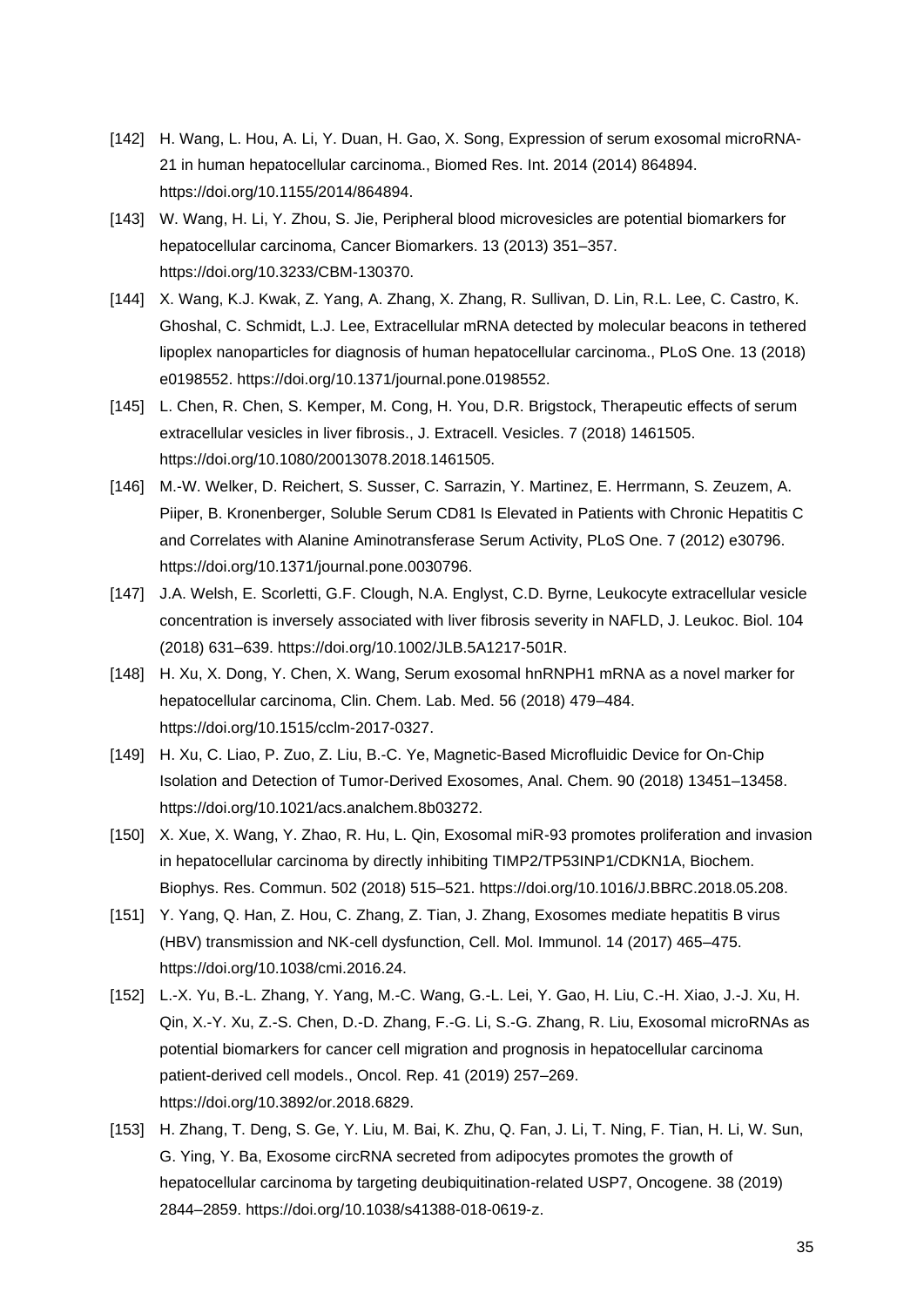- [154] H. Zhang, T. Deng, R. Liu, M. Bai, L. Zhou, X. Wang, S. Li, X. Wang, H. Yang, J. Li, T. Ning, D. Huang, H. Li, L. Zhang, G. Ying, Y. Ba, Exosome-delivered EGFR regulates liver microenvironment to promote gastric cancer liver metastasis., Nat. Commun. 8 (2017) 15016. https://doi.org/10.1038/ncomms15016.
- [155] L. Li, D. Masica, M. Ishida, C. Tomuleasa, S. Umegaki, A.N. Kalloo, C. Georgiades, V.K. Singh, M. Khashab, S. Amateau, Z. Li, P. Okolo, A.-M. Lennon, P. Saxena, J.-F. Geschwind, T. Schlachter, K. Hong, T.M. Pawlik, M. Canto, J. Law, R. Sharaiha, C.R. Weiss, P. Thuluvath, M. Goggins, E.J. Shin, H. Peng, V. Kumbhari, S. Hutfless, L. Zhou, E. Mezey, S.J. Meltzer, R. Karchin, F.M. Selaru, Human bile contains microRNA-laden extracellular vesicles that can be used for cholangiocarcinoma diagnosis., Hepatology. 60 (2014) 896–907. https://doi.org/10.1002/hep.27050.
- [156] Y. Cho, E. Mezey, J.P. Hardwick, N. Salem, Jr., D.L. Clemens, B. Song, Increased ethanolinducible cytochrome P450‐2E1 and cytochrome P450 isoforms in exosomes of alcohol‐ exposed rodents and patients with alcoholism through oxidative and endoplasmic reticulum stress, Hepatol. Commun. 1 (2017) 675. https://doi.org/10.1002/HEP4.1066.
- [157] M.C. Deregibus, F. Figliolini, S. D'Antico, P.M. Manzini, C. Pasquino, M. De Lena, C. Tetta, M.F. Brizzi, G. Camussi, Charge-based precipitation of extracellular vesicles., Int. J. Mol. Med. 38 (2016) 1359–1366. https://doi.org/10.3892/ijmm.2016.2759.
- [158] L. Duan, A. Ramachandran, J.Y. Akakpo, J.L. Weemhoff, S.C. Curry, H. Jaeschke, Role of extracellular vesicles in release of protein adducts after acetaminophen-induced liver injury in mice and humans, Toxicol. Lett. 301 (2019) 125–132. https://doi.org/10.1016/J.TOXLET.2018.11.005.
- [159] A. Eguchi, N. Franz, Y. Kobayashi, M. Iwasa, N. Wagner, F. Hildebrand, Y. Takei, I. Marzi, B. Relja, Circulating Extracellular Vesicles and Their miR "Barcode" Differentiate Alcohol Drinkers With Liver Injury and Those Without Liver Injury in Severe Trauma Patients., Front. Med. 6 (2019) 30. https://doi.org/10.3389/fmed.2019.00030.
- [160] M. Eldh, R. Olofsson Bagge, C. Lässer, J. Svanvik, M. Sjöstrand, J. Mattsson, P. Lindnér, D.-S. Choi, Y.S. Gho, J. Lötvall, MicroRNA in exosomes isolated directly from the liver circulation in patients with metastatic uveal melanoma, BMC Cancer. 14 (2014) 962. https://doi.org/10.1186/1471-2407-14-962.
- [161] L. Li, D. Masica, M. Ishida, C. Tomuleasa, S. Umegaki, A.N. Kalloo, C. Georgiades, V.K. Singh, M. Khashab, S. Amateau, Z. Li, P. Okolo, A.-M. Lennon, P. Saxena, J.-F. Geschwind, T. Schlachter, K. Hong, T.M. Pawlik, M. Canto, J. Law, R. Sharaiha, C.R. Weiss, P. Thuluvath, M. Goggins, E.J. Shin, H. Peng, V. Kumbhari, S. Hutfless, L. Zhou, E. Mezey, S.J. Meltzer, R. Karchin, F.M. Selaru, Human bile contains MicroRNA-laden extracellular vesicles that can be used for cholangiocarcinoma diagnosis, Hepatology. 60 (2014) 896–907. https://doi.org/10.1002/hep.27050.
- [162] Q. Fu, Q. Zhang, Y. Lou, J. Yang, G. Nie, Q. Chen, Y. Chen, J. Zhang, J. Wang, T. Wei, H. Qin, X. Dang, X. Bai, T. Liang, Primary tumor-derived exosomes facilitate metastasis by regulating adhesion of circulating tumor cells via SMAD3 in liver cancer, Oncogene. 37 (2018)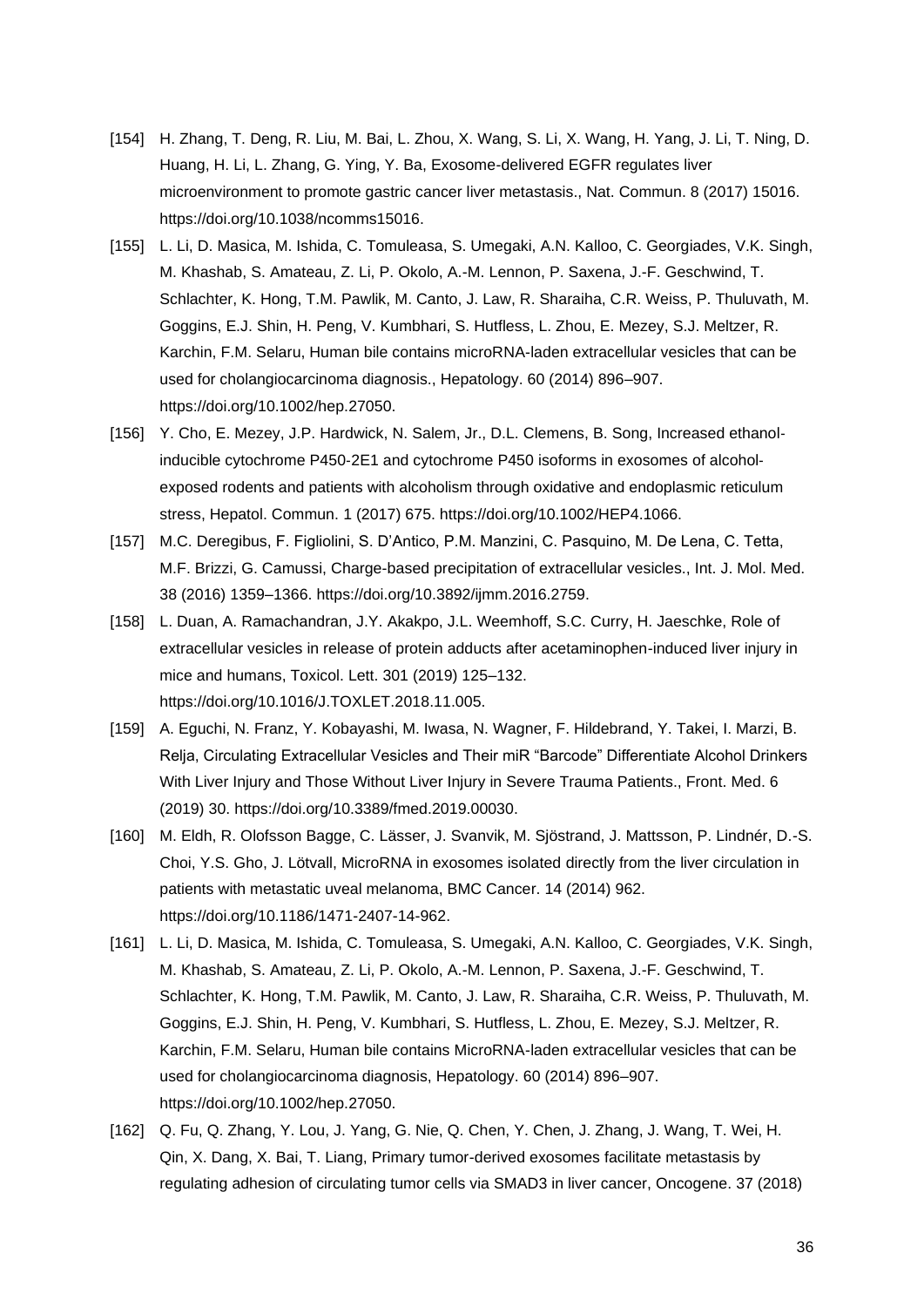6105–6118. https://doi.org/10.1038/s41388-018-0391-0.

- [163] M. Alhomrani, J. Correia, M. Zavou, B. Leaw, N. Kuk, R. Xu, M.I. Saad, A. Hodge, D.W. Greening, R. Lim, W. Sievert, The Human Amnion Epithelial Cell Secretome Decreases Hepatic Fibrosis in Mice with Chronic Liver Fibrosis, Front. Pharmacol. 8 (2017). https://doi.org/10.3389/FPHAR.2017.00748.
- [164] S. Bala, T. Csak, F. Momen-Heravi, D. Lippai, K. Kodys, D. Catalano, A. Satishchandran, V. Ambros, G. Szabo, Biodistribution and function of extracellular miRNA-155 in mice., Sci. Rep. 5 (2015) 10721. https://doi.org/10.1038/srep10721.
- [165] S. Bala, J. Petrasek, S. Mundkur, D. Catalano, I. Levin, J. Ward, H. Alao, K. Kodys, G. Szabo, Circulating microRNAs in exosomes indicate hepatocyte injury and inflammation in alcoholic, drug-induced and inflammatory liver diseases, Hepatology. 56 (2012) 1946. https://doi.org/10.1002/HEP.25873.
- [166] M. Baron, A.S. Leroyer, Z. Majd, F. Lalloyer, E. Vallez, K. Bantubungi, G. Chinetti-Gbaguidi, P. Delerive, C.M. Boulanger, B. Staels, A. Tailleux, PPARα activation differently affects microparticle content in atherosclerotic lesions and liver of a mouse model of atherosclerosis and NASH, Atherosclerosis. 218 (2011) 69–76. https://doi.org/10.1016/J.ATHEROSCLEROSIS.2011.03.009.
- [167] H. Cao, Z. Yue, H. Gao, C. Chen, K. Cui, K. Zhang, Y. Cheng, G. Shao, D. Kong, Z. Li, D. Ding, Y. Wang, In Vivo Real-Time Imaging of Extracellular Vesicles in Liver Regeneration via Aggregation-Induced Emission Luminogens, ACS Nano. 13 (2019) 3522–3533. https://doi.org/10.1021/acsnano.8b09776.
- [168] C. Cefaratti, A. Romani, Modulation of Na+/Mg2+ exchanger stoichiometry ratio by Cl− ions in basolateral rat liver plasma membrane vesicles, Mol. Cell. Biochem. 351 (2011) 133–142. https://doi.org/10.1007/s11010-011-0720-x.
- [169] C. Cefaratti, A. Romani, A. Scarpa, Characterization of two Mg 2+ transporters in sealed plasma membrane vesicles from rat liver, Am. J. Physiol. Physiol. 275 (1998) C995–C1008. https://doi.org/10.1152/ajpcell.1998.275.4.C995.
- [170] J. Chen, Y. Yu, S. Li, Y. Liu, S. Zhou, S. Cao, J. Yin, G. Li, MicroRNA-30a ameliorates hepatic fibrosis by inhibiting Beclin1-mediated autophagy., J. Cell. Mol. Med. 21 (2017) 3679–3692. https://doi.org/10.1111/jcmm.13278.
- [171] L. Chen, R. Chen, S. Kemper, M. Cong, H. You, D.R. Brigstock, Therapeutic effects of serum extracellular vesicles in liver fibrosis., J. Extracell. Vesicles. 7 (2018) 1461505. https://doi.org/10.1080/20013078.2018.1461505.
- [172] Y. Cho, E. Mezey, J.P. Hardwick, N. Salem, Jr., D.L. Clemens, B. Song, Increased ethanol‐ inducible cytochrome P450‐2E1 and cytochrome P450 isoforms in exosomes of alcohol‐ exposed rodents and patients with alcoholism through oxidative and endoplasmic reticulum stress, Hepatol. Commun. 1 (2017) 675. https://doi.org/10.1002/HEP4.1066.
- [173] Y.-E. Cho, W. Seo, D.-K. Kim, P.-G. Moon, S.-H. Kim, B.-H. Lee, B.-J. Song, M.-C. Baek, Exogenous exosomes from mice with acetaminophen-induced liver injury promote toxicity in the recipient hepatocytes and mice, Sci. Rep. 8 (2018) 16070. https://doi.org/10.1038/S41598-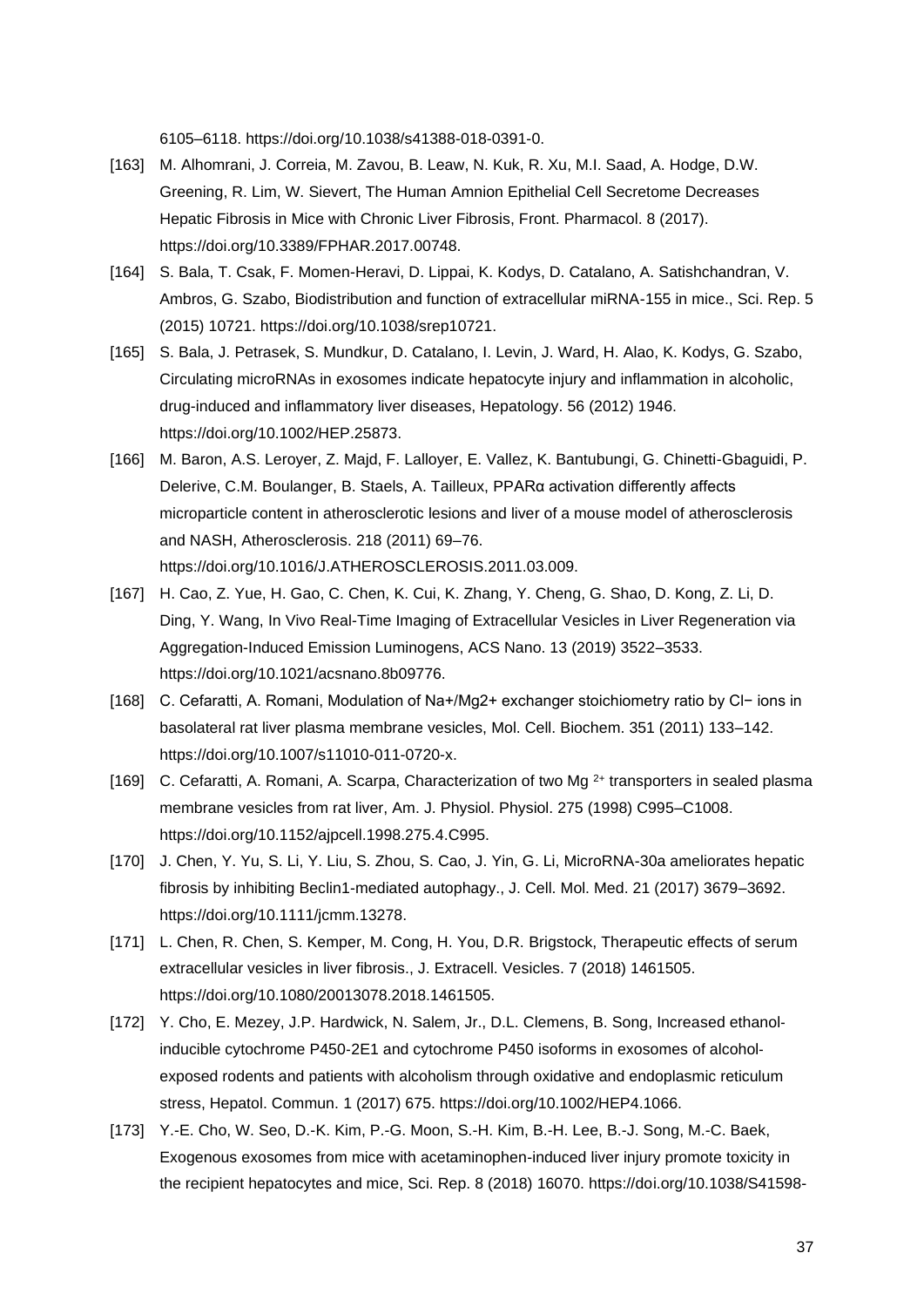018-34309-7.

- [174] J. Conde-Vancells, E. Rodriguez-Suarez, N. Embade, D. Gil, R. Matthiesen, M. Valle, F. Elortza, S.C. Lu, J.M. Mato, J.M. Falcon-Perez, Characterization and comprehensive proteome profiling of exosomes secreted by hepatocytes., J. Proteome Res. 7 (2008) 5157–66. http://www.ncbi.nlm.nih.gov/pubmed/19367702 (accessed May 9, 2019).
- [175] T.M. de Assuncao, V.H. Shah, S. Cao, V.K. Verma, Q. Ding, R. Wang, R.C. Huebert, D. Mukhopadhyay, P. Hirsova, U. Yaqoob, Exosome Adherence and Internalization by Hepatic Stellate Cells Triggers Sphingosine 1-Phosphate-dependent Migration, J. Biol. Chem. 290 (2015) 30684–30696. https://doi.org/10.1074/jbc.m115.671735.
- [176] S. Dolovcak, S.L. Waldrop, F. Xiao, G. Kilic, Evidence for sustained ATP release from liver cells that is not mediated by vesicular exocytosis, Purinergic Signal. 7 (2011) 435–446. https://doi.org/10.1007/s11302-011-9240-0.
- [177] R.J. Epping, F.L. Bygrave, A procedure for the rapid isolation from rat liver of plasma membrane vesicles exhibiting Ca2+-transport and Ca2+-ATPase activities., Biochem. J. 223 (1984) 733–45. https://doi.org/10.1042/bj2230733.
- [178] C.M. Freeman, R.C. Quillin, G.C. Wilson, H. Nojima, B.L. Johnson, J.M. Sutton, R.M. Schuster, J. Blanchard, M.J. Edwards, C.C. Caldwell, A.B. Lentsch, C.C. Caldwell, A.B. Lentsch, Characterization of microparticles after hepatic ischemia-reperfusion injury., PLoS One. 9 (2014) e97945. https://doi.org/10.1371/journal.pone.0097945.
- [179] N.S. Holman, M. Mosedale, K.K. Wolf, E.L. LeCluyse, P.B. Watkins, Subtoxic alterations in hepatocyte-derived exosomes: An early step in drug-induced liver injury?, Toxicol. Sci. 151 (2016) 365–375. https://doi.org/10.1093/toxsci/kfw047.
- [180] S.H. Ibrahim, P. Hirsova, K. Tomita, S.F. Bronk, N.W. Werneburg, S.A. Harrison, V.S. Goodfellow, H. Malhi, G.J. Gores, Mixed lineage kinase 3 mediates release of C-X-C motif ligand 10-bearing chemotactic extracellular vesicles from lipotoxic hepatocytes., Hepatology. 63 (2016) 731–44. https://doi.org/10.1002/hep.28252.
- [181] E. Kostallari, P. Hirsova, A. Prasnicka, V.K. Verma, U. Yaqoob, N. Wongjarupong, L.R. Roberts, V.H. Shah, Hepatic stellate cell-derived platelet-derived growth factor receptor-alphaenriched extracellular vesicles promote liver fibrosis in mice through SHP2, Hepatology. 68 (2018) 333–348. https://doi.org/10.1002/hep.29803.
- [182] M. Li, Y. Lu, Y. Xu, J. Wang, C. Zhang, Y. Du, L. Wang, L. Li, B. Wang, J. Shen, J. Tang, B. Song, Horizontal transfer of exosomal CXCR4 promotes murine hepatocarcinoma cell migration, invasion and lymphangiogenesis, Gene. 676 (2018) 101–109. https://doi.org/10.1016/J.GENE.2018.07.018.
- [183] W. Liu, L. Ren, X. Wang, T. Wang, N. Zhang, Y. Gao, H. Luo, N. Navarro-Alvarez, L. Tang, Combination of exosomes and circulating microRNAs may serve as a promising tumor marker complementary to alpha-fetoprotein for early-stage hepatocellular carcinoma diagnosis in rats, J. Cancer Res. Clin. Oncol. 141 (2015) 1767–1778. https://doi.org/10.1007/s00432-015-1943- 0.
- [184] K.S. McCommis, W.T. Hodges, E.M. Brunt, I. Nalbantoglu, W.G. McDonald, C. Holley, H. Fujiwara, J.E. Schaffer, J.R. Colca, B.N. Finck, Targeting the mitochondrial pyruvate carrier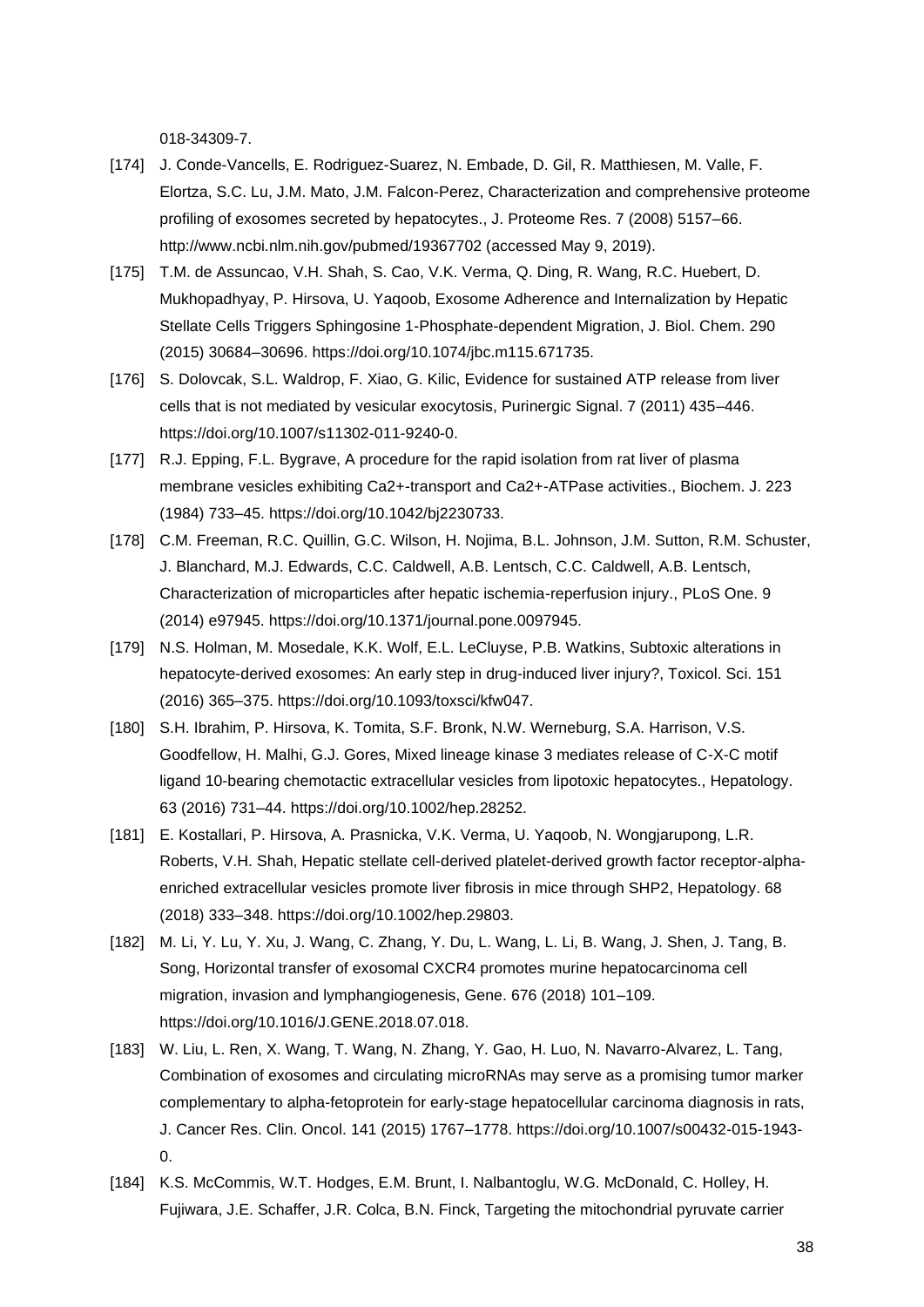attenuates fibrosis in a mouse model of nonalcoholic steatohepatitis., Hepatology. 65 (2017) 1543–1556. https://doi.org/10.1002/hep.29025.

- [185] F. Momen-Heravi, B. Saha, K. Kodys, D. Catalano, A. Satishchandran, G. Szabo, Increased number of circulating exosomes and their microRNA cargos are potential novel biomarkers in alcoholic hepatitis, J. Transl. Med. 13 (2015) 1–13. https://doi.org/10.1186/s12967-015-0623-9.
- [186] T.K. Motawi, M.R. Mohamed, N.N. Shahin, M.A.M. Ali, M.A. Azzam, Time-course expression profile and diagnostic potential of a miRNA panel in exosomes and total serum in acute liver injury, Int. J. Biochem. Cell Biol. 100 (2018) 11–21. https://doi.org/10.1016/J.BIOCEL.2018.05.002.
- [187] L. Palomo, J.E. Mleczko, M. Azkargorta, J. Conde-Vancells, E. González, F. Elortza, F. Royo, J.M. Falcon-Perez, Abundance of Cytochromes in Hepatic Extracellular Vesicles Is Altered by Drugs Related With Drug-Induced Liver Injury., Hepatol. Commun. 2 (2018) 1064–1079. https://doi.org/10.1002/hep4.1210.
- [188] Q. Pan, V. Ramakrishnaiah, S. Henry, S. Fouraschen, P.E. de Ruiter, J. Kwekkeboom, H.W. Tilanus, H.L.A. Janssen, L.J.W. van der Laan, Hepatic cell-to-cell transmission of small silencing RNA can extend the therapeutic reach of RNA interference (RNAi), Gut. 61 (2012) 1330–1339. https://doi.org/10.1136/GUTJNL-2011-300449.
- [189] Z. Qu, J. Wu, J. Wu, D. Luo, C. Jiang, Y. Ding, Exosomes derived from HCC cells induce sorafenib resistance in hepatocellular carcinoma both in vivo and in vitro., J. Exp. Clin. Cancer Res. 35 (2016) 159. https://doi.org/10.1186/s13046-016-0430-z.
- [190] F. Royo, U. Cossío, A. Ruiz de Angulo, J. Llop, J.M. Falcon-Perez, Modification of the glycosylation of extracellular vesicles alters their biodistribution in mice, Nanoscale. 11 (2019) 1531–1537. https://doi.org/10.1039/C8NR03900C.
- [191] F. Royo, D. Gil-Carton, E. Gonzalez, J. Mleczko, L. Palomo, M. Perez-Cormenzana, R. Mayo, C. Alonso, J.M. Falcon-Perez, Differences in the metabolite composition and mechanical properties of extracellular vesicles secreted by hepatic cellular models., J. Extracell. Vesicles. 8 (2019) 1575678. https://doi.org/10.1080/20013078.2019.1575678.
- [192] F. Royo, L. Moreno, J. Mleczko, L. Palomo, E. Gonzalez, D. Cabrera, A. Cogolludo, F.P. Vizcaino, S. van-Liempd, J.M. Falcon-Perez, Hepatocyte-secreted extracellular vesicles modify blood metabolome and endothelial function by an arginase-dependent mechanism., Sci. Rep. 7 (2017) 42798. https://doi.org/10.1038/srep42798.
- [193] F. Royo, L. Palomo, J. Mleczko, E. Gonzalez, C. Alonso, I. Martínez, M. Pérez-Cormenzana, A. Castro, J.M. Falcon-Perez, Metabolically active extracellular vesicles released from hepatocytes under drug-induced liver-damaging conditions modify serum metabolome and might affect different pathophysiological processes, Eur. J. Pharm. Sci. 98 (2017) 51–57. https://doi.org/10.1016/J.EJPS.2016.10.020.
- [194] F. Royo, K. Schlangen, L. Palomo, E. Gonzalez, J. Conde-Vancells, A. Berisa, A.M. Aransay, J.M. Falcon-Perez, Transcriptome of extracellular vesicles released by hepatocytes., PLoS One. 8 (2013) e68693. https://doi.org/10.1371/journal.pone.0068693.
- [195] B. Saha, F. Momen-Heravi, I. Furi, K. Kodys, D. Catalano, A. Gangopadhyay, R. Haraszti, A. Satishchandran, A. Iracheta-Vellve, A. Adejumo, S.A. Shaffer, G. Szabo, Extracellular vesicles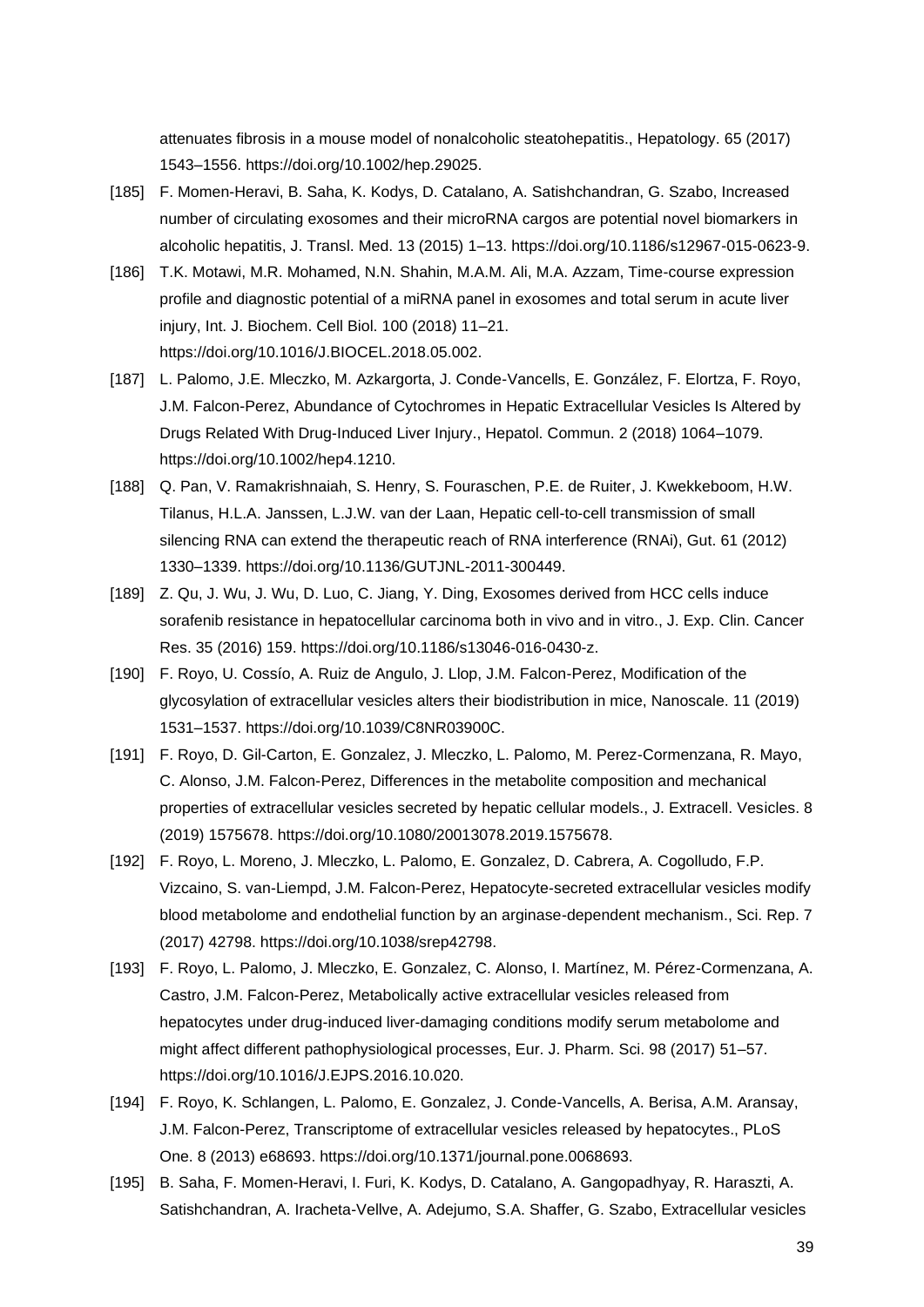from mice with alcoholic liver disease carry a distinct protein cargo and induce macrophage activation through heat shock protein 90., Hepatology. 67 (2018) 1986–2000. https://doi.org/10.1002/hep.29732.

- [196] M. Schmelzle, K. Splith, L.W. Andersen, M. Kornek, D. Schuppan, C. Jones-Bamman, M. Nowak, V. Toxavidis, S.D. Salhanick, L. Han, J. Schulte am Esch, S. Jonas, M.W. Donnino, S.C. Robson, Increased plasma levels of microparticles expressing CD39 and CD133 in acute liver injury., Transplantation. 95 (2013) 63–9. https://doi.org/10.1097/TP.0b013e318278d3cd.
- [197] W. Seo, H.S. Eun, S.Y. Kim, H.-S. Yi, Y.-S. Lee, S.-H. Park, M.-J. Jang, E. Jo, S.C. Kim, Y.-M. Han, K.-G. Park, W.-I. Jeong, Exosome-mediated activation of toll-like receptor 3 in stellate cells stimulates interleukin-17 production by γδ T cells in liver fibrosis, Hepatology. 64 (2016) 616–631. https://doi.org/10.1002/hep.28644.
- [198] L. Simon, M. López, C. Uribe-Cruz, D.F.P. Vergara, L. Silla, U. Matte, Injured hepatocytereleased microvesicles induce bone marrow-derived mononuclear cells differentiation, Differentiation. 90 (2015) 40–47. https://doi.org/10.1016/J.DIFF.2015.09.001.
- [199] H.J. Sips, D. Brown, R. Oonk, L. Orci, Orientation of rat-liver plasma membrane vesicles. A biochemical and ultrastructural study, Biochim. Biophys. Acta - Biomembr. 692 (1982) 447– 454. https://doi.org/10.1016/0005-2736(82)90396-0.
- [200] N. Szostak, F. Royo, A. Rybarczyk, M. Szachniuk, J. Blazewicz, A. del Sol, J.M. Falcon-Perez, Sorting signal targeting mRNA into hepatic extracellular vesicles., RNA Biol. 11 (2014) 836–44. https://doi.org/10.4161/rna.29305.
- [201] N.C. Teoh, H. Ajamieh, H.J. Wong, K. Croft, T. Mori, A.C. Allison, G.C. Farrell, Microparticles mediate hepatic ischemia-reperfusion injury and are the targets of Diannexin (ASP8597)., PLoS One. 9 (2014) e104376. https://doi.org/10.1371/journal.pone.0104376.
- [202] M.-Q. Yang, Q. Du, J. Goswami, P.R. Varley, B. Chen, R.-H. Wang, A.E. Morelli, D.B. Stolz, T.R. Billiar, J. Li, D.A. Geller, Interferon regulatory factor 1-Rab27a regulated extracellular vesicles promote liver ischemia/reperfusion injury., Hepatology. 67 (2018) 1056–1070. https://doi.org/10.1002/hep.29605.
- [203] J. Zhang, W. Shan, T. Jin, G. Wu, X.-X. Xiong, H. Jin, S. Zhu, Propofol exerts antihepatocellular carcinoma by microvesicle-mediated transfer of miR-142-3p from macrophage to cancer cells., J. Transl. Med. 12 (2014) 279. https://doi.org/10.1186/s12967-014-0279-x.
- [204] A. Zhukov, U. Hellman, M. Ingelman-Sundberg, Purification and characterization of hepsin from rat liver microsomes, Biochim. Biophys. Acta - Protein Struct. Mol. Enzymol. 1337 (1997) 85– 95. https://doi.org/10.1016/S0167-4838(96)00152-5.
- [205] O. Karaosmanoğlu, S. Banerjee, H. Sivas, Identification of biomarkers associated with partial epithelial to mesenchymal transition in the secretome of slug over-expressing hepatocellular carcinoma cells, Cell. Oncol. 41 (2018) 439–453. https://doi.org/10.1007/s13402-018-0384-6.
- [206] X. Zhao, Y. Wu, J. Duan, Y. Ma, Z. Shen, L. Wei, X. Cui, J. Zhang, Y. Xie, J. Liu, Quantitative Proteomic Analysis of Exosome Protein Content Changes Induced by Hepatitis B Virus in Huh-7 Cells Using SILAC Labeling and LC–MS/MS, J. Proteome Res. 13 (2014) 5391–5402. https://doi.org/10.1021/pr5008703.
- [207] N.R. Kapoor, R. Ahuja, S.K. Shukla, V. Kumar, The HBx protein of hepatitis B virus confers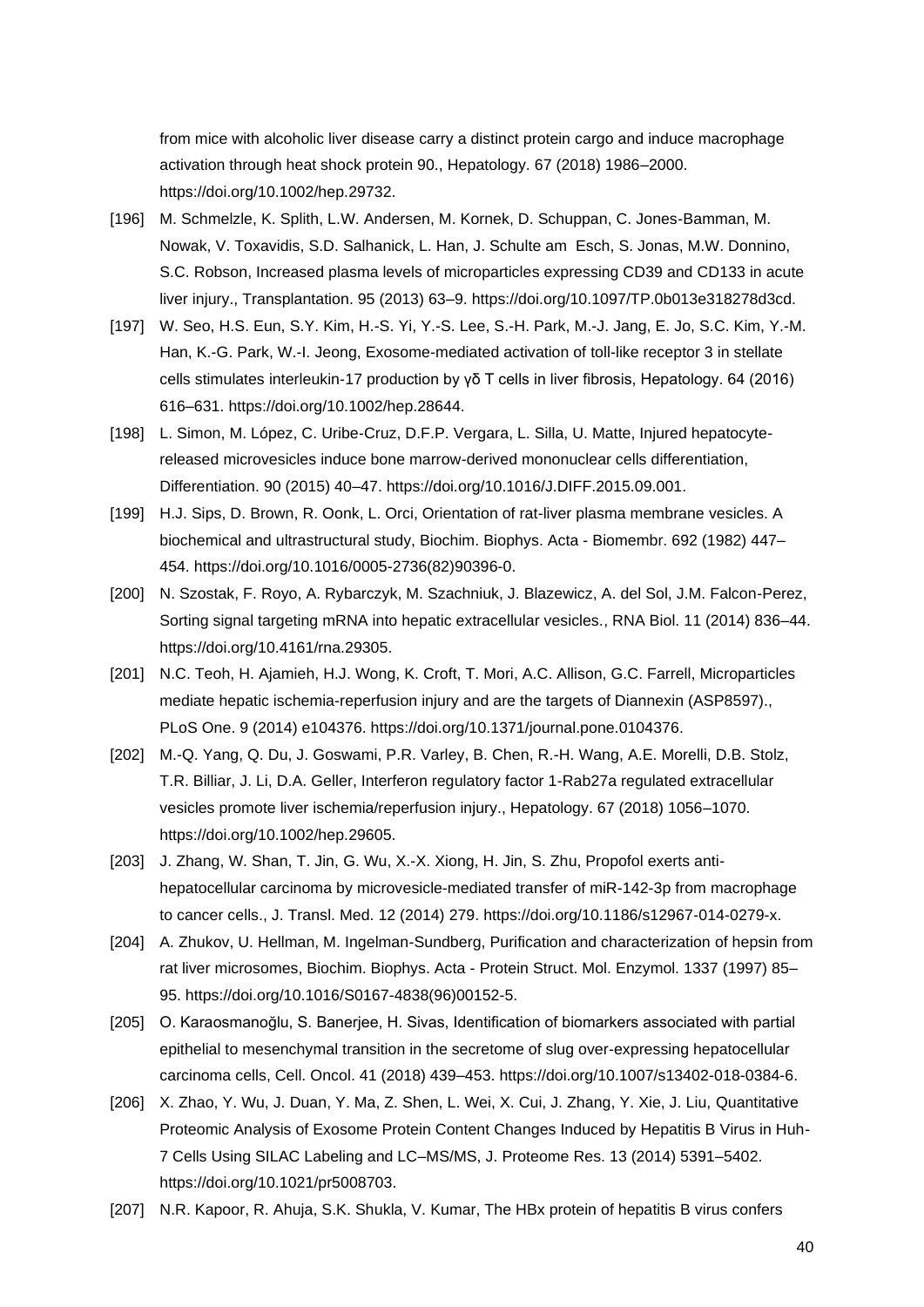resistance against nucleolar stress and anti-cancer drug-induced p53 expression, FEBS Lett. 587 (2013) 1287–1292. https://doi.org/10.1016/J.FEBSLET.2013.03.004.

- [208] J. Wei, L. Lv, Y. Wan, Y. Cao, G. Li, H. Lin, R. Zhou, C. Shang, J. Cao, H. He, Q. Han, P. Liu, G. Zhou, J. Min, Vps4A functions as a tumor suppressor by regulating the secretion and uptake of exosomal microRNAs in human hepatoma cells., Hepatology. 61 (2015) 1284–94. https://doi.org/10.1002/hep.27660.
- [209] N.S. Holman, M. Mosedale, K.K. Wolf, E.L. LeCluyse, P.B. Watkins, Subtoxic Alterations in Hepatocyte-Derived Exosomes: An Early Step in Drug-Induced Liver Injury?, Toxicol. Sci. 151 (2016) 365–75. https://doi.org/10.1093/toxsci/kfw047.
- [210] H. Zhang, T. Deng, R. Liu, M. Bai, L. Zhou, X. Wang, S. Li, X. Wang, H. Yang, J. Li, T. Ning, D. Huang, H. Li, L. Zhang, G. Ying, Y. Ba, Exosome-delivered EGFR regulates liver microenvironment to promote gastric cancer liver metastasis., Nat. Commun. 8 (2017) 15016. https://doi.org/10.1038/ncomms15016.
- [211] H. Xu, X. Dong, Y. Chen, X. Wang, Serum exosomal hnRNPH1 mRNA as a novel marker for hepatocellular carcinoma, Clin. Chem. Lab. Med. 56 (2018) 479–484. https://doi.org/10.1515/cclm-2017-0327.
- [212] M. Mosedale, J.S. Eaddy, O.J. Trask, N.S. Holman, K.K. Wolf, E. LeCluyse, B.R. Ware, S.R. Khetani, J. Lu, W.J. Brock, S.E. Roth, P.B. Watkins, P.B. Watkins, miR-122 Release in Exosomes Precedes Overt Tolvaptan-Induced Necrosis in a Primary Human Hepatocyte Micropatterned Coculture Model., Toxicol. Sci. 161 (2018) 149–158. https://doi.org/10.1093/toxsci/kfx206.
- [213] A. Eguchi, R.G. Lazaro, J. Wang, J. Kim, D. Povero, B. Willliams, S.B. Ho, P. Stärkel, B. Schnabl, L. Ohno-Machado, H. Tsukamoto, A.E. Feldstein, Extracellular vesicles released by hepatocytes from gastric infusion model of alcoholic liver disease contain a MicroRNA barcode that can be detected in blood., Hepatology. 65 (2017) 475–490. https://doi.org/10.1002/hep.28838.
- [214] P. Hirsova, S.H. Ibrahim, A. Krishnan, V.K. Verma, S.F. Bronk, N.W. Werneburg, M.R. Charlton, V.H. Shah, H. Malhi, G.J. Gores, Lipid-Induced Signaling Causes Release of Inflammatory Extracellular Vesicles From Hepatocytes, Gastroenterology. 150 (2016) 956–967. https://doi.org/10.1053/J.GASTRO.2015.12.037.
- [215] H. Wang, S. Tan, J. Dong, J. Zhang, B. Yao, X. Xu, Y. Hao, C. Yu, H. Zhou, L. Zhao, R. Peng, iTRAQ quantitatively proteomic analysis of the hippocampus in a rat model of accumulative microwave-induced cognitive impairment, Environ. Sci. Pollut. Res. (2019). https://doi.org/10.1007/s11356-019-04873-0.
- [216] P.B. Devhare, R. Sasaki, S. Shrivastava, A.M. Di Bisceglie, R. Ray, R.B. Ray, Exosome-Mediated Intercellular Communication between Hepatitis C Virus-Infected Hepatocytes and Hepatic Stellate Cells., J. Virol. 91 (2017). https://doi.org/10.1128/JVI.02225-16.
- [217] S.H. Ibrahim, P. Hirsova, G.J. Gores, Non-alcoholic steatohepatitis pathogenesis: sublethal hepatocyte injury as a driver of liver inflammation., Gut. 67 (2018) 963–972. https://doi.org/10.1136/gutjnl-2017-315691.
- [218] T. Kogure, T. Patel, Isolation of Extracellular Nanovesicle MicroRNA from Liver Cancer Cells in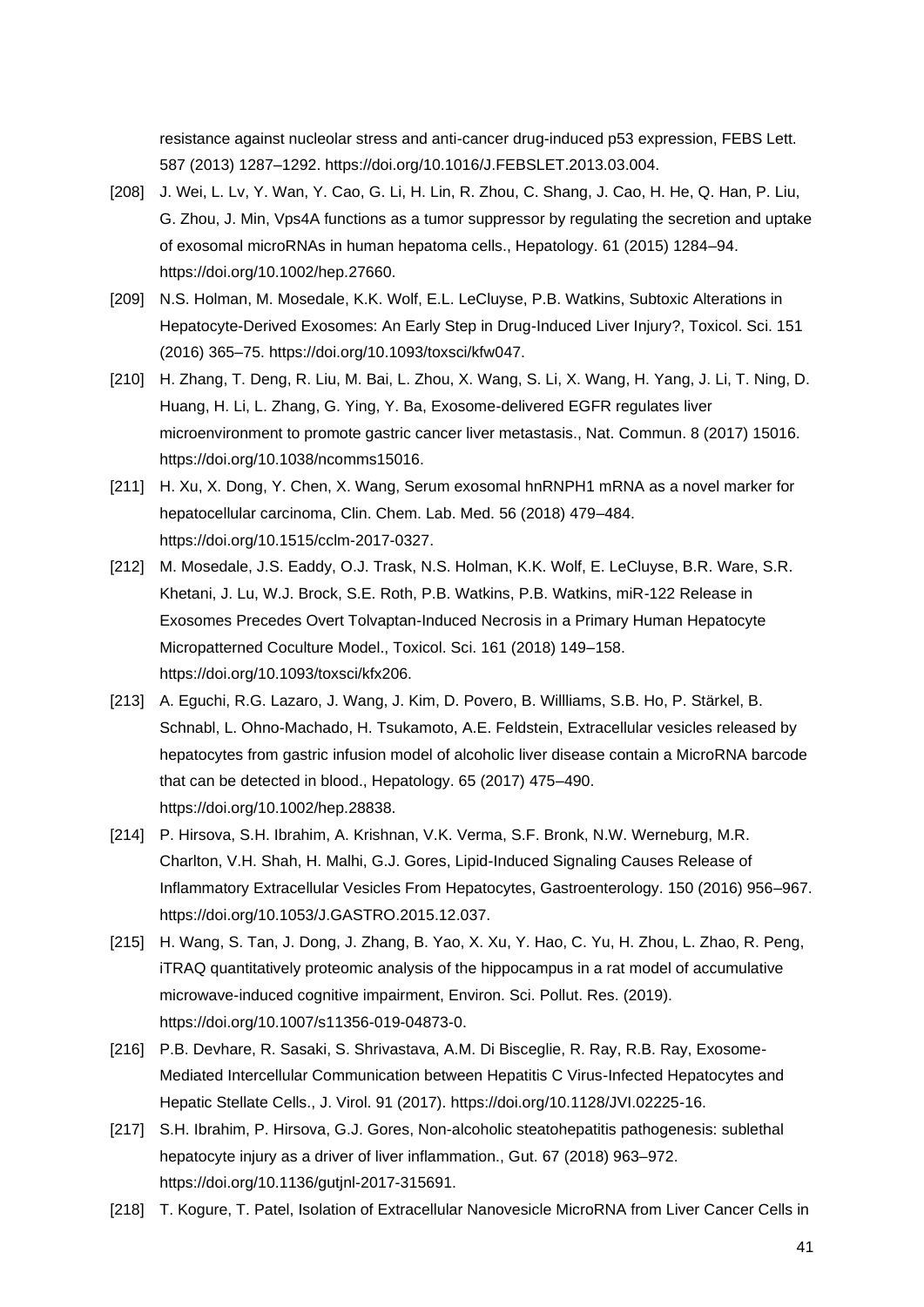Culture, in: Humana Press, Totowa, NJ, 2013: pp. 11–18. https://doi.org/10.1007/978-1-62703- 453-1\_2.

- [219] Z. Chen, L. Yang, Y. Cui, Y. Zhou, X. Yin, J. Guo, G. Zhang, T. Wang, Q.-Y. He, Cytoskeletoncentric protein transportation by exosomes transforms tumor-favorable macrophages., Oncotarget. 7 (2016) 67387–67402. https://doi.org/10.18632/oncotarget.11794.
- [220] A. Arbelaiz, A. Lapitz, M. Krawczyk, Á. Santos-Laso, J.L. Lavin, M.J. Perugorria, R. Jimenez-Aguero, A. Lacasta, C. Ibarra, A. Sanchez-Campos, J.P. Jimeno, E. Gonzalez, F. Lammert, M. Marzioni, R. Macias, J. Marin, T.H. Karlsen, J. Falcon-Perez, A. María Aransay, L. Bujanda, J. Banales, Serum and urine extracellular vesicles contain mRNA biomarkers for primary sclerosing cholangitis (PSC) and cholangiocarcinoma (CCA), J. Hepatol. 68 (2018) S435. https://doi.org/10.1016/s0168-8278(18)31109-7.
- [221] W. Sohn, J. Kim, S.H. Kang, S.R. Yang, J.-Y. Cho, H.C. Cho, S.G. Shim, Y.-H. Paik, Serum exosomal microRNAs as novel biomarkers for hepatocellular carcinoma, Exp. Mol. Med. 47 (2015) e184. https://doi.org/10.1038/EMM.2015.68.
- [222] K. Si-Tayeb, F.P. Lemaigre, S.A. Duncan, Organogenesis and Development of the Liver, Dev. Cell. 18 (2010) 175–189. https://doi.org/10.1016/J.DEVCEL.2010.01.011.
- [223] E.R. Anderson, Y.M. Shah, Iron Homeostasis in the Liver, in: Compr. Physiol., John Wiley & Sons, Inc., Hoboken, NJ, USA, 2013: pp. 315–330. https://doi.org/10.1002/cphy.c120016.
- [224] A. Treyer, A. Müsch, Hepatocyte Polarity, in: Compr. Physiol., John Wiley & Sons, Inc., Hoboken, NJ, USA, 2013: pp. 243–287. https://doi.org/10.1002/cphy.c120009.
- [225] F. Royo, J.M. Falcon-Perez, Liver extracellular vesicles in health and disease, J. Extracell. Vesicles. 1 (2012) 18825. https://doi.org/10.3402/jev.v1i0.18825.
- [226] M.L. Ruiz, A.D. Mottino, V.A. Catania, M. Vore, Hormonal Regulation of Hepatic Drug Biotransformation and Transport Systems, in: Compr. Physiol., John Wiley & Sons, Inc., Hoboken, NJ, USA, 2013: pp. 1721–1740. https://doi.org/10.1002/cphy.c130018.
- [227] S.A. Mao, J.M. Glorioso, S.L. Nyberg, Liver regeneration, Transl. Res. 163 (2014) 352–362. https://doi.org/10.1016/J.TRSL.2014.01.005.
- [228] M.-J. Wang, F. Chen, J.T.Y. Lau, Y.-P. Hu, Hepatocyte polyploidization and its association with pathophysiological processes., Cell Death Dis. 8 (2017) e2805. https://doi.org/10.1038/cddis.2017.167.
- [229] G.V. Shelke, C. Lässer, Y.S. Gho, J. Lötvall, Importance of exosome depletion protocols to eliminate functional and RNA-containing extracellular vesicles from fetal bovine serum, J. Extracell. Vesicles. 3 (2014) 24783. https://doi.org/10.3402/jev.v3.24783.
- [230] C. Lässer, M. Eldh, J. Lötvall, Isolation and characterization of RNA-containing exosomes., J. Vis. Exp. (2012) e3037. https://doi.org/10.3791/3037.
- [231] J. Caradec, G. Kharmate, E. Hosseini-Beheshti, H. Adomat, M. Gleave, E. Guns, Reproducibility and efficiency of serum-derived exosome extraction methods, Clin. Biochem. 47 (2014) 1286–1292. https://doi.org/10.1016/J.CLINBIOCHEM.2014.06.011.
- [232] J. Van Deun, P. Mestdagh, R. Sormunen, V. Cocquyt, K. Vermaelen, J. Vandesompele, M. Bracke, O. De Wever, A. Hendrix, The impact of disparate isolation methods for extracellular vesicles on downstream RNA profiling, J. Extracell. Vesicles. 3 (2014) 24858.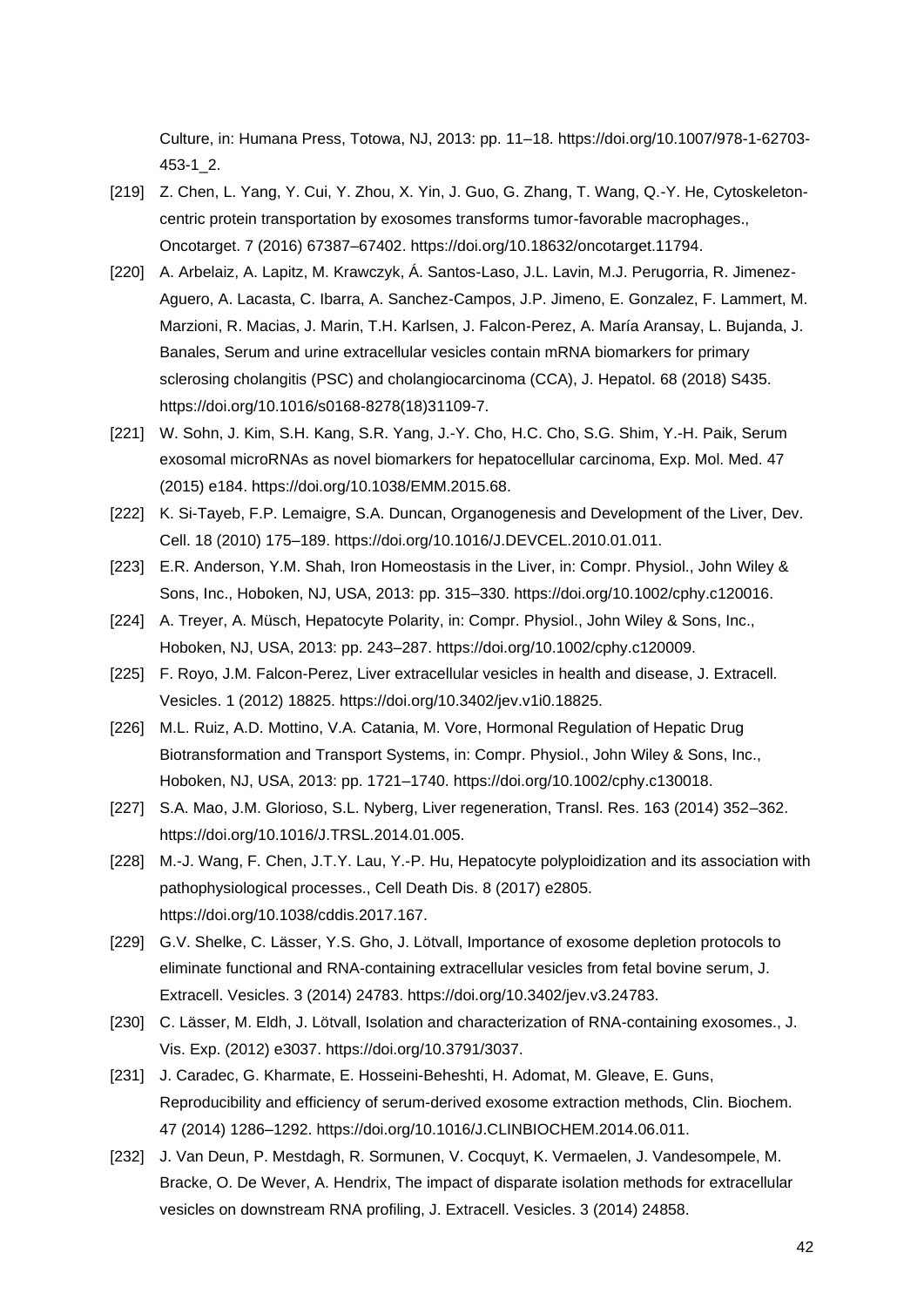https://doi.org/10.3402/jev.v3.24858.

- [233] Y.-T. Tang, Y.-Y. Huang, L. Zheng, S.-H. Qin, X.-P. Xu, T.-X. An, Y. Xu, Y.-S. Wu, X.-M. Hu, B.-H. Ping, Q. Wang, Comparison of isolation methods of exosomes and exosomal RNA from cell culture medium and serum, Int. J. Mol. Med. 40 (2017) 834–844. https://doi.org/10.3892/ijmm.2017.3080.
- [234] Y.S. Lee, S.Y. Kim, E. Ko, J.H. Lee, H.S. Yi, Y.J. Yoo, J. Je, S.J. Suh, Y.K. Jung, J.H. Kim, Y.S. Seo, H.J. Yim, W. Il Jeong, J.E. Yeon, S.H. Um, K.S. Byun, Exosomes derived from palmitic acid-treated hepatocytes induce fibrotic activation of hepatic stellate cells, Sci. Rep. (2017). https://doi.org/10.1038/s41598-017-03389-2.
- [235] D. Maiolo, L. Paolini, G. Di Noto, A. Zendrini, D. Berti, P. Bergese, D. Ricotta, Colorimetric Nanoplasmonic Assay To Determine Purity and Titrate Extracellular Vesicles, Anal. Chem. 87 (2015) 4168–4176. https://doi.org/10.1021/ac504861d.
- [236] A.F. Saleh, E. Lázaro-Ibáñez, M.A.-M. Forsgard, O. Shatnyeva, X. Osteikoetxea, F. Karlsson, N. Heath, M. Ingelsten, J. Rose, J. Harris, M. Mairesse, S.M. Bates, M. Clausen, D. Etal, E. Leonard, M.D. Fellows, N. Dekker, N. Edmunds, Extracellular vesicles induce minimal hepatotoxicity and immunogenicity, Nanoscale. 11 (2019) 6990–7001. https://doi.org/10.1039/C8NR08720B.
- [237] N. Dioufa, A.M. Clark, B. Ma, C.H. Beckwitt, A. Wells, Bi-directional exosome-driven intercommunication between the hepatic niche and cancer cells, Mol. Cancer. 16 (2017) 172. https://doi.org/10.1186/s12943-017-0740-6.
- [238] H. Senoo, Y. Mezaki, M. Fujiwara, The stellate cell system (vitamin A-storing cell system), Anat. Sci. Int. 92 (2017) 387–455. https://doi.org/10.1007/s12565-017-0395-9.
- [239] R. Bataller, D.A. Brenner, Liver fibrosis, J. Clin. Invest. 115 (2005) 209–218. https://doi.org/10.1172/JCI24282.
- [240] J.E. Puche, Y. Saiman, S.L. Friedman, Hepatic Stellate Cells and Liver Fibrosis, in: Compr. Physiol., John Wiley & Sons, Inc., Hoboken, NJ, USA, 2013: pp. 1473–1492. https://doi.org/10.1002/cphy.c120035.
- [241] G. Valentino, C. Zivko, F. Weber, L. Brülisauer, P. Luciani, Synergy of phospholipid-drug formulations significantly deactivates pro-fibrogenic human hepatic stellate cells, Pharmaceutics. 11 (2019) 676. https://doi.org/10.3390/pharmaceutics11120676.
- [242] L. Xu, A.Y. Hui, E. Albanis, M.J. Arthur, S.M. O'Byrne, W.S. Blaner, P. Mukherjee, S.L. Friedman, F.J. Eng, Human hepatic stellate cell lines, LX-1 and LX-2: new tools for analysis of hepatic fibrosis., Gut. 54 (2005) 142–51. https://doi.org/10.1136/gut.2004.042127.
- [243] F. Wang, L. Li, K. Piontek, M. Sakaguchi, F.M. Selaru, Exosome miR-335 as a novel therapeutic strategy in hepatocellular carcinoma., Hepatology. 67 (2018) 940–954. https://doi.org/10.1002/hep.29586.
- [244] C. Théry, S. Amigorena, G. Raposo, A. Clayton, Isolation and Characterization of Exosomes from Cell Culture Supernatants and Biological Fluids, Curr. Protoc. Cell Biol. 30 (2006) 3.22.1- 3.22.29. https://doi.org/10.1002/0471143030.cb0322s30.
- [245] L. Lu, D. Guo, X. Chen, W. Xiong, S. Jie, H. Li, Abnormal miRNAs Targeting Chromosome Open Reading Frame Genes were Enriched in Microvesicles Derived from the Circulation of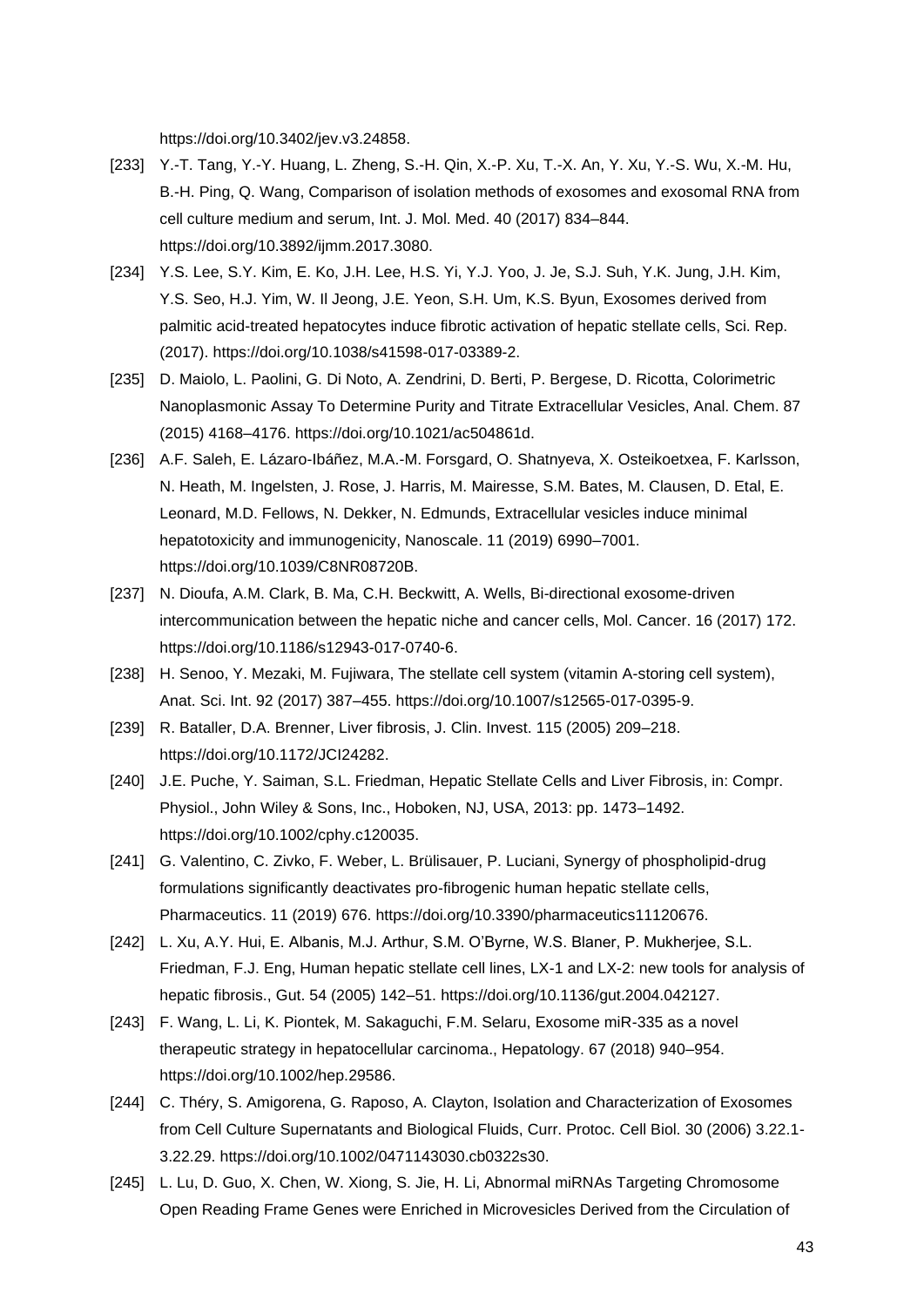HCC, Biochem. Genet. 54 (2016) 120–133. https://doi.org/10.1007/s10528-015-9705-x.

- [246] C. Théry, Exosomes: Secreted vesicles and intercellular communications, F1000 Biol. Rep. 3 (2011) 1–8. https://doi.org/10.3410/B3-15.
- [247] J.H. Tabibian, A.I. Masyuk, T. V. Masyuk, S.P. O'Hara, N.F. LaRusso, Physiology of cholangiocytes, Compr. Physiol. 3 (2013) 541–565. https://doi.org/10.1002/cphy.c120019.
- [248] A.F. Hofmann, Enterohepatic Circulation of Bile Acids, in: Compr. Physiol., John Wiley & Sons, Inc., Hoboken, NJ, USA, 2011: pp. 567–596. https://doi.org/10.1002/cphy.cp060329.
- [249] J.L. Boyer, Bile Formation and Secretion, in: Compr. Physiol., John Wiley & Sons, Inc., Hoboken, NJ, USA, 2013: pp. 1035–1078. https://doi.org/10.1002/cphy.c120027.
- [250] L. Maroni, B. Haibo, D. Ray, T. Zhou, Y. Wan, F. Meng, M. Marzioni, G. Alpini, Functional and Structural Features of Cholangiocytes in Health and Disease, Cmgh. 1 (2015) 368–380. https://doi.org/10.1016/j.jcmgh.2015.05.005.
- [251] A. Lleo, S. Marzorati, J.-M. Anaya, M.E. Gershwin, Primary biliary cholangitis: a comprehensive overview, Hepatol. Int. 11 (2017) 485–499. https://doi.org/10.1007/s12072-017-9830-1.
- [252] T.H. Karlsen, T. Folseraas, D. Thorburn, M. Vesterhus, Primary sclerosing cholangitis a comprehensive review, J. Hepatol. 67 (2017) 1298–1323. https://doi.org/10.1016/J.JHEP.2017.07.022.
- [253] K. Elvevold, B. Smedsrød, I. Martinez, The liver sinusoidal endothelial cell: A cell type of controversial and confusing identity, Am. J. Physiol. - Gastrointest. Liver Physiol. 294 (2008). https://doi.org/10.1152/ajpgi.00167.2007.
- [254] K.K. Sørensen, J. Simon-Santamaria, R.S. McCuskey, B. Smedsrød, Liver Sinusoidal Endothelial Cells, in: Compr. Physiol., John Wiley & Sons, Inc., Hoboken, NJ, USA, 2015: pp. 1751–1774. https://doi.org/10.1002/cphy.c140078.
- [255] R. Wang, Q. Ding, U. Yaqoob, T.M. de Assuncao, V.K. Verma, P. Hirsova, S. Cao, D. Mukhopadhyay, R.C. Huebert, V.H. Shah, Exosome Adherence and Internalization by Hepatic Stellate Cells Triggers Sphingosine 1-Phosphate-dependent Migration., J. Biol. Chem. 290 (2015) 30684–96. https://doi.org/10.1074/jbc.M115.671735.
- [256] R.C. Huebert, K. Jagavelu, A.F. Liebl, B.Q. Huang, L. Patrick, N.F. Larusso, R.A. Urrutia, V.H. Shah, Immortalized Liver Endothelial Cells: A Cell Culture Model for Studies of Motility and Angiogenesis, Lab Investig. 90 (2010) 1770–1781. https://doi.org/10.1038/labinvest.2010.132.Immortalized.
- [257] K. Tu, J. Li, V.K. Verma, C. Liu, D.D. Billadeau, G. Lamprecht, X. Xiang, L. Guo, R. Dhanasekaran, L.R. Roberts, V.H. Shah, N. Kang, Vasodilator-stimulated phosphoprotein promotes activation of hepatic stellate cells by regulating Rab11-dependent plasma membrane targeting of transforming growth factor beta receptors, Hepatology. 61 (2015) 361–374. https://doi.org/10.1002/hep.27251.
- [258] L.J. Dixon, M. Barnes, H. Tang, M.T. Pritchard, L.E. Nagy, Kupffer Cells in the Liver, in: Compr. Physiol., John Wiley & Sons, Inc., Hoboken, NJ, USA, 2013: pp. 785–797. https://doi.org/10.1002/cphy.c120026.
- [259] C. Ju, F. Tacke, Hepatic macrophages in homeostasis and liver diseases: From pathogenesis to novel therapeutic strategies, Cell. Mol. Immunol. 13 (2016) 316–327.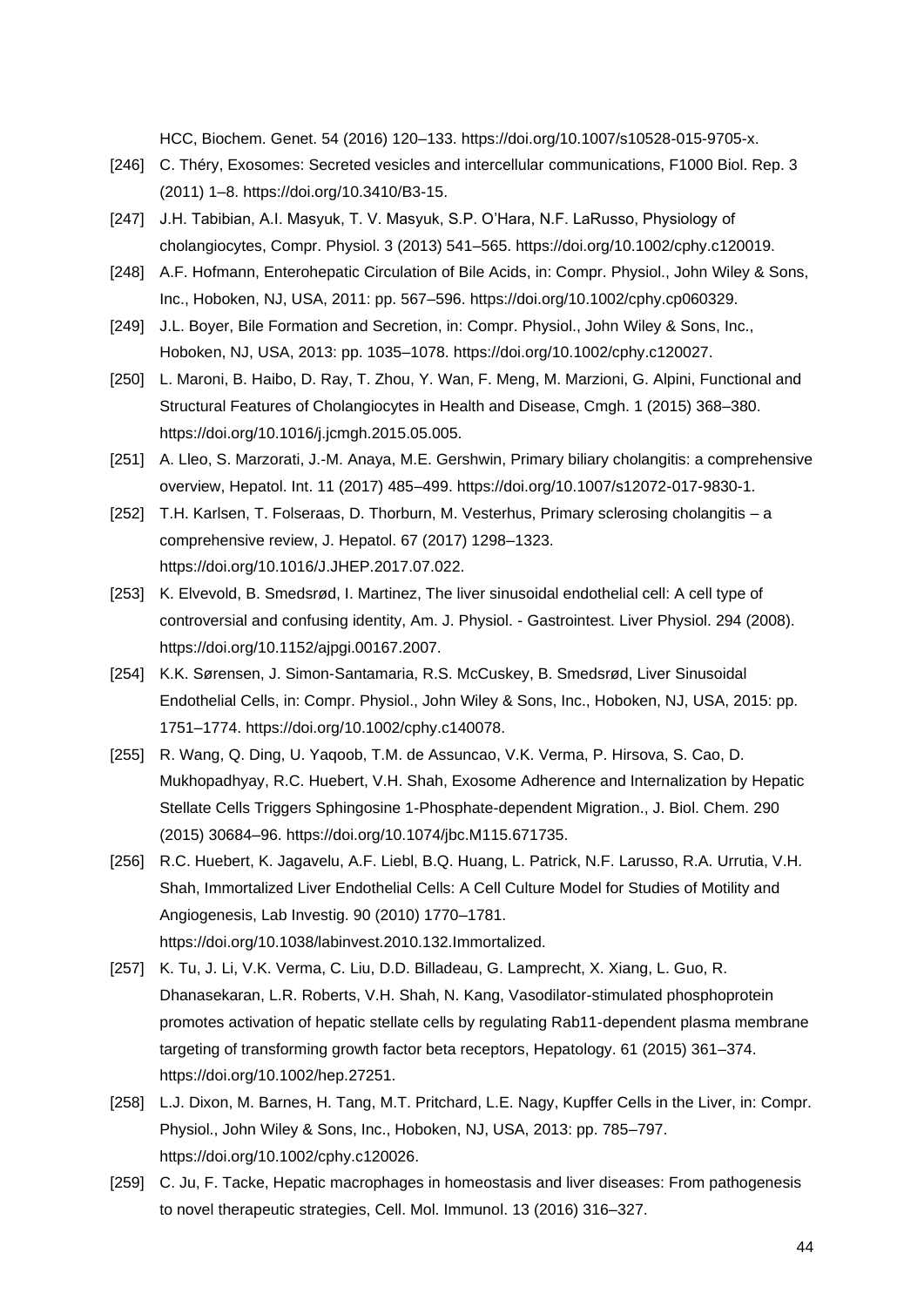https://doi.org/10.1038/cmi.2015.104.

- [260] A.T. Nguyen-Lefebvre, A. Horuzsko, Kupffer Cell Metabolism and Function., J. Enzymol. Metab. 1 (2015). http://www.ncbi.nlm.nih.gov/pubmed/26937490 (accessed August 26, 2019).
- [261] D.P. Bogdanos, B. Gao, M.E. Gershwin, Liver Immunology, in: Compr. Physiol., John Wiley & Sons, Inc., Hoboken, NJ, USA, 2013: pp. 567–598. https://doi.org/10.1002/cphy.c120011.
- [262] M. Hristov, W. Erl, S. Linder, P.C. Weber, J. Sampol, F. Dignat-George, Apoptotic bodies from endothelial cells enhance the number and initiate the differentiation of human endothelial progenitor cells in vitro., Blood. 104 (2004) 2761–6. https://doi.org/10.1182/blood-2003-10- 3614.
- [263] M. Mittelbrunn, C. Gutiérrez-Vázquez, C. Villarroya-Beltri, S. González, F. Sánchez-Cabo, M.Á. González, A. Bernad, F. Sánchez-Madrid, Unidirectional transfer of microRNA-loaded exosomes from T cells to antigen-presenting cells, Nat. Commun. 2 (2011). https://doi.org/10.1038/ncomms1285.
- [264] M.R. Alison, P. Vig, F. Russo, B.W. Bigger, E. Amofah, M. Themis, S. Forbes, Hepatic stem cells: from inside and outside the liver?, Cell Prolif. 37 (2004) 1–21. https://doi.org/10.1111/j.1365-2184.2004.00297.x.
- [265] N. Fausto, J.S. Campbell, The role of hepatocytes and oval cells in liver regeneration and repopulation, Mech. Dev. 120 (2003) 117–130. https://doi.org/10.1016/S0925-4773(02)00338- 6.
- [266] R.P. Evarts, P. Nagy, H. Nakatsukasa, E. Marsden, S.S. Thorgeirsson, In vivo differentiation of rat liver oval cells into hepatocytes., Cancer Res. 49 (1989) 1541–7. http://www.ncbi.nlm.nih.gov/pubmed/2466557 (accessed September 1, 2019).
- [267] N. Shiojiri, J.M. Lemire, N. Fausto, Cell lineages and oval cell progenitors in rat liver development., Cancer Res. 51 (1991) 2611–20. http://www.ncbi.nlm.nih.gov/pubmed/1708696 (accessed September 22, 2019).
- [268] T. Mitaka, M. Mikami, G.L. Sattler, H.C. Pitot, Y. Mochizuki, Small cell colonies appear in the primary culture of adult rat hepatocytes in the presence of nicotinamide and epidermal growth factor, Hepatology. 16 (1992) 440–447. https://doi.org/10.1002/hep.1840160224.
- [269] J. Kon, H. Ooe, H. Oshima, Y. Kikkawa, T. Mitaka, Expression of CD44 in rat hepatic progenitor cells, J. Hepatol. 45 (2006) 90–98. https://doi.org/10.1016/J.JHEP.2006.01.029.
- [270] K. Sasaki, J. Kon, T. Mizuguchi, Q. Chen, H. Ooe, H. Oshima, K. Hirata, T. Mitaka, Proliferation of Hepatocyte Progenitor Cells Isolated from Adult Human Livers in Serum-Free Medium, Cell Transplant. 17 (2008) 1221–1230. https://doi.org/10.3727/096368908787236666.
- [271] M.B. Herrera, S. Bruno, S. Buttiglieri, C. Tetta, S. Gatti, M.C. Deregibus, B. Bussolati, G. Camussi, Isolation and Characterization of a Stem Cell Population from Adult Human Liver, Stem Cells. 24 (2006) 2840–2850. https://doi.org/10.1634/stemcells.2006-0114.
- [272] J. Kon, N. Ichinohe, H. Ooe, Q. Chen, K. Sasaki, T. Mitaka, Thy1-positive cells have bipotential ability to differentiate into hepatocytes and biliary epithelial cells in galactosamine-induced rat liver regeneration., Am. J. Pathol. 175 (2009) 2362–71. https://doi.org/10.2353/ajpath.2009.080338.
- [273] B.E. Petersen, J.P. Goff, J.S. Greenberger, G.K. Michalopoulos, Hepatic oval cells express the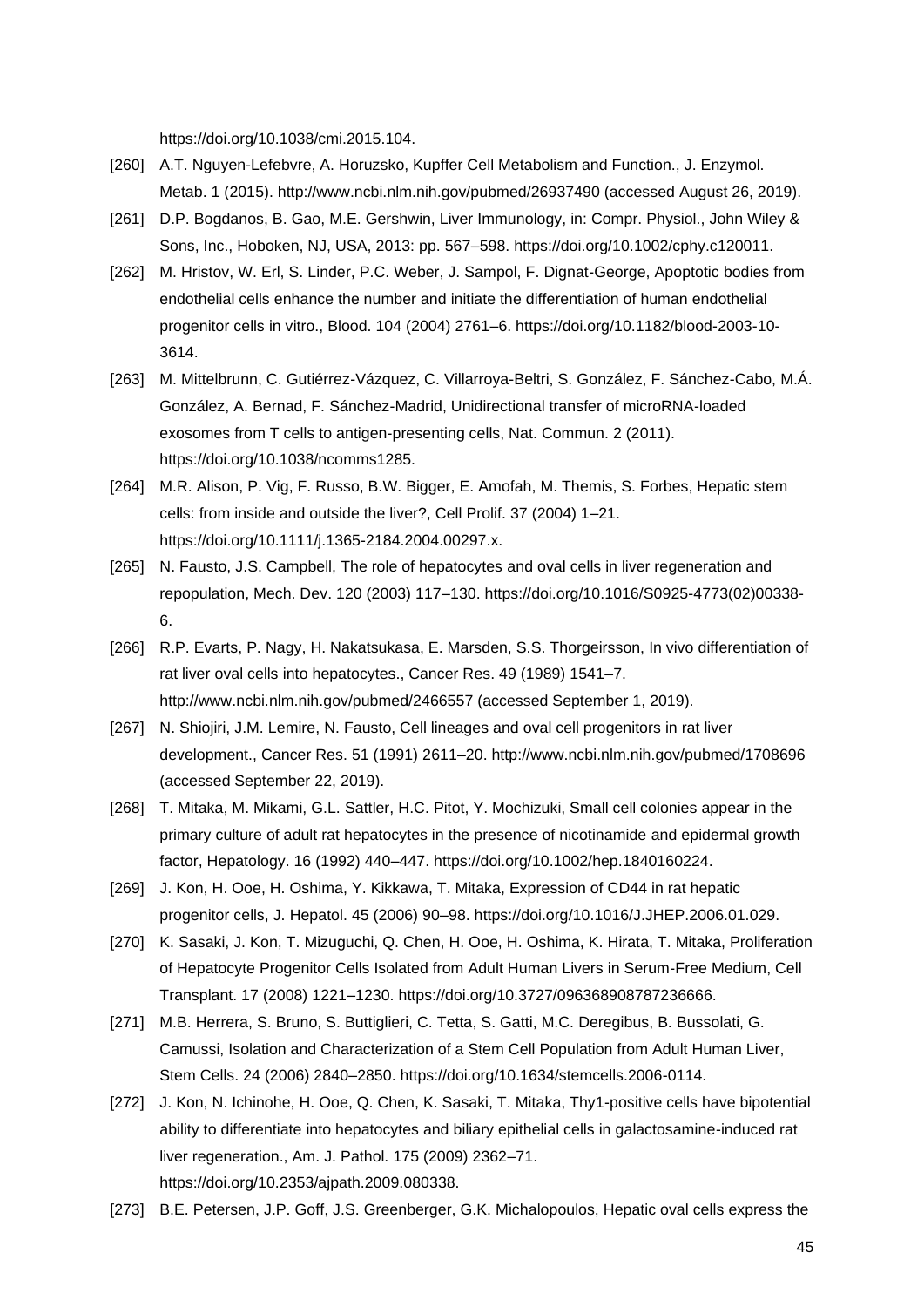hematopoietic stem cell marker thy-1 in the rat, Hepatology. 27 (1998) 433–445. https://doi.org/10.1002/hep.510270218.

- [274] C. Rauch, Alternatives to the use of fetal bovine serum: human platelet lysates as a serum substitute in cell culture media, ALTEX. 28 (2011) 305–316. https://doi.org/10.14573/altex.2011.4.305.
- [275] J. van der Valk, K. Bieback, C. Buta, B. Cochrane, W.G. Dirks, J. Fu, J.J. Hickman, C. Hohensee, R. Kolar, M. Liebsch, F. Pistollato, M. Schulz, D. Thieme, T. Weber, J. Wiest, S. Winkler, G. Gstraunthaler, Fetal bovine serum (FBS): Past – present – future, ALTEX. 35 (2018) 99–118. https://doi.org/10.14573/altex.1705101.
- [276] M. Auber, D. Fröhlich, O. Drechsel, E. Karaulanov, E.-M. Krämer-Albers, Serum-free media supplements carry miRNAs that co-purify with extracellular vesicles., J. Extracell. Vesicles. 8 (2019) 1656042. https://doi.org/10.1080/20013078.2019.1656042.
- [277] J. Frank, M. Richter, C. de Rossi, C.-M. Lehr, K. Fuhrmann, G. Fuhrmann, Extracellular vesicles protect glucuronidase model enzymes during freeze-drying., Sci. Rep. 8 (2018) 12377. https://doi.org/10.1038/s41598-018-30786-y.
- [278] M. Richter, K. Fuhrmann, G. Fuhrmann, Evaluation of the Storage Stability of Extracellular Vesicles, J. Vis. Exp. (2019) e59584. https://doi.org/10.3791/59584.
- [279] E. Schulz, A. Goes, R. Garcia, F. Panter, M. Koch, R. Müller, K. Fuhrmann, G. Fuhrmann, Biocompatible bacteria-derived vesicles show inherent antimicrobial activity, J. Control. Release. 290 (2018) 46–55. https://doi.org/10.1016/j.jconrel.2018.09.030.
- [280] J. Lötvall, A.F. Hill, F. Hochberg, E.I. Buzás, D. Di Vizio, C. Gardiner, Y.S. Gho, I. V Kurochkin, S. Mathivanan, P. Quesenberry, S. Sahoo, H. Tahara, M.H. Wauben, K.W. Witwer, C. Théry, Minimal experimental requirements for definition of extracellular vesicles and their functions: a position statement from the International Society for Extracellular Vesicles., J. Extracell. Vesicles. 3 (2014) 26913. https://doi.org/10.3402/jev.v3.26913.
- [281] A.E. Russell, A. Sneider, K.W. Witwer, P. Bergese, S.N. Bhattacharyya, A. Cocks, E. Cocucci, U. Erdbrügger, J.M. Falcon-Perez, D.W. Freeman, T.M. Gallagher, S. Hu, Y. Huang, S.M. Jay, S. Kano, G. Lavieu, A. Leszczynska, A.M. Llorente, Q. Lu, V. Mahairaki, D.C. Muth, N. Noren Hooten, M. Ostrowski, I. Prada, S. Sahoo, T.H. Schøyen, L. Sheng, D. Tesch, G. Van Niel, R.E. Vandenbroucke, F.J. Verweij, A. V. Villar, M. Wauben, A.M. Wehman, H. Yin, D.R.F. Carter, P. Vader, Biological membranes in EV biogenesis, stability, uptake, and cargo transfer: an ISEV position paper arising from the ISEV membranes and EVs workshop, J. Extracell. Vesicles. 8 (2019) 1684862. https://doi.org/10.1080/20013078.2019.1684862.
- [282] R.E. Schwartz, H.E. Fleming, S.R. Khetani, S.N. Bhatia, Pluripotent stem cell-derived hepatocyte-like cells, Biotechnol. Adv. 32 (2014) 504–513. https://doi.org/10.1016/J.BIOTECHADV.2014.01.003.
- [283] J. Christoffersson, C. Aronsson, M. Jury, R. Selegård, D. Aili, C.-F. Mandenius, Fabrication of modular hyaluronan-PEG hydrogels to support 3D cultures of hepatocytes in a perfused liveron-a-chip device, Biofabrication. 11 (2018) 015013. https://doi.org/10.1088/1758-5090/aaf657.
- [284] Z. Heidariyan, M.H. Ghanian, M. Ashjari, Z. Farzaneh, M. Najarasl, M. Rezaei Larijani, A. Piryaei, M. Vosough, H. Baharvand, Efficient and cost-effective generation of hepatocyte-like